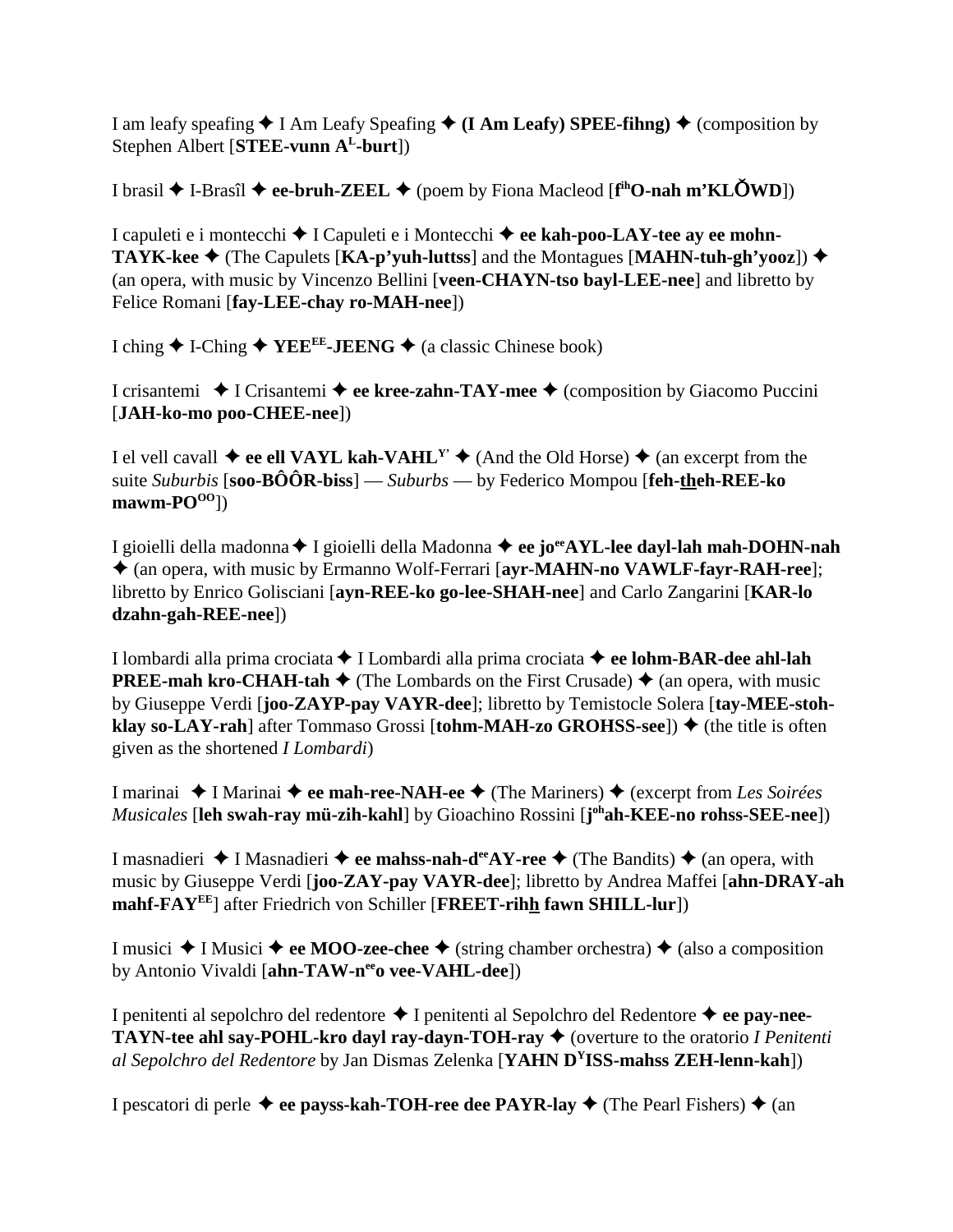opera, with music by George Bizet [**zhawrzh bee-zay**]; libretto by Michel Carré [**mee-shell karray**] and Eugène Cormon [**ö-zhenn kawr-maw**6])

I puritani  $\blacklozenge$  **ee poo-ree-TAH-nee**  $\blacklozenge$  (The Puritans)  $\blacklozenge$  (an opera, with music by Vincenzo Bellini [**veen-CHAYN-tso bayl-LEE-nee**] and libretto by Carlo Pepoli [**KAR-lo pay-PO-lee**])

I solisti veneti I Solisti Veneti  **ee so-LEE-stee vay-NAY-tee**

I und mei bua I und mei Bua **ee ôônt m BOO-ah** (song by Carl Millöcker [**KARL MILL-lö-kur**]

I vespri siciliani  $\triangle$  ee VAY-spree see-chee-l<sup>ee</sup>AH-nee  $\triangle$  (The Sicilian Vespers)  $\triangle$  (an opera, with music by Giuseppe Verdi [**joo-ZAYP-pay VAYR-dee**]; libretto by Eugène Scribe [**ö-zhenn skreeb**] and Charles Duveyrier [sharl dü-vay-r<sup>ee</sup>ay])  $\triangle$  (French version of the opera known as Les vepres siciliennes [leh veh-pr' see-see-l<sup>ee</sup>enn])

I vidi in terra angelici costumi **ee VEE-deen TAYR-rahn-jay-LEE-chee ko-STOO-mee** (I Beheld on Earth Angelic Grace) (composition by Franz Liszt [**FRAHNZ LISST**])

I will not go to bed till i suld die I Will Not Go to Bed Till I Suld Die **(I Will Not Go to Bed Till I) Sood (Die)**  $\triangleq$  (anonymous early Scottish tune)  $\triangleq$  (suld = should)

I zampognari don din don I zampognari! ... Don, din, don! **ee dzahm-po-n'YAH-ree! ... DOHN, DEEN, DOHN!**  $\blacklozenge$  (*Bell Chorus* from the opera *Pagliacci* [**pah-l<sup>ee</sup>AH-chee**], libretto and music by Ruggiero Leoncavallo [**rood-JAY-ro lay-ohn-kah-VAHL-lo**])

Iam ver egelidos **EE-ahm vayr ay-JEH-lih-dohss** (excerpt from *Sirmio, Tria Catulli Carmina* [SEER-m<sup>ee</sup>o TRIH-uh kuh-TOOL-lih KAR-mih-nuh], a cycle of autobiographical poems by Catullus [**kuh-TOOL-lôôss**] set to music by Carl Orff [**KARL-AWRF**])

Ian the proud  $\blacklozenge$  The Lament of Ian the Proud  $\blacklozenge$  (The Lament of) EE-unn (the Proud)

Iannaccone Anthony Iannaccone **ANN-thuh-nee eeANN-nahk-ko-nee** (known also as Anthony Joseph [**JO-zuff**] Iannaccone)

Ibach Johannes Adolf Ibach **yo-HAHN-nuss AHAH-dawlf EE-bahk**

Ibanez Federico Sopeña Ibáñez **fay-thay-REE-ko so-PAY-n'yah ee-VAH-n'yehth**  (known also as Federico Sopeña)

Iberer  $\triangle$  Silvia Iberer  $\triangle$  **ZILL-v<sup>ih</sup>ah EE-buh-rur** 

Ibert Jacques Ibert **zhack ee-behr** (known also as Jacques François Antoine Ibert [**zhack frah**6**-swah ah**6**-twahn ee-behr**])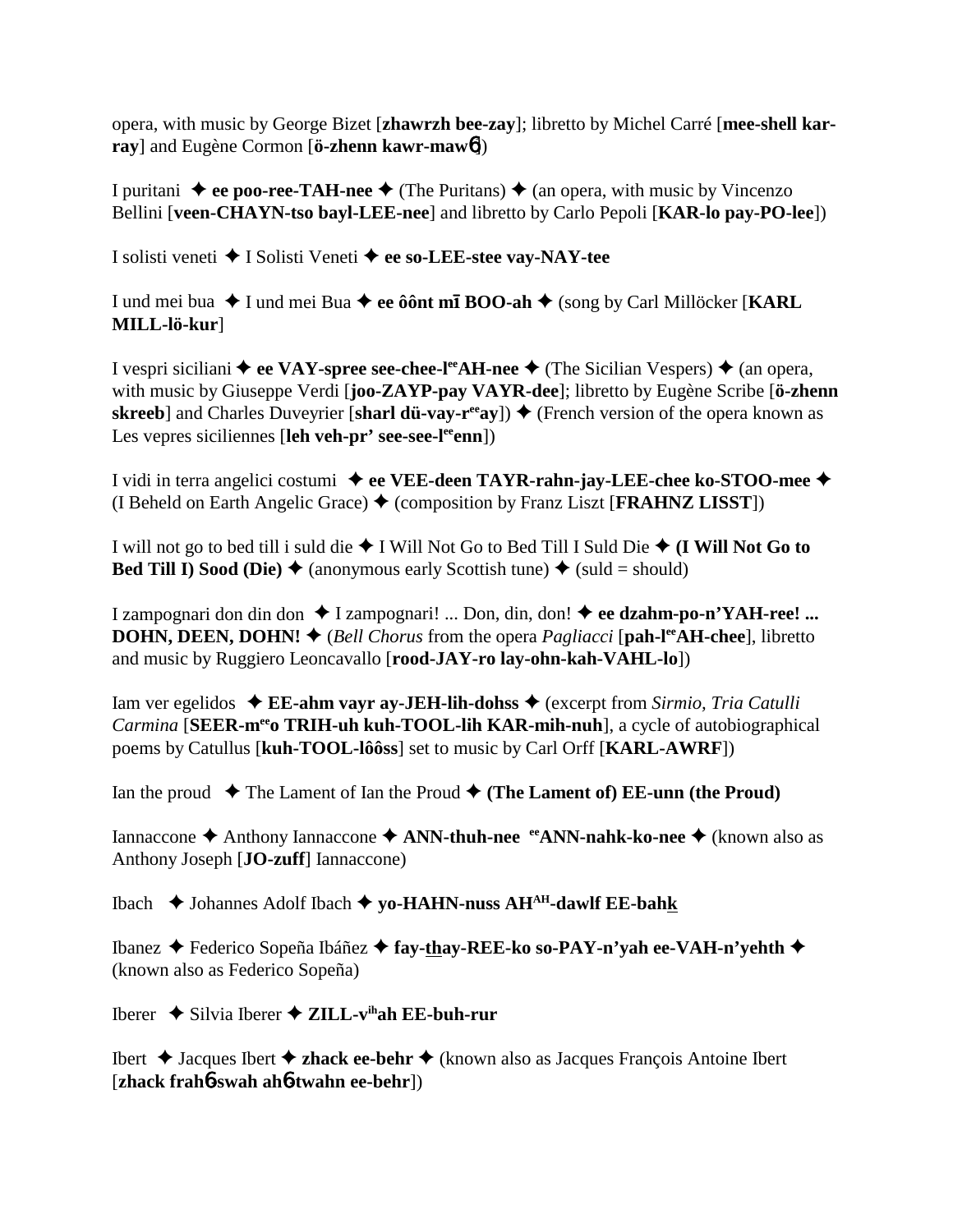Ich atmet einen linden duft  $\triangle$  Ich atmet' einen linden Duft  $\triangle$  ihh AHT-mutt  $\bar{I}$ -nunn LINNtunn DÔÔFT  $\blacklozenge$  (I Breathed a Tender Fragrant Scent)  $\blacklozenge$  (song by Gustav Mahler [GÔÔ-stahf  $MAH<sup>AH</sup>$ -lur])

Ich baue ganz auf deine starke  $\triangle$  Ich baue ganz auf deine Stärke  $\triangle$  ihh BAH<sup>00</sup>-uh GAHNTSS ah<sup> $\delta \hat{\sigma}$ </sup> **D**I-nuh SHTEHR-kuh  $\blacklozenge$  (aria by Belmonte [bell-MAWN-tuh] from the musical play *Die Entführung aus dem Serail* [dee ennt-FÜ-rôông ah<sup> $\delta \delta$ </sup>ss daym zay-RAH<sup>IH</sup>L] — *The Abduction* From the Harem; music by Wolfgang Amadeus Mozart [VAWLF-gahng ah-mah-DAY-ôôss] MO-tsart]; libretto by Johann Gottlieb Stephanie [YO-hahn GAWT-leep SHTEH-fah-nee] after Christoph Friedrich Bretzner [KRIH-stawf FREET-rihh BRETTSS-nur])

Ich bin der welt abhanden gekommen  $\triangle$  Ich bin der Welt abhanden gekommen  $\triangle$  ihh BINN dayr VELLT ahb-HAHN-tunn guh-KAWM-munn  $\triangle$  (I have become lost to the world)  $\triangle$ (poem by Friedrich Rückert [FREET-rihh RÜ-kert] set to music by Gustav Mahler [GÔÔ-stahf]  $MAH<sup>AH</sup>$ -lur])

Ich bin des herrn  $\triangle$  Ich bin des Herrn  $\triangle$  ihh binn dess HEHRN  $\triangle$  (composition by Joseph Gabriel Rheinberger [YOH<sup>OH</sup>-zeff GAHP-r<sup>ee</sup>ayl R<sup>I</sup>N-pehr-gur])

Ich bin die erste sangerin  $\triangle$  Ich bin die erste Sängerin  $\triangle$  ihh binn dee AYR-shtuh ZEHNG-uhrinn  $\triangle$  (trio from the opera *Der Schauspieldirektor* [dayr SHAH<sup> $\hat{0}$ 0<sup>-</sup>-shpeel-tih-reck-tawr] —</sup> The Play Director; a one-act comedy, with music by Wolfgang Amadeus Mozart [VAWLF-] gahng ah-mah-DAY-ôôss MO-tsart] and libretto by Gottlieb Stephanie [GAWT-leep SHTEHfah-nee])

Ich bin ein liedersanger  $\triangle$  Ich bin ein Liedersänger  $\triangle$  ihh bin In LEE-dur-zehng-ur  $\triangle$  (song by Erich Wolfgang Korngold [{EH-rick WOOLF-gang KAWRN-gohld} AY-rih VAWLFgahng KAWRN-gawlt])

Ich bin geliebt  $\triangle$  ihh binn guh-LEEPT  $\triangle$  (I Am Loved)  $\triangle$  (composition by Robert Schumann  $[ROH<sup>OH</sup>$ -bert SHOO-mahn])

Ich bin in mir vergnugt  $\triangle$  Ich bin in mir Vergnügt  $\triangleq$  ihh binn inn MEER fehr-g'NÜKT  $\triangleq$  (I Am Content) ♦ (cantata [kunn-TAH-tuh] by Johann Sebastian Bach [YO-hahn {suh-BASSt<sup>ih</sup>unn BAHK} zay-BAH-st<sup>ih</sup>ahn BAHK])

Ich bin vergnugt in meinem leiden $\triangleq$  Ich bin vergnügt in meinem Leiden  $\triangleq$  ihh binn fehr $g'NÜKT$  inn MI-numm LI-dunn  $\blacklozenge$  (I Am Contented in My Sorrow)  $\blacklozenge$  (aria from the cantata [kunn-TAH-tuh] Ach Gott, Wie Manches Herzeleid [AHK GAWT, vee MAHN-huss HEHRtsuh-lit] by Johann Sebastian Bach [YO-hahn {suh-BASS-t<sup>ih</sup>unn BAHK} zay-BAH-st<sup>ih</sup>ahn **BAHK**)

Ich bin vergnugt mit meinem glucke  $\triangleq$  Ich bin vergnügt mit meinem Glücke  $\triangleq$  ihh binn fehr- $\mathbf{g}^{\prime}$ NÜKT mitt MĪ-numm GLÜ-kuh  $\blacklozenge$  (I Am Contented With My Lot)  $\blacklozenge$  (cantata [kunn-TAH-tuh] by Johann Sebastian Bach [YO-hahn {suh-BASS-t<sup>ih</sup>unn BAHK} zay-BAH-st<sup>ih</sup>ahn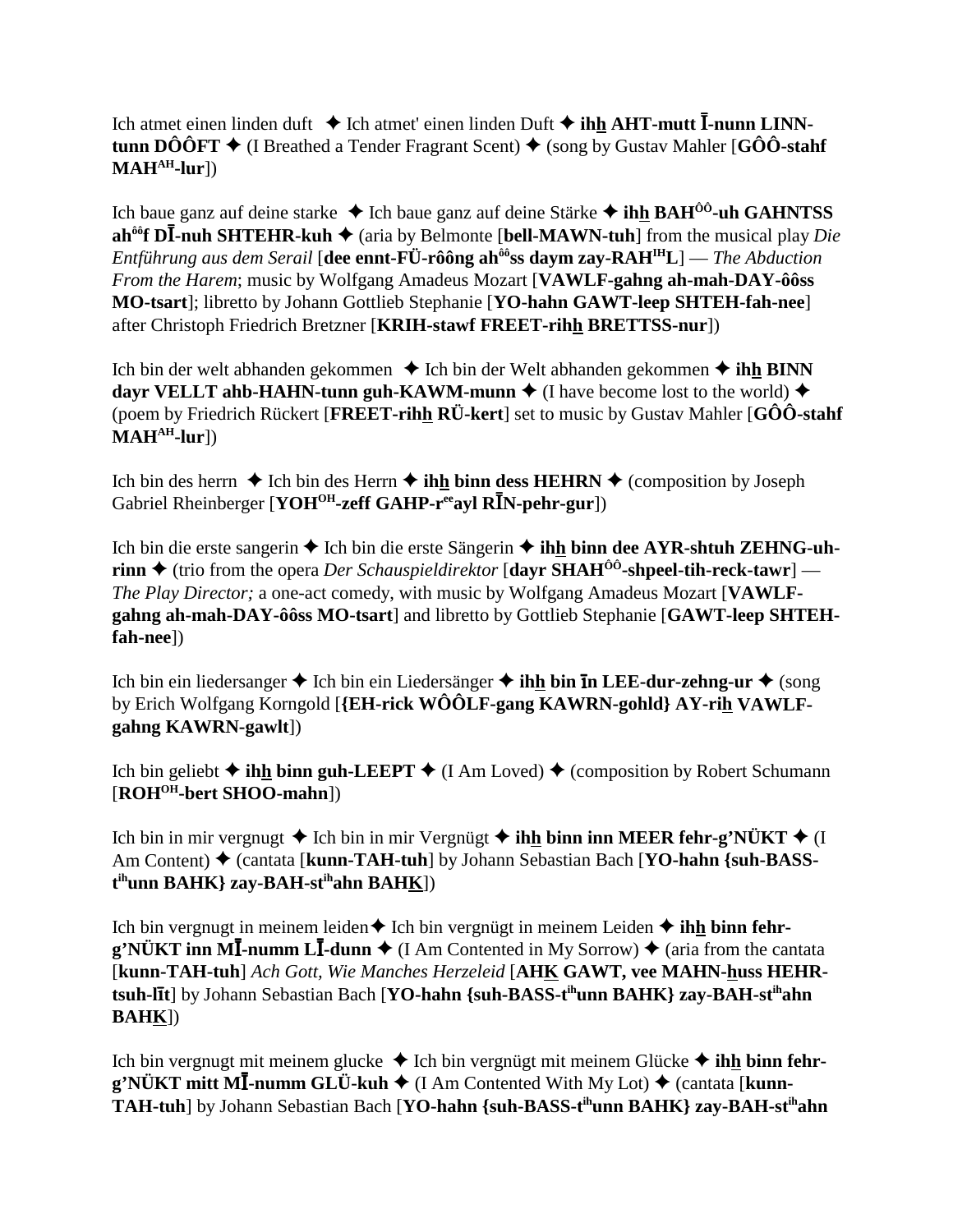# **BAHK**])

Ich danke fraulein **↓** Ich danke, Fräulein **↓ ihh DAHNG-kuh, FROY-lIn ↓** (duet from Act I of the opera *Arabella* [**ah-rah-BELL-lah**]; music by Richard Strauss [**RIH-hart SHTRAHÔÔSS**] and libretto by Hugo von Hofmannsthal [**HOO-go fawn HAWF-mahn-stahl**])

Ich denke dein  $\triangleq$  **ihh DEHNG-kuh dn**  $\triangleq$  (I Think of You)  $\triangleq$  (poem by Johann Wolfgang von Goethe **[YO-hahn VAWLF-gahng fawn GÖ-tuh**] set to music by Robert Schumann **[ROH<sup>OH</sup>bert SHOO-mahn**])

Ich esse mit freuden mein weniges brot **→** Ich esse mit Freuden mein weniges Brot **→ ihh ESSsuh mitt FROY-dunn m<b>I**n VAY-nih-guss BROHT  $\blacklozenge$  (With joy I eat my scanty bread)  $\blacklozenge$  (aria from the cantata [**kunn-TAH-tuh**] *Ich bin vergnügt mit meinem Glücke* [**ihh binn fehrg'NÜKT mitt MI-numm GLÜ-kuh**] — *I Am Content With My Lot* — by Johann Sebastian Bach [**YO-hahn {suh-BASS-t<sup>ih</sup>unn BAHK} zay-BAH-st<sup>ih</sup>ahn BAHK])** 

Ich fuhls  $\triangle$  Ach, ich fühl's  $\triangle$  AHK, ihh FÜLSS  $\triangle$  (excerpt from the opera *Die Zauberflöte* [**dee TSAHÔÔ-bur-flö-tuh**] *— The Magic Flute*; music by Wolfgang Amadeus Mozart [**VAWLF-gahng ah-mah-DAY-ôôss MO-tsart**] and libretto by Emanuel Schikaneder [**ay-MAHAH-nooayl SHEE-kah-nay-dur**])

Ich fuhls es ist verschwunden  $\triangle$  Ach, ich fühl's, es ist verschwunden  $\triangle$  AHK, ihh FÜLSS, ess **isst fehr-SHVÔÔN-tunn**  $\blacklozenge$  (Ah, I sense it has vanished)  $\blacklozenge$  (aria from the opera *Die Zauberflöte* [**dee TSAHÔÔ-bur-flö-tuh**] — *The Magic Flute*; music by Wolfgang Amadeus Mozart [**VAWLF-gahng ah-mah-DAY-ôôss MO-tsart**] and libretto by Emanuel Schikaneder [**ay-MAHAH-nooayl SHEE-kah-nay-dur**])

Ich ging mit lust  $\triangle$  Ich ging mit Lust  $\triangle$  ihh GHIHNG mitt LÔÔST  $\triangle$  (It was my delight to walk through the greenwood)  $\blacklozenge$  (poem from *Des Knaben Wunderhorn* [dess k'NAH<sup>AH</sup>-bunn **VÔÔN-tur-hawrn**] — *The Youth's Magic Horn* — set to music by Gustav Mahler [**GÔÔ-stahf MAHAH-lur**])

Ich ging mit lust durch einen grunen wald  $\blacklozenge$  Ich ging mit Lust durch einen grünen Wald  $\blacklozenge$  ihh **GHIHNG mitt LÔÔST dôôrh I-nunn GRÜ-nunn VAHLT**  $\blacklozenge$  (It Was My Delight to Walk Through the Greenwood)  $\blacklozenge$  (poem from *Des Knaben Wunderhorn* [dess K'NAH<sup>AH</sup>-bunn **VÔÔN-tur-hawrn**] — *The Youth's Magic Horn* — set to music by Gustav Mahler [**GÔÔ-stahf**  $MAH<sup>AH</sup>$ -lur])

Ich ging zu ihm  $\triangle$  **ihh GHIHNG tsoo eem**  $\triangle$  (aria from the opera *Das Wunder der Heliane* [**dahss VÔÔN-tur dayr hay-lihAH-nuh**]; music by Erich Wolfgang Korngold [**{EH-rick WÔÔLF-gang KAWRN-gohld} AY-rihh VAWLF-gahng KAWRN-gawlt**]; libretto by Hans Müller [**HAHNSS MÜL-lur**] after Hans Kaltneker [**HAHNSS KAHLT-neh-kur**])

Ich grolle nicht  $\triangleq$  **ihh GRAW-luh nihht**  $\triangleq$  (I'll Not Complain)  $\triangleq$  (song by Charles Ives)  $\triangleq$ (poem by Heinrich Heine [H**IN-rihh HI-nuh**] set to music by Robert Schumann [ROH<sup>OH</sup>-bert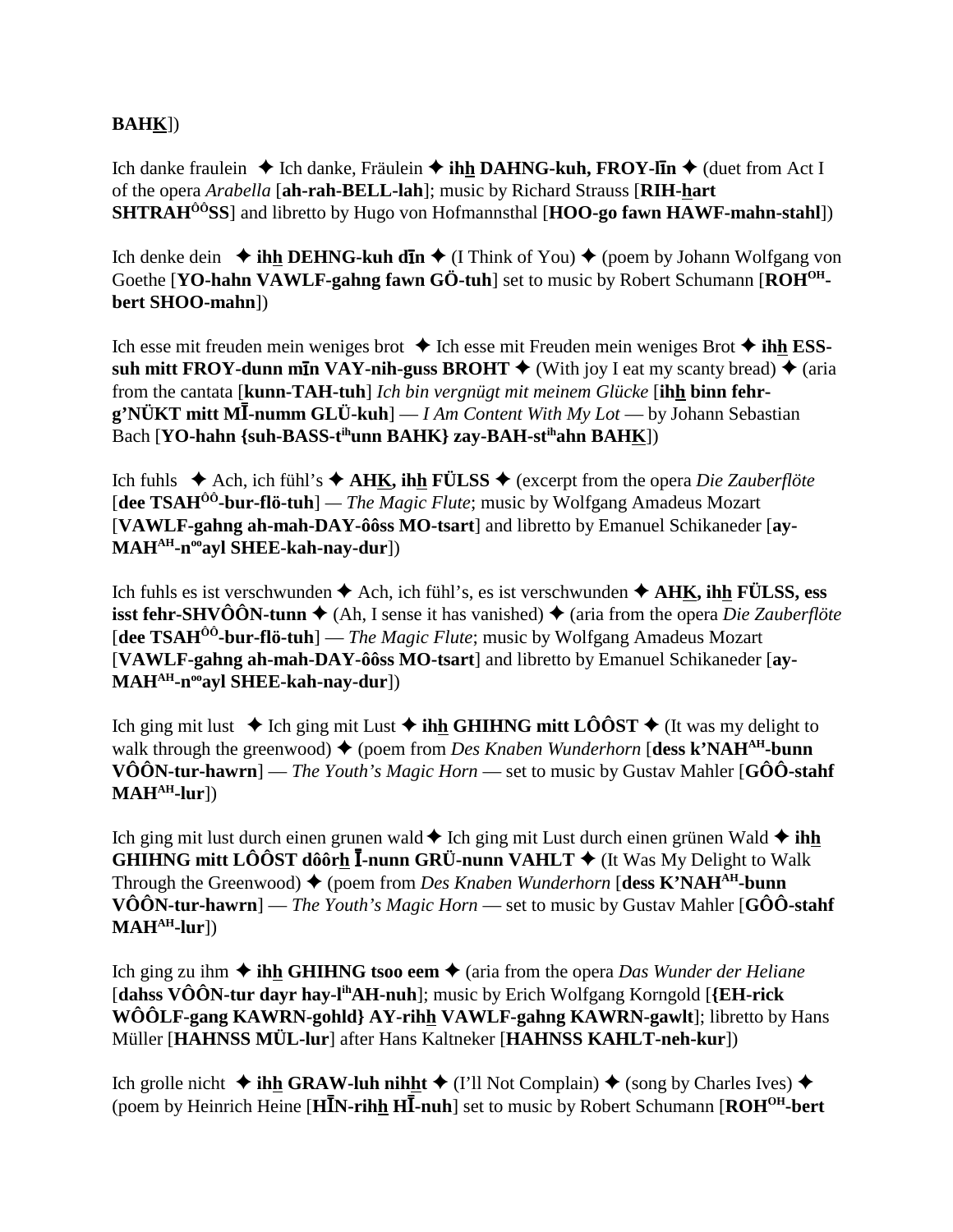#### **SHOO-mahn**])

Ich hab die nacht getraumet **→** Ich hab' die Nacht geträumet **→ ihh hahp dee NAHKT guh-TROY-mutt**  $\blacklozenge$  (I Dreamed All Night Long)  $\blacklozenge$  (song by Max Reger [**MAHKSS RAY-gur**])

Ich hab im traum geweinet  $\triangle$  Ich hab' im Traum geweinet  $\triangle$  ihh HAHP imm TRAH<sup>00</sup>M guh- $V\overline{\mathbf{I}}$ -nutt  $\blacklozenge$  (I Wept in My Dream)  $\blacklozenge$  (poem by Heinrich Heine [**HI**N-rihh **HI**-nuh] set to music by Robert Schumann [**ROHOH-bert SHOO-mahn**])

Ich habe genug  $\triangleleft$  **ihh HAH-buh guh-NOOK**  $\triangleleft$  (I Have Enough)  $\triangleleft$  (cantata [**kunn-TAHtuh**] by Johann Sebastian Bach [**YO-hahn {suh-BASS-tihunn BAHK} zay-BAH-stihahn BAHK**])

Ich habe genug schlummert ein ihr matten augen  $\triangle$  Ich habe genug — Schlummert ein, ihr matten Augen **ihh HAH-buh guh-NOOK — SHLÔÔM-murt n, eer MAHT-tunn AHÔÔ-gunn** (aria from Cantata [**kunn-TAH-tuh**] 82, *Ich habe genug* — *I Have Enough* — by Johann Sebastian Bach [**YO-hahn {suh-BASS-tihunn BAHK} zay-BAH-stihahn BAHK**])

Ich habe meine zuversicht ◆ Ich habe meine Zuversicht ◆ ihh HAH-buh MĪ-nuh TSOO**vehr-zihht ♦ (cantata [kunn-TAH-tuh] by Johann Sebastian Bach [YO-hahn {suh-BASSt ihunn BAHK} zay-BAH-stihahn BAHK**])

Ich hasse die flattergeister **→** Ich hasse die Flattergeister **→ ihh HAHSS-suh dee FLAHT-turghī-stur ◆** (motet [**mo-TETT**] by Heinrich Schütz [HIN-rihn SHÜTSS])

Ich hebe den blick zum berg empor  $\triangle$  Ich hebe den Blick zum Berg empor  $\triangle$  ihh HAY-buh **dayn BLICK tsoom BEHRK emm-POHR**  $\blacklozenge$  (I Will Lift up Mine Eyes)  $\blacklozenge$  (song from *Biblische Lieder* [BIPP-lih-shuh LEE-dur] — *Biblical Songs* — by Antonín Dvořák [AHN- ${\bf t}$ aw-n<sup>y</sup>ee<sup>ee</sup>n d'VAW-<sup>r</sup>shah<sup>ah</sup>k])

Ich kanns nicht fassen nicht glauben **→** Ich kann's nicht fassen nicht glauben **→ ih<u>h</u> kahnss nihht FAHSS-sunn nihht GLAH<sup>** $\delta\hat{o}$ **-bunn**  $\blacklozenge$  (I Cannot Grasp It)  $\blacklozenge$  (song from *Frauenliebe und -*</sup> *Leben* [**FRAHÔÔ-unn-lee-buh ôônt -LAY-bunn**] — *Woman's Love and Life —* a series of songs by Robert Schumann [**ROH<sup>OH</sup>-bert SHOO-mahn**] based upon texts by Adalbert von Chamisso [**AHAH-dahl-pert fawn kah-MISS-so**])

Ich lasse dich nicht  $\triangle$  **ihh LAHSS-suh dihh NIHHT**  $\triangle$  (I'll Not Let Thee Go)  $\triangle$  (motet [**mo**-**TETT**] by Johann Sebastian Bach [**YO-hahn {suh-BASS-tihunn BAHK} zay-BAH-stihahn BAHK**])

Ich lasse dich nicht du segnest mich denn  $\triangle$  Ich lasse dich nicht, du segnest mich denn  $\triangle$  ihh **LAHSS-suh dihh NIHHT, doo ZAYG-nusst mihh DENN**  $\blacklozenge$  (I'll Not Let Thee Go)  $\blacklozenge$ (cantata [**kunn-TAH-tuh**] by Johann Sebastian Bach [**YO-hahn {suh-BASS-tihunn BAHK} zay-BAH-stihahn BAHK**])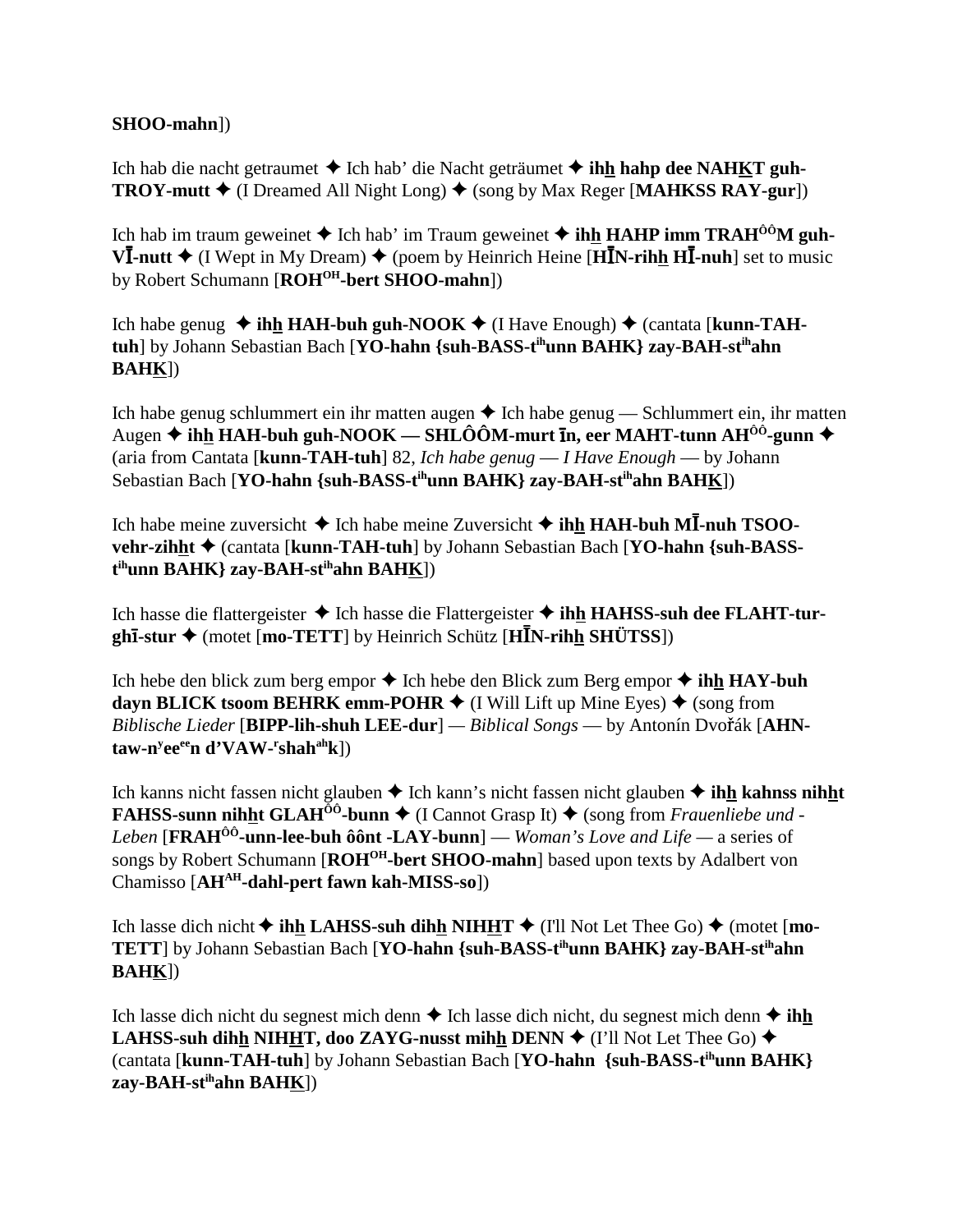Ich liebe den hochsten von ganzem gemute  $\triangle$  Ich liebe den Höchsten von ganzem Gemüte  $\triangle$  ihh **LEE-buh dayn HÖH-stunn fawn GAHN-tsumm guh-MÜ-tuh**  $\triangle$  (I Love the Almighty with Deepest Devotion) ♦ (cantata [**kunn-TAH-tuh**] by Johann Sebastian Bach [YO-hahn {suh-**BASS-tihunn BAHK} zay-BAH-stihahn BAHK**])

Ich liebe dich  $\triangle$  ihh LEE-buh dihh  $\triangle$  (I Love You)  $\triangle$  (song, title used by various composers)

Ich ruf zu dir herr jesu christ ◆ Ich ruf zu dir, Herr Jesu Christ ◆ ihh ROOF tsoo DIHR, hehr **YAY-zoo KRISST ♦** (cantata [kunn-TAH-tuh] by Johann Sebastian Bach [YO-hahn {suh-**BASS-tihunn BAHK} zay-BAH-stihahn BAHK**])

Ich rufe von ganzem herzen **→** Ich rufe von ganzem Herzen **→ ihh ROO-fuh fawn GAHN-** $\textbf{t}$ **summ HEHR-tsunn**  $\blacklozenge$  **(motet [mo-TETT]** by Heinrich Schütz [H**IN-rihh SHÜTSS**])

Ich sah das kind  $\blacklozenge$  Ich sah' das Kind  $\blacklozenge$  ihh ZAH dahss KINNT  $\blacklozenge$  (duet from the opera *Parsifal* [**PAR-zih-fahl**], music and libretto by Richard Wagner [**RIH-hart VAHG-nur**])

Ich schiess den hirsch  $\blacklozenge$  Ich schiess' den Hirsch  $\blacklozenge$  ihh SHEESS dayn HIHRSH  $\blacklozenge$  (song by F. Graf v. Pocci [**GRAHF fawn POHK-kee**])  $\blacklozenge$  (Graf = Count)

Ich schleich um jenes haus herum ♦ Ich schleich' um jenes Haus herum ♦ ih<u>h</u> SHLĪ<u>H</u> oom **YAY-nuss HAH<sup>** $\hat{O}$ **OSS heh-RO** $\hat{O}$ **M**  $\blacklozenge$  (I Wander Oft)  $\blacklozenge$  (song from *Liebeslieder* [**LEE-buss-**</sup> **lee-dur**] *— Love Songs* — by Antonín Dvorák [**AHN-taw-n<sup>y</sup>ee<sup>ee</sup>n d'VAWR-shah<sup>ah</sup>k**])

Ich schwebe  $\triangleq$  **ihh SHVAY-buh**  $\triangleq$  (I Hover)  $\triangleq$  (song by Richard Strauss [**RIH-hart SHTRAHÔÔSS**])

Ich schwebe wie auf engelsschwingen  $\triangle$  Ich schwebe wie auf Engelsschwingen  $\triangle$  ihh shVAY**buh vee ah<sup>ôô</sup>f EHNG-ullss-shVIHNG-unn**  $\blacklozenge$  (I hover as if on angels' wings)  $\blacklozenge$  (poem by Karl Henckell [**KARL HEHNG-kull**] set to music by Richard Strauss [**RIH-hart SHTRAHÔÔSS**])

Ich schwimm dir davon **↓ ihh shvimm deer dah-FAWN ◆** (excerpt from *Mährische Duette* [MAY-rih-shuh doo-ETT-tuh] — *Moravian Duets* — by Antonín Dvořák [AHN-taw-n<sup>y</sup>ee<sup>ee</sup>n **d'VAW-r shahahk**])

Ich sehe dich in tausend bildern  $\triangle$  Ich sehe dich in tausend Bildern  $\triangle$  ihh ZAY-uh dihh inn **TAH<sup>** $\hat{0}$ **<sup>0</sup>-zunnt BILL-turn**  $\blacklozenge$  (composition by Max Reger [**MAHKSS RAY-gur**])</sup>

Ich stand in dunklen traumen **→** Ich stand in dunklen Träumen → **ihh SHTAHNT inn DÔÔNGklunn TROY-munn ♦** (excerpt from *Songs With Piano* by Bernard Wagenaar [{**BUR-nurd WA-guh-nur**} **BEHR-nart WAH-keh-nah<sup>ah</sup>r**])

Ich steh mit einem fuss im grabe  $\triangle$  Ich steh mit einem Fuss im Grabe  $\triangle$  ihh SHTAY mitt **1 numm FÔÔSS imm GRAH-buh**  $\blacklozenge$  **(I Stand with One Foot in the Grave)**  $\blacklozenge$  **(cantata [<b>kunn-TAH-tuh**] by Johann Sebastian Bach [**YO-hahn {suh-BASS-tihunn BAHK} zay-BAH-stihahn**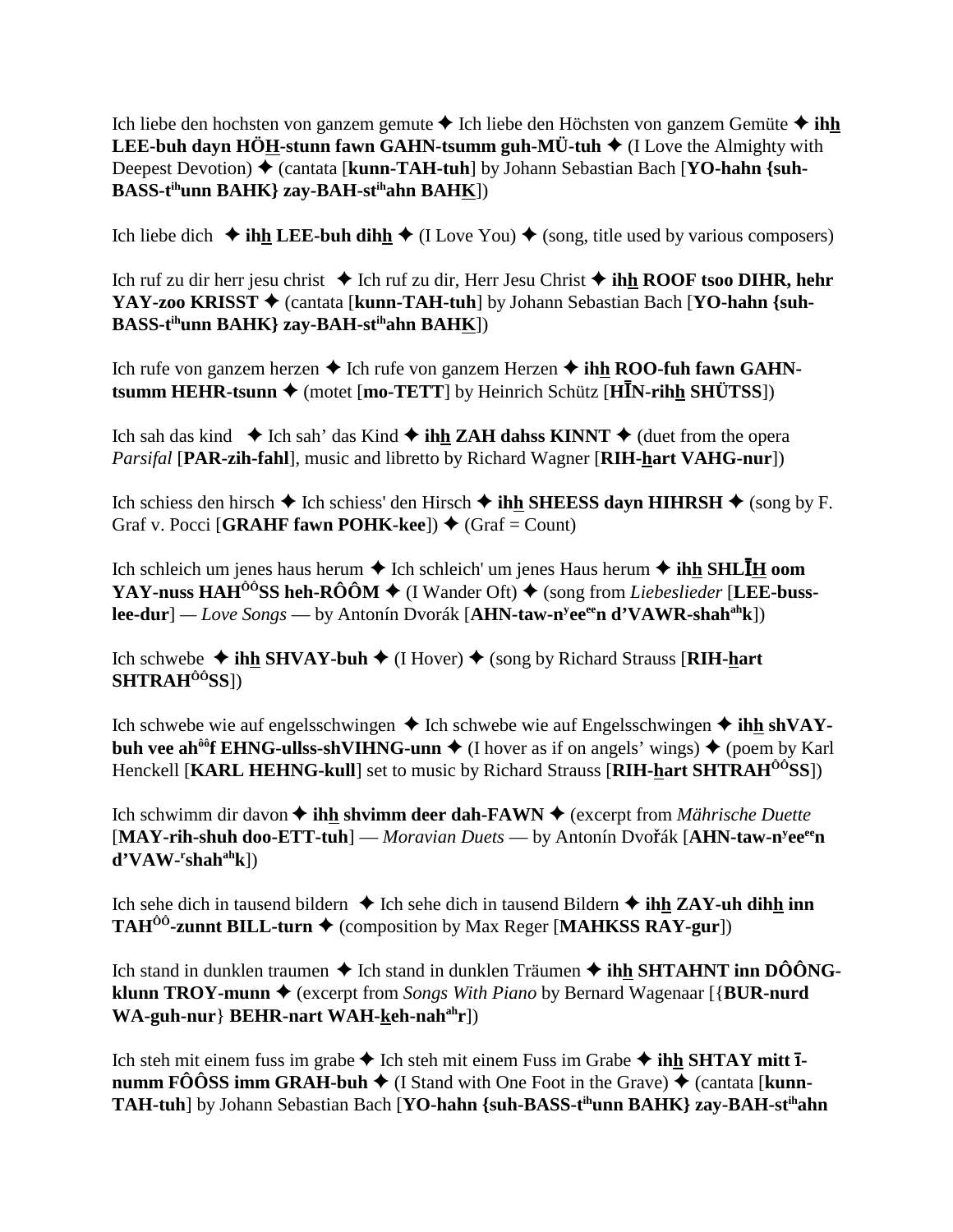# **BAHK**])

Ich trage meine minne ◆ Ich trage meine Minne ◆ ih<u>h</u> TRAH-guh M**I-nuh MINN-nuh ◆** (I Carry My Love)  $\blacklozenge$  (poem by Karl Henckell [**KARL HEHNG-kull**] set to music by Richard Strauss [**RIH-hart SHTRAHÔÔSS**])

Ich traue seiner gnaden ◆ Ich traue seiner Gnaden ◆ ih<u>h</u> TRAH<sup>ôô</sup>-uh ZĪ-nur gh'NAH-dunn  $\triangle$  (I Trust in His Mercy)  $\triangle$  (aria from the cantata [**kunn-TAH-tuh**] *In allen meinen Taten* [**inn AHL-lunn MI-nunn TAH-tunn**] by Johann Sebastian Bach [**YO-hahn {suh-BASS-tihunn BAHK} zay-BAH-stihahn BAHK**])

Ich wandelte under den baumen **→** Ich wandelte unter den Bäumen **→ ihh VAHN-tull-tuh ôôntur dayn BOY-munn**  $\blacklozenge$  **(I** Wandered Beneath the Trees)  $\blacklozenge$  (poem by Heinrich Heine [**H**IN**rihh HI-nuh**] set to music by Robert Schumann [**ROH<sup>OH</sup>-behrt SHOO-mahn**] in the song cycle *Liederkreis* [**LEE-dur-krss**])

Ich wandte mich und sahe **→** Ich wandte mich und sähe **→ ihh VAHNT-tuh mihh ôônt ZAY-** $\mathbf{u}$ **h**  $\blacklozenge$  (I Turned and Saw)  $\blacklozenge$  (text from *Ecclesiastes* 4:1-3, set to music by Johannes Brahms [vo-**HAHN-nuss {BRAHMZ} BRAHAHMSS**])

Ich was ein chint so wolgetan  $\triangle$  **ihh VAHSS n HINNT zo VAWL-guh-tahn**  $\triangle$  (I was once a modest maiden) (excerpt from the 13th-century manuscript *Carmina Burana* [**kar-MEE-nah boo-RAH-nah**])

Ich weiss dass meiner lieb zu dir ♦ Ich weiss, dass meiner Lieb zu dir ♦ **ih<u>h</u> VĪSS, dahss MĪnur LEEP tsoo deer**  $\triangleleft$  **(I Know That My Love to Thee)**  $\triangleq$  **(song from** *Liebeslieder* **[LEEbuss-lee-dur**] *— Love Songs* — by Antonín Dvorák [**AHN-taw-ny eeeen d'VAWR-shahahk**])

Ich weiss ein wildes geschlecht **→** Ich weiss ein wildes Geschlecht **→ ihh viss in VILL-tuss guh-SHLEHHT** ◆ (aria from Act 1 of the opera *Die Walküre* [dee vahl-KÜ-ruh], music and libretto by Richard Wagner [**RIH-hart VAHG-nur**])

Ich will auf den herren schaun ♦ Ich will auf den Herren schau'n ♦ ihh vill ah<sup>oo</sup>f dayn HEHR**runn SHAH<sup>** $\hat{0}$ **<sup>0</sup>'n**  $\blacklozenge$  (I Want to Look upon the Lord)  $\blacklozenge$  (excerpt from Cantata [**kunn-TAH-tuh**]</sup> No. 93 by Johann Sebastian Bach [**YO-hahn {suh-BASS-tihunn BAHK} zay-BAH-stihahn BAHK**])

Ich will bei meinem jesu wachen◆ Ich will bei meinem Jesu wachen ◆ ih<u>h</u> vill b**ī MĪ-numm YAY-zoo VAH-kunn**  $\triangleleft$  (I Would Beside My Lord Be Watching)  $\triangleleft$  (aria from the *St. Matthew passion* by Johann Sebastian Bach [**YO-hahn {suh-BASS-tihunn BAHK} zay-BAH-stihahn BAHK**])

Ich will den kreuzstab gerne tragen **→** Ich will den Kreuzstab gerne tragen **→ ihh VILL dayn KROYTSS-shtahp GEHR-nuh TRAH-gunn**  $\blacklozenge$  (I Will Gladly Carry the Cross-staff)  $\blacklozenge$ (cantata [**kunn-TAH-tuh**] by Johann Sebastian Bach [**YO-hahn {suh-BASS-tihunn BAHK}**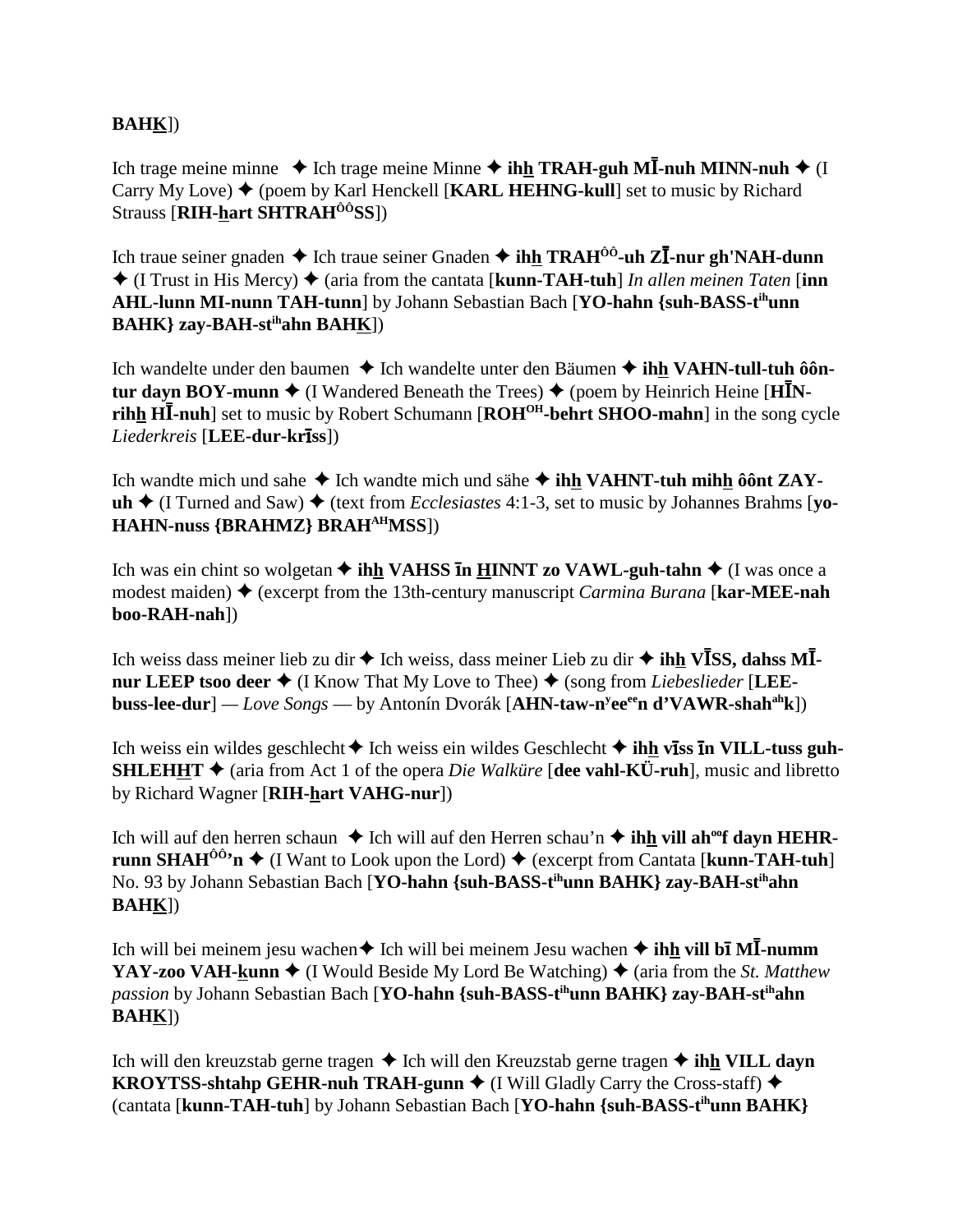**zay-BAH-stihahn BAHK**], also an aria from the cantata)

Ich will dich lieben meine krone **→** Ich will dich lieben, meine Krone! ◆ **ihh VILL dihh LEEbunn, MĪ-nuh KRO-nuh! ♦** (choral song by Peter Cornelius [PAY-tur kawr-NAY-l<sup>ih</sup>ôôss])

Ich will dir mein herze schenken  $\triangle$  Ich will dir mein Herze schenken  $\triangle$  ihh VILL deer m**In HEHR-tsuh SHEHNG-kunn**  $\blacklozenge$  (I wish to offer thee my heart)  $\blacklozenge$  (aria from the *St. Matthew Passion* by Johann Sebastian Bach [**YO-hahn {suh-BASS-tihunn BAHK} zay-BAH-stihahn BAHK**])

Ich will meine seele tauchen◆ Ich will meine Seele tauchen ◆ **ih<u>h</u> VILL MĪ-nuh ZAY-luh TAH<sup>ôô</sup>-hunn ♦** (I Want to Dip My Soul) ♦ (poem by Heinrich Heine [HIN-rihh HI-nuh] set to music by Robert Schumann [**ROH<sup>OH</sup>-bert SHOO-mahn**]) ♦ (excerpt from *Seven Songs With Piano* by Ludwig Felix [**LÔÔT-vihh FAY-lickss**] and Jan Brandts Buys [**YAHN BRAHNTSS BÜRSS**])

Ich will nicht klagen mehr **→ ihh vill nihht KLAH-gunn mehr →** (I Will Complain No More) ◆ poem by Novalis [**no-VAH-liss**] set to music by Paul Hindemith [**PAH<sup>ôô</sup>L HINN-tuh-mitt**])

Ich wollt ein strausslein binden **↑** Ich wollt' ein Sträusslein binden **↑ ihh VAWLT In SHTROYSS-IIn BINN-tunn**  $\blacklozenge$  (I Wanted to Tie a Nosegay)  $\blacklozenge$  (poem by Clemens Brentano [**KLAY-menss brenn-TAHAH-no**] set to music by Richard Strauss [**RIH-hart SHTRAHÔÔSS**])

Ich wurd auf meinem pfad  $\blacklozenge$  Ich würd' auf meinem Pfad  $\blacklozenge$  **ihh VÜRT ah<sup>ôô</sup>f mī-numm p'FAHT ←** (I Should Often Stand in Tears) ← poem by Johann Timotheus Hermes [**YO-hahn tee-MO-tay-ôôss HEHR-muss**] set to music by Wolfgang Amadeus Mozart [**VAWLF-gahng ah-mah-DAY-ôôss MO-tsart**])

Ichiyanagi Toshi Ichiyanagi **tawsh ee-chee-yah-nah-ghee**

Iconomou Panito Iconomou **pah-NEE-taw ee-kaw-NAW-mooo**

Idamante **ee-dah-MAHN-tay** (character in the opera *Idomeneo, rè di Creta* [**ee-doh-may-NAY-o, RAY dee KRAY-tah**] — *Idomeneo, King of Crete;* music by Wolfgang Amadeus Mozart [**VAWLF-gahng ah-mah-DAY-ôôss MO-tsart**]; libretto by Giovanni Battista Varesco [**jo-VAHN-nee baht-TEE-stah vah-RAY-sko**] after Antoine Danchet [**ah**6**-twahn dah**6**-sheh**])

Iddan hermund  $\blacklozenge$  Iddan Hermund  $\blacklozenge$  **EED-dahn HA<sup>R</sup>-mewn**  $\blacklozenge$  (a song about the mythical Norwegian giant, Iddan Hermund)

Ideale **ee-day-AH-lay** (song by Errico [**ayr-REE-ko**] and Francesco Paolo Tosti [**frahn-CHAY-sko PAH<sup>O</sup>-lo TOH-stee**])

Idelsohn **→** Abraham Zevi Idelsohn → **AH-brah-hahm ZEH-vih IH-dell-sohn** → (in Latvia, this Latvian National would be known as Abrahams Zevi Idelsohns [**AH-brah-hahmss ZEH-vih**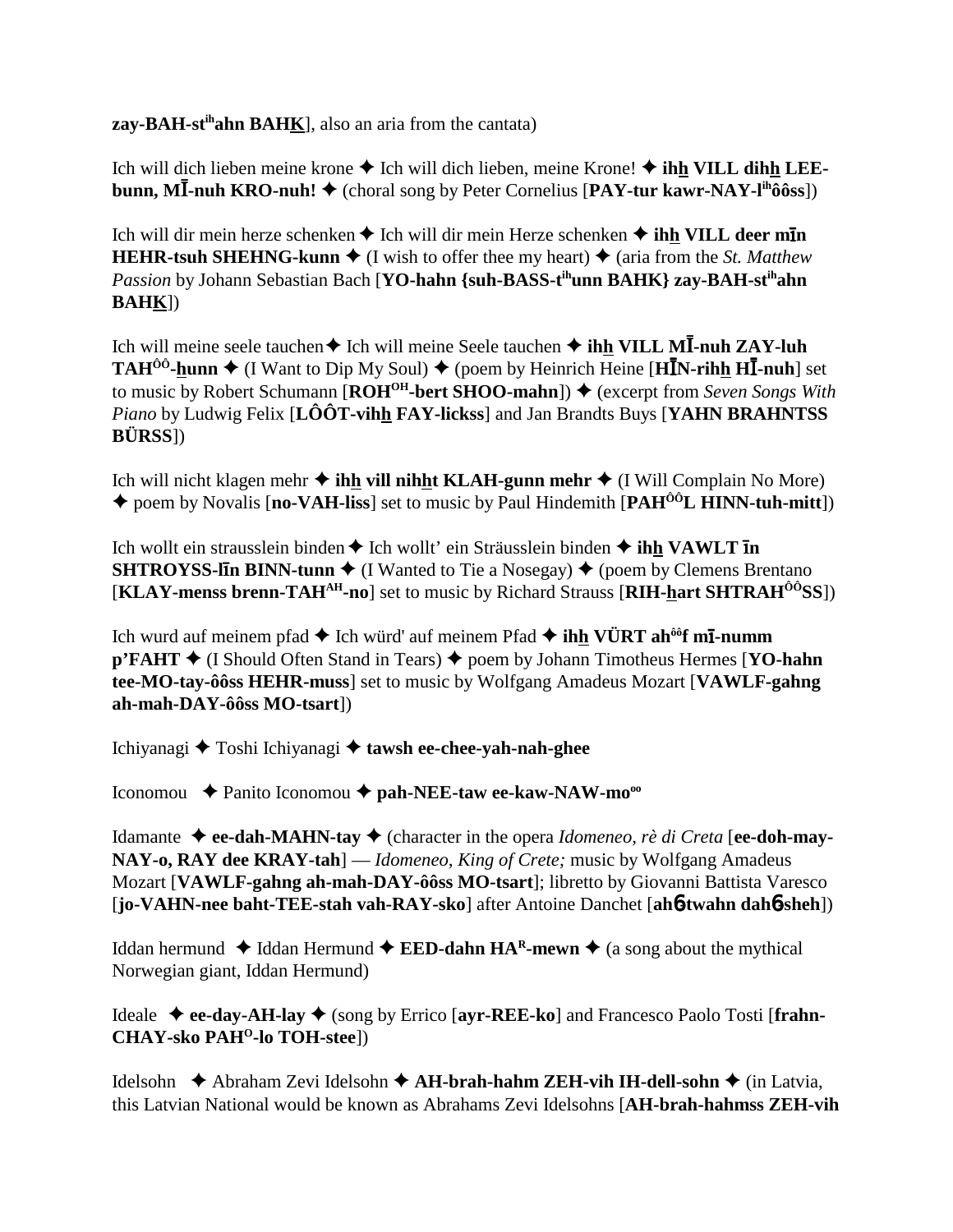### **IH-dell-sohnss]**)

Idomeneo re di creta → Idomeneo, rè di Creta → ee-doh-may-NAY-o, RAY dee KRAY-tah  $\triangle$  (Idomeneo, King of Crete)  $\triangle$  (an opera, with music by Wolfgang Amadeus Mozart [VAWLFgahng ah-mah-DAY-ôôss MO-tsart] and libretto by Giovanni Battista Varesco [jo-VAHN-nee] baht-TEE-stah vah-RAY-sko] after Antoine Danchet [ah6-twahn dah6-sheh])

# Idyll  $\blacklozenge$  **I**-d'l

Idylls of the king  $\triangle$  Idylls of the King  $\triangle$  **I-d'lz (of the King)**  $\triangle$  (epic poem by Alfred, Lord Tennyson [A<sup>L</sup>-frudd LAWRD TENN-nih-sunn], which served as the textual source for the choral symphony The Legend of King Arthur by Elinor Remick Warren [EH-luh-nur REH-mick  $WAR$ -runn])

Idyot yeshcho  $\triangleleft$  Idyot yeshcho?  $\triangleleft$  idd-YAWT yihsh-SHAW?  $\triangleleft$  (trio by Herman [GHEHRmahn], Chekalinsky [cheh-kah-L<sup>Y</sup>EEN-skee], Yeletsky [veh-L<sup>Y</sup>ETT-skee], and chorus from the opera *Pique dame* [peek dahm] — *The Queen of Spades*; music by Peter Ilyich Tchaikovsky [p'YAW-t'r ill-YEECH {chah<sup>ih</sup>-KAWF-skee} chay-KAWF-skee]; libretto by Modest Tchaikovsky [mah-D<sup>Y</sup>ESST {chah<sup>ih</sup>-KAWF-skee} chay-KAWF-skee] after Alexander Sergeyevich Pushkin [uh-Fick-SAHN-d'r sehr-GAY-yeh-vihch POOSH-kinn])

Iesu dulcis memoria  $\triangleq$ <sup>EE</sup>AY-soo DOOL-theess may-MO-r<sup>ee</sup>ah  $\triangleq$  (chant from the *Cancionero* de Segovia [kahn-th<sup>ee</sup>o-NAY-ro day say-GO-v<sup>ee</sup>ah] — Songbook of Segovia — containing liturgical music from Spain at the time of Christopher Columbus)

Ifukube  $\triangleq$  Akira Ifukube  $\triangleq$  ah-kee-lah eef-koo-beh

Iglesias  $\triangle$  Julio Iglesias  $\triangle$  HOO-I<sup>ee</sup> oee-GLAY-s<sup>ee</sup> ahs  $\triangle$  (known also as Julio Iglesias Buga  $[BOO-gah])$ 

Igor  $\triangle$  Prince Igor  $\triangle$  (Prince) EE-gur  $\triangle$  (an opera, with music by Alexander Borodin [uh-**Fick-SAHN-d'r buh-rah-D<sup>Y</sup>EEN**]; libretto by Borodin after Vladimir Stasov [vlah-D<sup>Y</sup>EE-mihr]  $STAH-suff$ )

Igumnov  $\triangle$  Konstantin Igumnov  $\triangle$  kahn-stahn-T<sup>Y</sup>EEN ih-GOOM-nuff  $\triangle$  (known also as Konstantin Nikolaievich  $[n^yee\text{-}kah\text{-}LAH^H\text{-}eh\text{-}vihch$  ] Igumnov)

Ihm hatt ich ein zutraun  $\triangleq$  Ihm hätt ich ein Zutraun  $\triangleq$  **EEM HETT ihh In TSÔÔ-trah**<sup>66</sup>**n**  $\triangleq$ (aria from the opera Der Rosenkavalier [dayr RO-zunn-kah-fah-leer]  $-$  The Knight of the *Rose*; music by Richard Strauss [RIH-hart SHTRAH<sup>00</sup>SS] and libretto by Hugo von Hofmannsthal [HOO-go fawn HAWF-mahn-stahl])

Ihr auge  $\triangle$  Ihr Auge  $\triangle$  eer AH<sup> $\hat{0}$ </sup>-guh  $\triangle$  (Her Eye)  $\triangle$  (poem by Ludwig Rellstab [LOOT-vihh **RELL-shtahp** set to music by Franz Liszt [FRAHNZ LISST])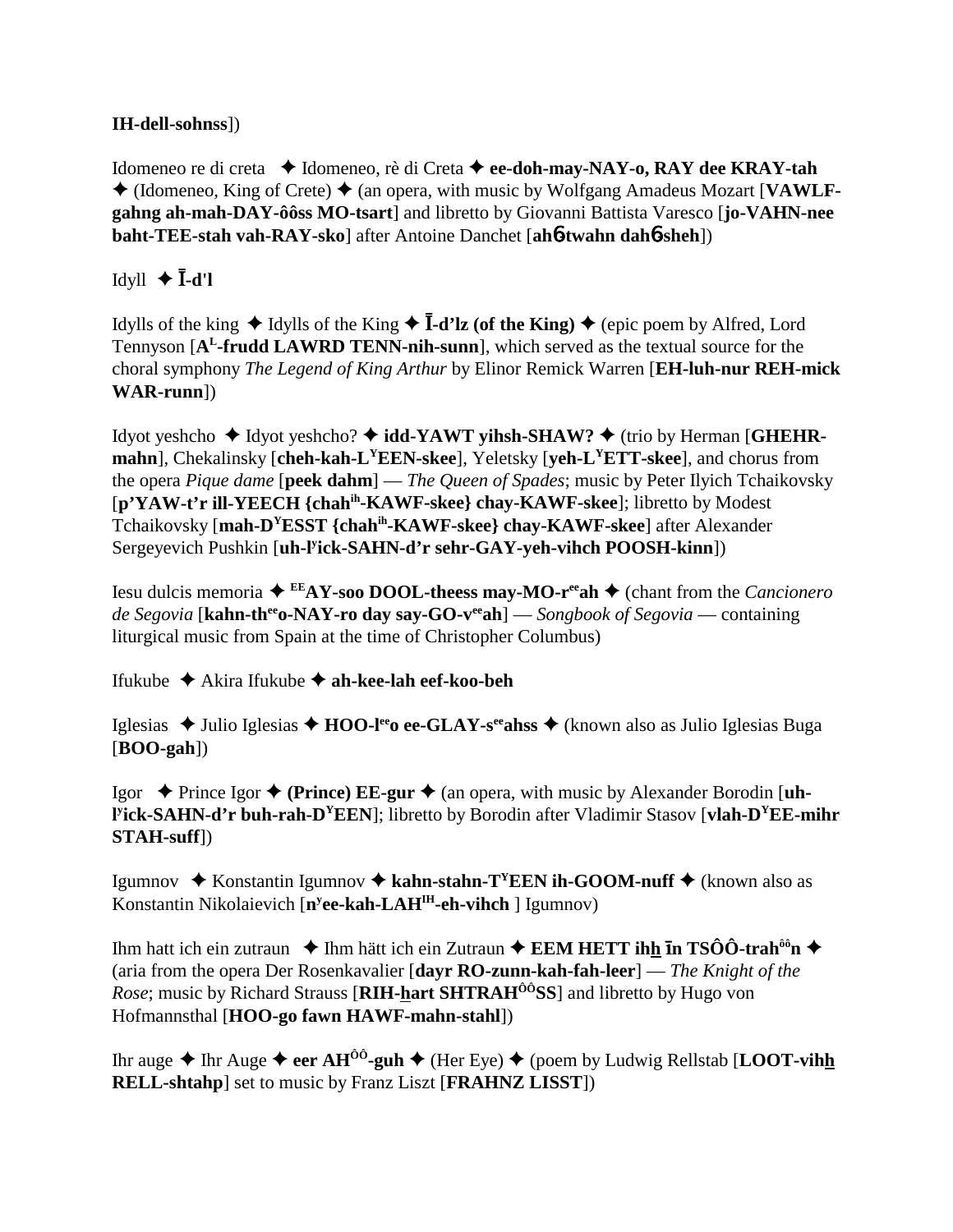Ihr bild  $\triangle$  Ihr Bild  $\triangle$  eer BILT  $\triangle$  (Her Picture)  $\triangle$  (poem by Heinrich Heine [H**I**N-rihh HII**nuh**] set to music by Franz Schubert [**FRAHNTSS SHOO-bert**] in his *Schwanengesang* [**SHVAHAH-nunn-guh-zahng**] — Swan Song)

Ihr des unermesslichen weltalls schopfer ehrt  $\blacklozenge$  Die ihr des unermesslichen Weltalls Schöpfer ehrt ◆ dee eer dess oo-nehr-MESS-lih-hunn VELL-tahlss SHÖP-fur ayrt ◆ (cantata [kunn-**TAH-tuh**] by Wolfgang Amadeus Mozart [**VAWLF-gahng ah-mah-DAY-ôôss MO-tsart**])

Ihr die ihr euch von christo nennet Ihr, die ihr euch von Christo nennet **eer, dee eer oyh fawn KRIH-stoh NENN-nutt**  $\blacklozenge$  (You, Who Profess to Call Yourselves Christians)  $\blacklozenge$  (cantata [kunn-TAH-tuh] by Johann Sebastian Bach [YO-hahn {suh-BASS-t<sup>ih</sup>unn BAHK} zay-BAH**stihahn BAHK**])

Ihr einem neuen grade ◆ Die ihr einem neuen Grade ◆ dee eer **I-numm NOY-unn GRAHduh** (excerpt from the cantata [**kunn-TAH-tuh**] *Dir, Seele des Weltalls* [**DEER, ZAY-luh dess VELL-tahlss**] by Wolfgang Amadeus Mozart [**VAWLF-gahng ah-mah-DAY-ôôss MOtsart**])

Ihr glocken von marling  $\triangle$  Ihr Glocken von Marling  $\triangle$  eer GLAW-kunn fawn MAR-lihng  $\triangle$ (Ye Bells of Marling)  $\blacklozenge$  (composition by Franz Liszt [**FRAHNZ LISST**])

Ihr habt nun traurigkeit  $\blacklozenge$  Ihr habt nun Traurigkeit  $\blacklozenge$  eer **HAHPT** noon **TRAH<sup>ôô</sup>-rick-kl̃t**  $\blacklozenge$ (And ye now therefore have sorrow)  $\blacklozenge$  (section of *Ein deutsches Requiem* [**In DOYT-shuss RAY-kv<sup>ih</sup>emm**] — *A German requiem* [{**REH-k<sup>ôô</sup>ee-umm} REH-k<sup>ôô</sup>ih-emm**] — set to music by Johannes Brahms [**yo-HAHN-nuss {BRAHMZ} BRAHAHMSS**])

Ihr menschen ruhmet gottes liebe **→** Ihr Menschen, rühmet Gottes Liebe → eer MENN-shunn **RÜ-mutt GAWT-tuss LEE-buh**  $\blacklozenge$  **(Ye Mortals, Praise Ye God's Love)**  $\blacklozenge$  **(cantata [<b>kunn-TAH-tuh**] by Johann Sebastian Bach [**YO-hahn {suh-BASS-stihunn BAHK} zay-BAH-stihahn BAHK**])

Ihr unsre neuen leiter  $\blacklozenge$  Ihr unsre neuen Leiter  $\blacklozenge$  **eer ÔÔN-sruh NOY-unn LĪ-tur**  $\blacklozenge$  (song by Wolfgang Amadeus Mozart [**VAWLF-gahng ah-mah-DAY-ôôss MO-tsart**])

Ija mia  $\blacklozenge$  **EE-hah MEE-ah**  $\blacklozenge$  (My Daughter)  $\blacklozenge$  (a medieval song of the Jews who were expelled from Spain in 1492 and who settled in Bulgaria)

Ikam ◆ Catherine Ikam ◆ KA-thuh-runn **Ī**-k'm

Ikebe Shin-Ichiro Ikebe **shee**6**-nee-chee-law ee-keh-beh**

Ikeda Kikuei Ikeda **k'koo-ehee ee-keh-dah**

Ikenouchi **→** Tomojirô Ikenouchi → taw-maw-jee-law<sup>aw</sup> ee-keh-naw<sup>oo</sup>ch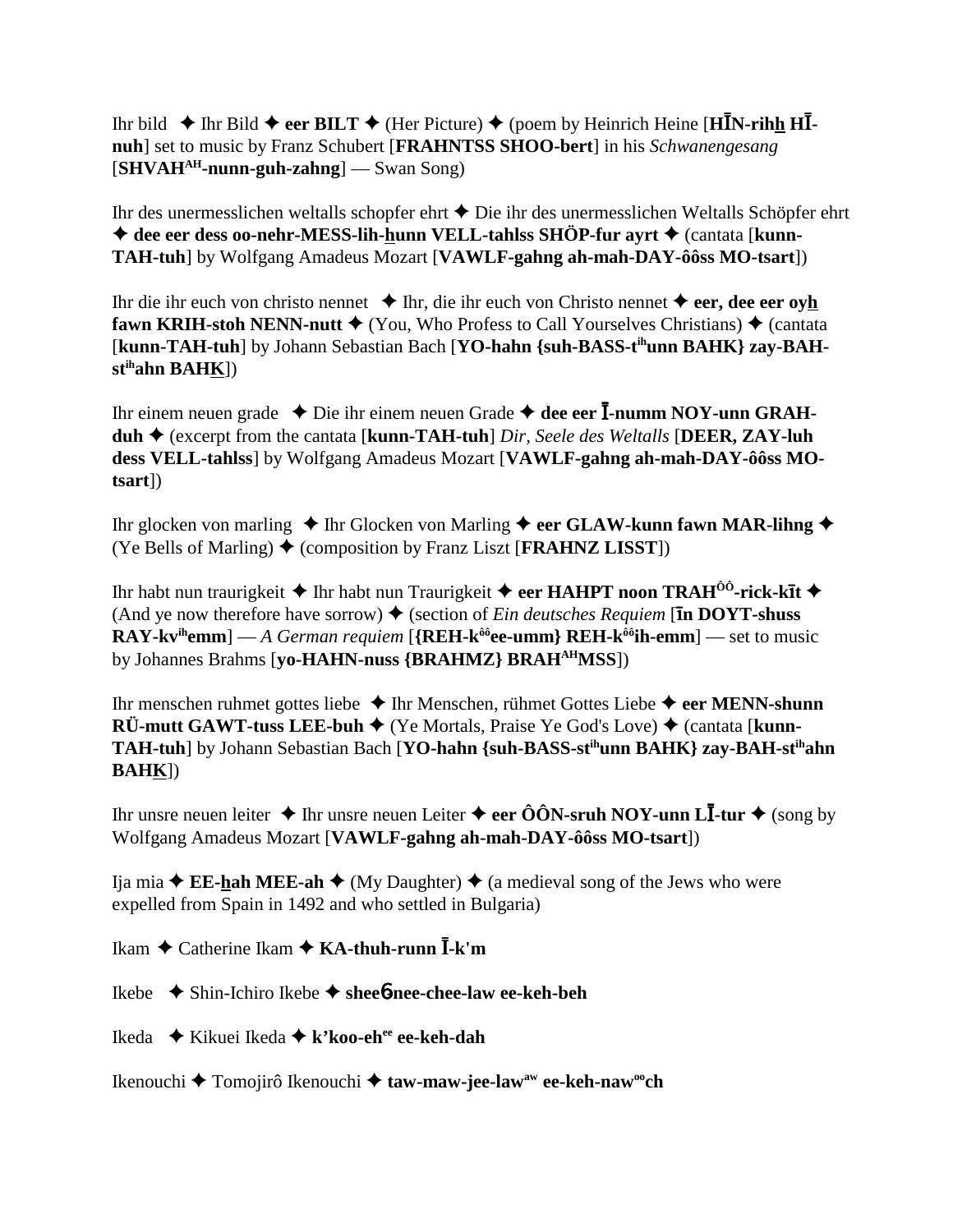Ikonen Lauri Ikonen **LAHÔÔ-rih IH-kaw-nenn**

Ikonomov ◆ Boyan Georgiev Ikonomov ◆ bo-YAHN gay-ohr-GHEE-eff ee-kaw-NAW**mawf**

Il balen del suo sorriso  $\triangleleft$  eel **BAH-layn dayl SOO-o sohr-REE-zo**  $\triangleleft$  (The lightning flash of her smile)  $\triangle$  (aria from the opera *Il trovatore* [**eel tro-vah-TOH-ray**] — *The Troubadour*; music by Giuseppe Verdi [**joo-ZAYP-pay VAYR-dee**]; libretto by Salvadore Cammarano [**sahl-vah-DOH-ray kahm-mah-RAH-no**] and Leone Emanuele Bardare [lay-O-nay ay-mah-n<sup>oo</sup>AY-lay bar-DAH-ray] after Antonio García Gutiérrez [ahn-TOH-neco gar-THEE-ah goo tea YR**rehth**])

Il barbiere di siviglia **→** Il barbiere di Siviglia **→ eel bar-b<sup>ee</sup>AY-ray dee see-VEE-l<sup>ee</sup>ah** → (The Barber of Seville [suh-VILL])  $\blacklozenge$  (an opera, with music by Gioachino Rossini [j<sup>oh</sup>ah-KEE-no **rohss-SEE-nee**]; libretto by Cesare Sterbini [**chay-ZAH-ray stayr-BEE-nee**] after Pierre-Augustin Caron de Beaumarchais [p<sup>ee</sup>ehr-o-güss-teh**o** kah-rawo duh bo-mar-sheh] and Giuseppe Petrosellini [**joo-ZAYP-pay pay-tro-zayl-LEE-nee**])

Il barcheggio  $\rightarrow$  **eel bar-KAYD-jo**  $\rightarrow$  (Little Boat)  $\rightarrow$  (stage work by Alessandro Stradella [ah**layss-SAHN-dro strah-DAYL-lah**])

Il barone scarpia **→ Il Barone Scarpia → eel bah-RO-nay SKAR-p<sup>ee</sup>ah → (Baron Scarpia) →** (character in the opera *Tosca* [**TOH-skah**]; music by Giacomo Puccini [**JAH-ko-mo poo-**CHEE-nee]; libretto by Luigi Illica [l<sup>oo</sup>EE-jee eel-LEE-kah] and Giuseppe Giacosa [joo-ZAYP**pay jah-KO-zah**] after Henri Murger [**ah**6**-ree mür-zhay**])

Il cannone del porto  $\triangle$  **eel kahn-NO-nay dayl POHR-toh**  $\triangle$  (flower duet from the opera *Madama* [**mah-DAH-mah**] *Butterfly* — *Madam* [**MA-dumm**] *Butterfly*; music by Giacomo Puccini [jah-ko-mo poo-CHEE-nee]; libretto by Luigi Illica [l<sup>oo</sup>EE-jee eel-LEE-kah] and Giuseppe Giacosa [**joo-ZAYP-pay jah-KO-zah**] after David Belasco [**DAY-vudd buh-LASSko**] and John Luther Long [**JAHN LOO-thur LAWNG**])

Il canto del cigno  $\triangle$  eel KAHN-toh dayl SEE-n'yo  $\triangle$  (song by Camille Saint-Saens [{kah-meel **seh**6**-sah**6**ss} kah-meey' seh**6**-sah**6**ss**])

Il capraro che dorme **eel kah-PRAH-ro kay DOHR-may** (*Largo e pianissimo sempre*  $[**LAR-go ay p<sup>ee</sup>ah-NEESS-see-mo saym-pray**]$   $\rightarrow$  excerpt from *La primavera* [lah pree-mah-**VAY-rah**] — *Spring* — from *Le quattro stagioni* [**lay kooAHT-tro stah-JO-nee**] — *The Four Seasons* — by Antonio Vivaldi [ahn-TAW-nee vee-VAHL-dee])

Il cardellino ◆ eel kar-dayl-LEE-no ◆ (song by Saverio Mercadante [sah-VAY-r<sup>ee</sup>o mayr**kah-DAHN-tay**]) ◆ (known also as Giuseppe Saverio Raffaele Mercadante [**joo-ZAYP-pay sah-VAY-reeo rahf-fah-AY-lay mayr-kah-DAHN-tay**])

Il carpentrasso Il Carpentrasso **eel kar-payn-TRAHSS-so** (known in France as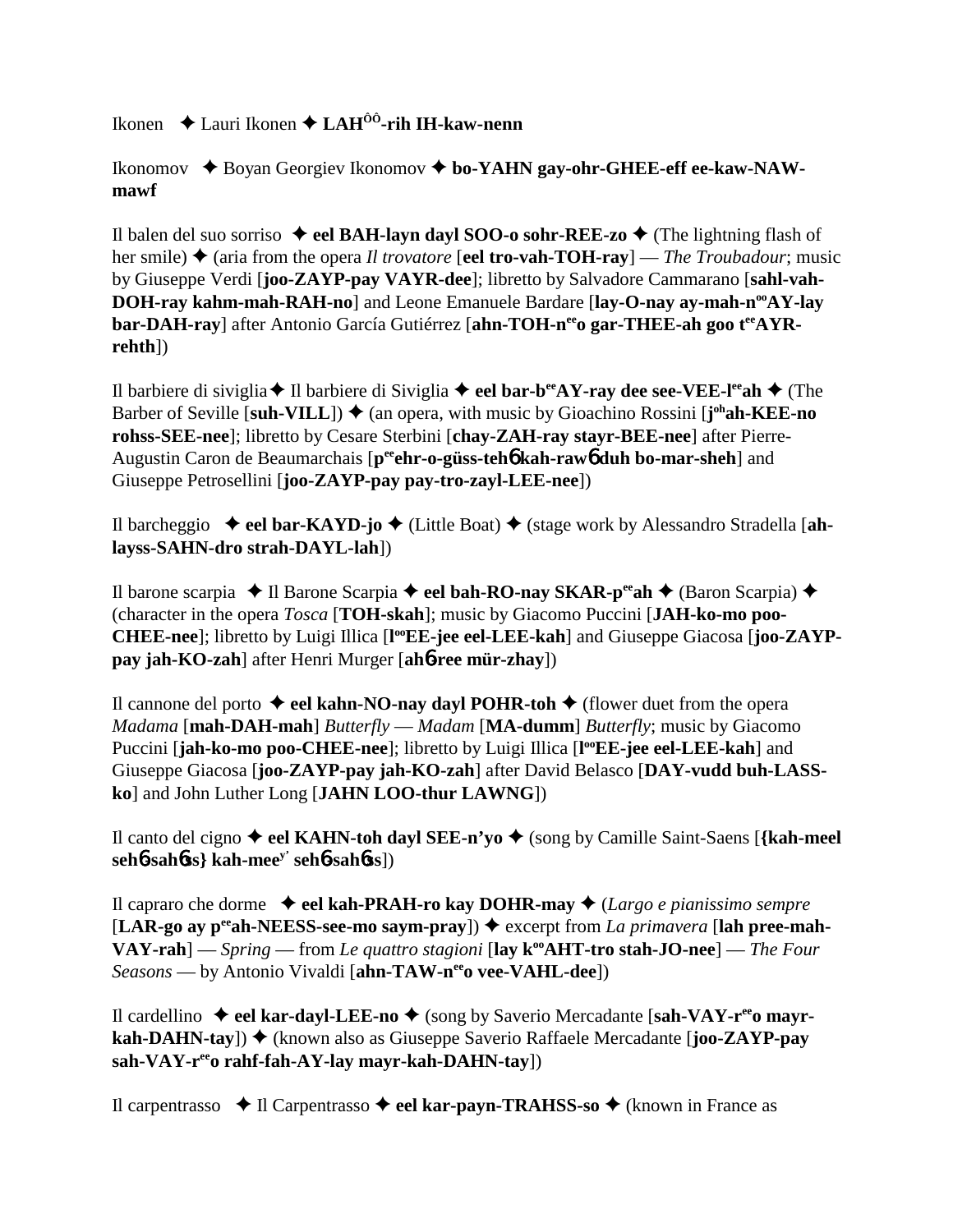Carpentras [**kar-pah**6**-trah**])

Il castello di kenilworth **→** Il castello di Kenilworth ◆ eel kah-STAYL-lo dee KEH-null**wurth**  $\triangle$  (Kenilworth [**KEH-null-wurth**] Castle)  $\triangle$  (an opera, with music by Gaetano Donizetti [**gahay-TAH-no doh-nee-TSAYT-tee**] and libretto by Andrea Leone Tottola [**ahn-DRAY-ah lay-OH-nay toht-TOH-lah**])

Il cenciaiuolo  $\triangle$  Il Cenciaiuolo  $\triangle$  **EEL chayn-chah-<sup>ee</sup>ooO-lo**  $\triangle$  (ragman)  $\triangle$  (character in the opera *Iris* [**{**-**-russ} EE-reess**]; music by Pietro Mascagni [**peeAY-tro mah-SKAH-n'yee**] and libretto by Luigi Illica [**l ooEE-jee eel-LEE-kah**])

Il cieco  $\blacklozenge$  Il Cieco  $\blacklozenge$  **EEL CHAY-ko**  $\blacklozenge$  (the blind man)  $\blacklozenge$  (character in the opera *Iris* [{**I**russ} **EE-reess**]; music by Pietro Mascagni [ $p^{ee}AY$ -tro mah-SKAH-n'yee] and libretto by Luigi Illica [**l ooEE-jee eel-LEE-kah**])

Il cimento dellarmonia e dellinvenzione **→** Il cimento dell'armonia e dell'invenzione → eel chee-**MAYN-toh dayl-lar-mo-NEE-ah ay dayl-leen-vayn-ts<sup>ee</sup>O-nay**  $\triangleq$  **(a group of compositions,** including *The Four Seasons*, by Antonio Vivaldi [**ahn-TAW-n<sup>ee</sup>o vee-VAHL-dee**])

Il commendatore  $\triangleleft$  eel kohm-mayn-dah-TOH-ray  $\triangleleft$  (the commander)  $\triangleleft$  (character in the opera *Don Giovanni* [**dohn jo-VAHN-nee**]; music by Wolfgang Amadeus Mozart [**VAWLFgahng ah-mah-DAY-ôôss MO-tsart**] and libretto by Lorenzo da Ponte [**lo-RAYN-tso dah POHN-tay**])

Il conte ah che mai sento Il Conte! Ah, che mai sento **eel KOHN-tay! AH, kay mahee SAYN-toh**  $\blacklozenge$  (excerpt from the opera *Il barbiere di Siviglia* [eel **bar-b<sup>ee</sup>AY-ray dee see-VEE**l<sup>ee</sup>ah] — *The Barber of Seville* [suh-VILL]; music by Gioachino Rossini [j<sup>oh</sup>ah-KEE-no rohss-**SEE-nee**]; libretto by Cesare Sterbini [**chay-ZAH-ray stayr-BEE-nee**] after Pierre-Augustin Caron de Beaumarchais [p<sup>ee</sup>ehr-o-güss-teh**6** kah-raw**6** duh bo-mar-sheh] and Giuseppe Petrosellini [**joo-ZAYP-pay pay-tro-zayl-LEE-nee**])

Il conte dalmaviva **→** Il Conte d'Almaviva **→ eel KOHN-tay d'ahl-mah-VEE-vah →** (Conte = Count) (character in the opera *Le nozze di Figaro* [**lay NOHT-tsay dee FEE-gah-ro**] — *The Marriage of Figaro*; music by Wolfgang Amadeus Mozart [**VAWLF-gahng ah-mah-DAY-ôôss MO-tsart**]; libretto by Lorenzo da Ponte [**lo-RAYN-tso dah POHN-tay**] after Pierre-Augustin Caron de Beaumarchais [p<sup>ee</sup>ehr-o-güss-teh**o** kah-rawo duh bo-mar-sheh])

Il conte dalmaviva **→** Il Conte d'Almaviva → eel KOHN-tay d'ahl-mah-VEE-vah → (Conte = Count)  $\triangle$  (character in the opera *Il barbiere di Siviglia* [eel bar-b<sup>ee</sup>AY-ray dee see-VEE-l<sup>ee</sup>ah] — *The barber of Seville* [suh-VILL]; music by Gioachino Rossini [j<sup>oh</sup>ah-KEE-no rohss-SEE**nee**]; libretto by Cesare Sterbini [**chay-ZAH-ray stayr-BEE-nee**] after Pierre-Augustin Caron de Beaumarchais [p<sup>ee</sup>ehr-o-güss-teh**6** kah-raw6 duh bo-mar-sheh] and Giuseppe Petrosellini [joo-**ZAYP-pay pay-tro-zayl-LEE-nee**])

Il conte di ceprano **→** Il Conte di Ceprano → eel KOHN-tay dee chay-PRAH-no → (character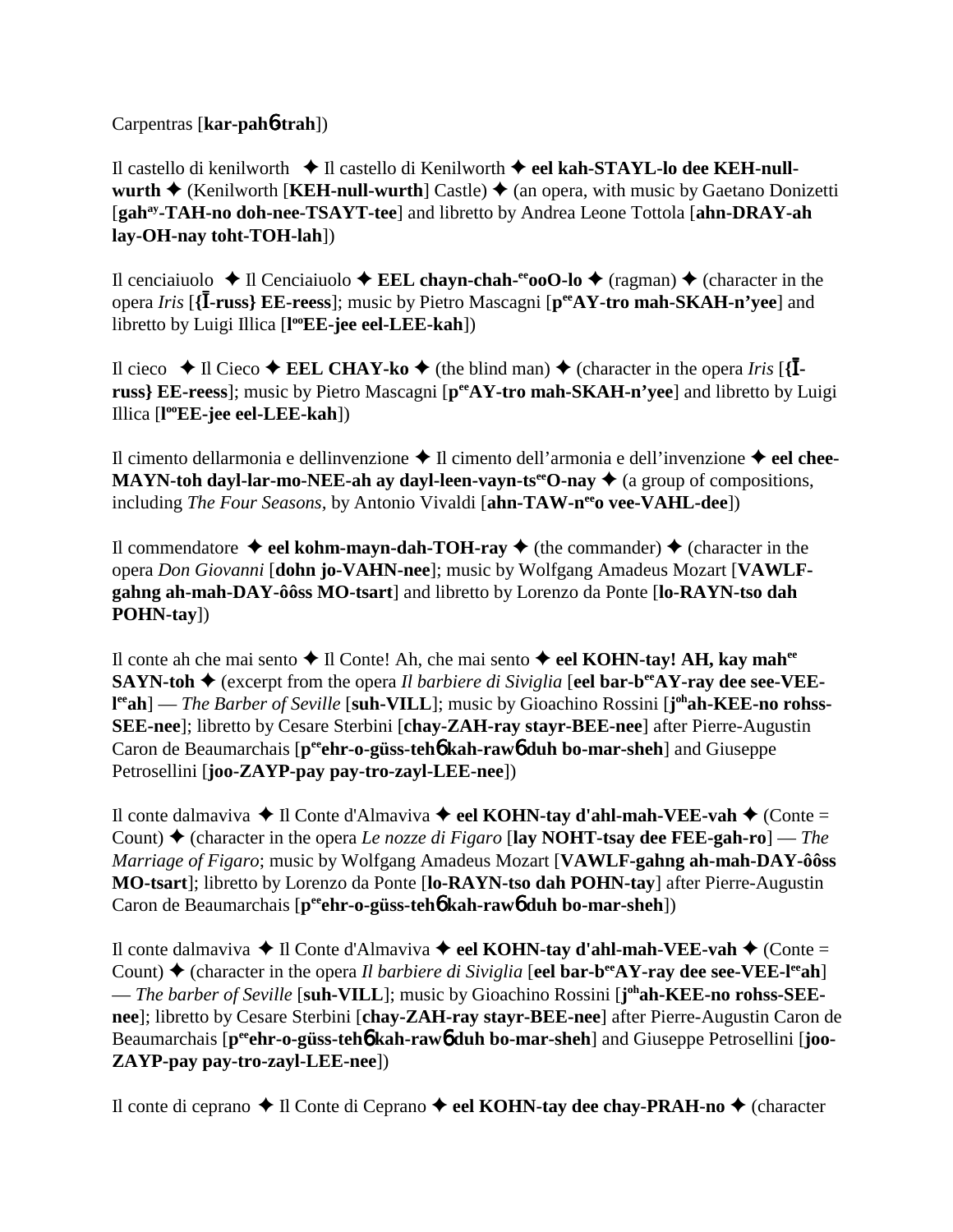in the opera *Rigoletto* [**ree-go-LAYT-toh**]; music by Giuseppe Verdi [**joo-ZAYP-pay VAYR**dee]; libretto by Francesco Maria Piave [frahn-CHAY-sko mah-REE-ah peeAH-vay] after Victor Hugo [**{VICK-tur h'YOO-go} veek-tawr ü-go**])

Il conte di lerma  $\triangle$  Il Conte di Lerma  $\triangle$  eel KOHN-tay dee LAYR-mah  $\triangle$  (character in the opera *Don Carlo* [**dohn KAR-lo**]; music by Giuseppe Verdi [**joo-ZAYP-pay VAYR-dee**]; libretto by François Méry [**frah**6**-swah may-ree**] and Camille Du Locle [**{kah-meel dü law-kl'} kah-meey' dü law-kl'**] after Friedrich von Schiller [**FREET-rihh fawn SHILL-lur**])

Il conte di luna  $\triangle$  Il Conte di Luna  $\triangle$  eel KOHN-tay dee LOO-nah  $\triangle$  (conte = count)  $\triangle$ (character in the opera *Il trovatore* [**eel tro-vah-TOH-ray**] — *The Troubadour*; music by Giuseppe Verdi [**joo-ZAYP-pay VAYR-dee**]; libretto by Salvadore Cammarano [**sahl-vah-DOH-ray kahm-mah-RAH-no**] and Leone Emanuele Bardare [lay-O-nay ay-mah-n<sup>oo</sup>AY-lay bar-DAH-ray] after Antonio García Gutiérrez [ahn-TOH-n<sup>ee</sup>o gar-THEE-ah goo-t<sup>ee</sup>AYR**rehth**])

Il conte di monterone **→** Il Conte di Monterone → eel KOHN-tay dee mohn-tay-RO-nay →  $(\text{conte} = \text{count}) \triangleq (\text{character in the opera *Rigoletto* [ree-go-LAYT-toh]; music by Giuseppe)$ Verdi [**joo-ZAYP-pay VAYR-dee**]; libretto by Francesco Maria Piave [**frahn-CHAY-sko mah-REE-ah peeAH-vay**] after Victor Hugo [**{VICK-tur h'YOO-go} veek-tawr ü-go**])

Il coro dei malammogliati Il coro dei malammogliati  **eel KO-ro DAYEE mah-lahm-mol<sup>ee</sup>AH-tee ◆** (The Chorus of Unhappy Wives) ◆ (poem by Michelangelo Buonarroti il Giovane [mee-kay-LAHN-jay-lo b<sup>oo</sup>o-nar-RO-tee eel jo-VAH-nay] — Michelangelo Buonarroti the Younger — set to music by Luigi Dallapiccola [l<sup>oo</sup>EE-jee dahl-lah-PEEK-ko-lah])

Il coro delle malmaritate **→** Il coro delle malmaritate → eel KO-ro DAYL-lay mahl-mah-ree-**TAH-tay**  $\blacklozenge$  (The Chorus of Unhappy Husbands)  $\blacklozenge$  (poem by Michelangelo Buonarroti il Giovane [mee-kay-LAHN-jay-lo b<sup>oo</sup>o-nar-RO-tee eel jo-VAH-nay] — Michelangelo Buonarroti the Younger — set to music by Luigi Dallapiccola [l<sup>oo</sup>EE-jee dahl-lah-PEEK-ko**lah**])

Il corsaro **→** Il corsaro → eel kohr-SAH-ro → (The Corsair [[KAWR-sa<sup>uh</sup>r]) → (an opera, with music by Giuseppe Verdi [**joo-ZAYP-pay VAYR-dee**]; libretto by Francesco Maria Piave [frahn-CHAY-sko mah-REE-ah peeAH-vay] after Byron [BI<sup>UH</sup>-runn])

Il court il court le furet Il court, il court le furet **eel kôôr, eel kôôr luh fü-reh** (children's song)

Il dolce suono  $\triangle$  eel DOHL-chay s<sup>oo</sup>O-no  $\triangle$  (aria featuring Lucia [loo-CHEE-ah] in the opera *Lucia di Lammermoor* [**loo-CHEE-ah dee LAHM-mer-môôuhr**] — *Lucy of Lammermoor* [LOO-see of LAMM-mur-môô<sup>uh</sup>r]; music by Gaetano Donizetti [gah<sup>ay</sup>-TAH-no doh-nee-**TSAYT-tee**]; libretto by Salvadore Cammarano [**sahl-vah-DOH-ray kahm-mah-RAH-no**] based on the novel *The Bride of Lammermoor* by Sir Walter Scott [**WAWL-tur SKAHT**])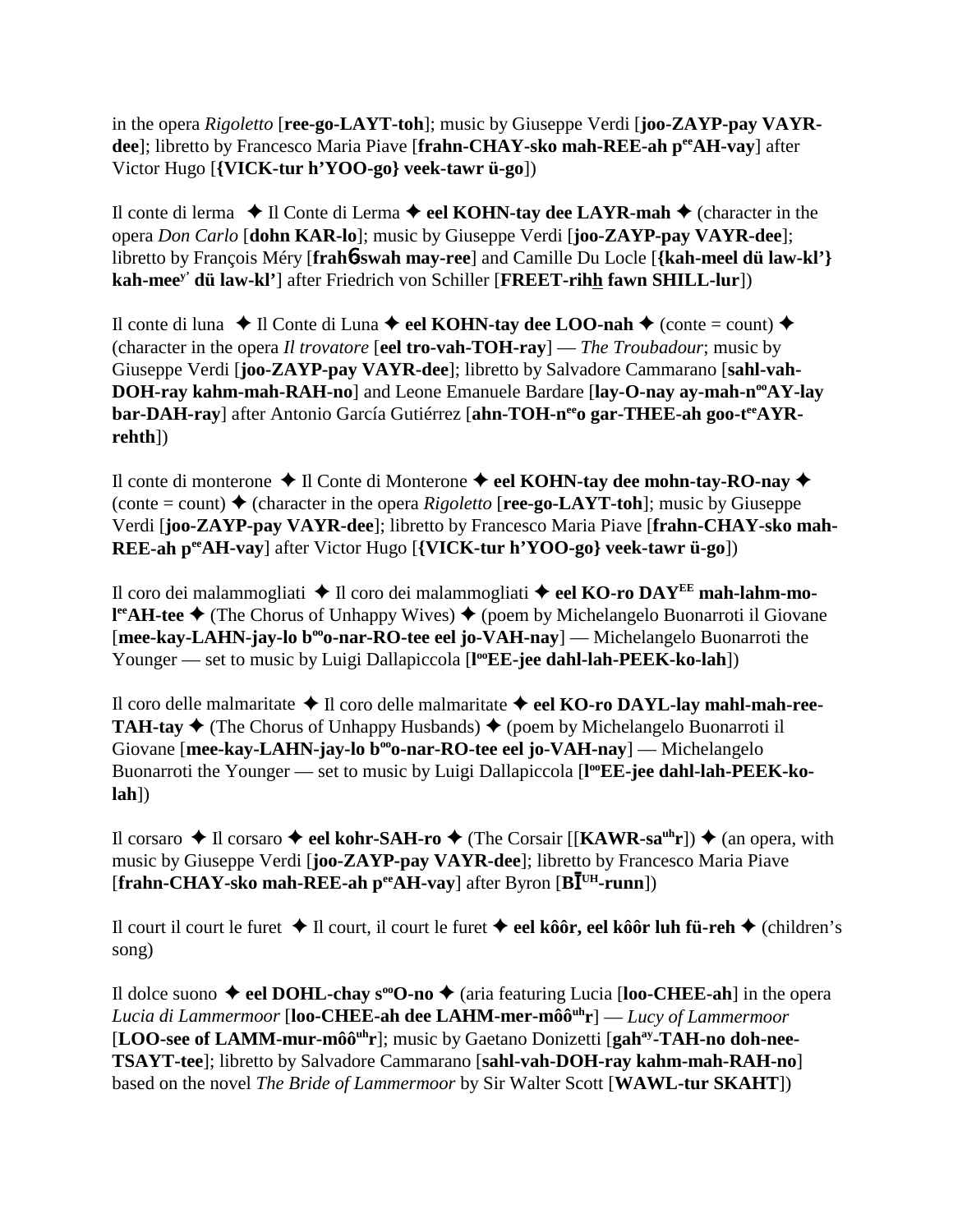Il dolce suono spargi damaro pianto Il dolce suono ... spargi d'amaro pianto **eel DOHLchay s<sup>oo</sup>O-no ... SPAR-jee dah-MAH-ro p<sup>ee</sup>AHN-toh**  $\blacklozenge$  **(quartet from the opera** *Lucia di Lammermoor* [**loo-CHEE-ah dee LAHM-mer-môôuhr**] — *Lucy of Lammermoor* [**LOO-see of LAMM-mur-môô<sup>uh</sup>r**]; music by Gaetano Donizetti [gah<sup>ay</sup>-TAH-no doh-nee-TSAYT-tee]; libretto by Salvadore Cammarano [**sahl-vah-DOH-ray kahm-mah-RAH-no**] based on the novel *The Bride of Lammermoor* by Sir Walter Scott [**WAWL-tur SKAHT**])

Il dottor dulcamara  $\triangle$  Il dottor Dulcamara **← eel doht-TOHR dool-kah-MAH-rah** ← (character in the opera *L'elisir d'amore* [**lay-lee-ZEER dah-MO-ray**] — *The Elixir of Love*; music by Gaetano Donizetti [**gahay-TAH-no doh-nee-TSAYT-tee**]; libretto by Felice Romani  $[\text{fay-LEE-} \text{chay ro-MAH-} \text{nee}]$  after Eugène Scribe  $[\text{ö-zhenn skreeb}]$   $\blacklozenge$  (dottore = doctor)

Il duca di montova Il Duca di Montova **eel DOO-kah dee mohn-TOH-vah** (The Duke of Montova [**mohn-TOH-vah**] ♦ (character in the opera *Rigoletto* [**ree-go-LAYT-toh**]; music by Giuseppe Verdi [**joo-ZAYP-pay VAYR-dee**]; libretto by Francesco Maria Piave [**frahn-CHAY-sko mah-REE-ah peeAH-vay**] after Victor Hugo [**{VICK-tur h'YOO-go} veek-tawr ü-go**])

Il duca di montua Il Duca di Montua **eel DOO-kah dee mohn-TOO-ah** (The Duke of Montua  $[\text{month}-\text{TOO-ah}] \triangleq (\text{character in the opera } Rigoletto [\text{ree-go-LAYT-toh}]$ ; music by Giuseppe Verdi [**joo-ZAYP-pay VAYR-dee**]; libretto by Francesco Maria Piave [**frahn-CHAYsko mah-REE-ah peeAH-vay**] after Victor Hugo [**{VICK-tur h'YOO-go} veek-tawr ü-go**])

Il etait un roi de thule **→** Il était un Roi de Thulé **→ eel ay-teh ü** $\mathbf{r}'$  **wah duh tü-lay** ◆ (aria from the opera *Faust* [**FAHÔÔST**]; music by Charles Gounod [**sharl gôô-no**]; libretto by Jules Barbier [zhül bar-b<sup>ee</sup>ay] and Michel Carré [mee-shell kar-ray] after Johann Wolfgang von Goethe [YO**hahn VAWLF-gahng fawn GÖ-tuh**])

Il etait une religieuse  $\triangle$  Il était une religieuse  $\triangle$  eel ay-teh ün reh-lee-zh<sup>ee</sup>öz  $\triangle$  (There Was a Nun) ◆ (composition by Orlando de Lassus [**awr-lah6-doh duh lahss-sü**])

Il grande inquisitore  $\triangleleft$  eel GRAHN-day een-k<sup>oo</sup>ee-zee-TOH-ray  $\triangleleft$  (The Grand Inquisitor)  $\triangleleft$ (character in the opera *Don Carlo* [**dohn KAR-lo**]; music by Giuseppe Verdi [**joo-ZAYP-pay VAYR-dee**]; libretto by François Méry [**frah**6**-swah may-ree**] and Camille Du Locle [**{kah-meel dü law-kl'} kah-meey' dü law-kl'**] after Friedrich von Schiller [**FREET-rihh fawn SHILL-lur**])

Il guarany  $\triangleleft$  Il Guarany  $\triangleleft$  eel g<sup>oo</sup>ah-rah-NEE  $\triangleleft$  (The Guarany)  $\triangleleft$  (an opera, with music by Antônio Carlos Gomes [**ah**6**-TOH-nihôô KAH-lôôss GO-meess**]; libretto by Antonio Scalvini [**ahn-TAW-neeo skahl-VEE-nee**] and Carlo D'Ormeville [**kar-lo dawrm-veel**] after José de Alencar [zho-ZAY jah-lenn-KAR])  $\blacklozenge$  (the opera is known also as *O Guaraní* [o  $g^{\omega}$ ah-rah-**NEE**])

Il lamento  $\blacklozenge$  **eel lah-MAYN-toh**  $\blacklozenge$  (The Lament)  $\blacklozenge$  (composition by Franz Liszt [**FRAHNZ LISST**])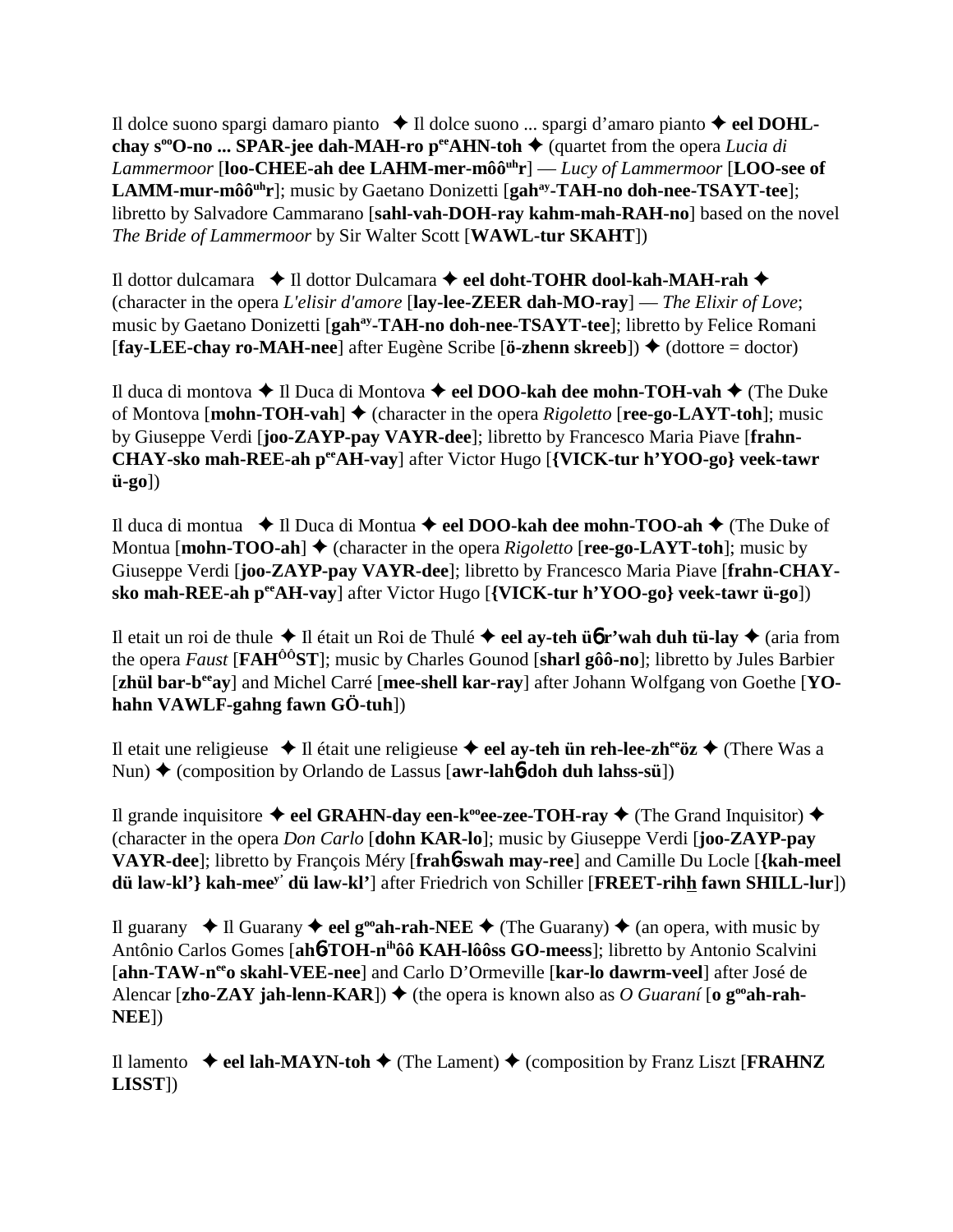Il maestro di cappella  $\triangleleft$  eel MAH<sup>AY</sup>-stro dee kahp-PAYL-lah  $\triangleleft$  (comic monologue by Domenico Cimarosa [**doh-MAY-nee-ko chee-mah-RO-zah**])

Il marchese di calatrava **→ Il Marchese di Calatrava → eel mar-KAY-zay dee kah-lah-TRAHvah**  $\triangle$  (The Marquis of Calatrava)  $\triangle$  (character in the opera *La forza del destino* [lah FOHR**tsah dayl day-STEE-no**] — *The Force of Destiny*; music by Giuseppe Verdi [**joo-ZAYP-pay VAYR-dee**]; libretto by Francesco Maria Piave [**frahn-CHAY-sko mah-REE-ah peeAH-vay**] after Angel P. De Saavedra [**ahn-HELL (**P.**) day sah-VAY-drah**])

Il mio ben quando verra ◆ Il mio ben quando verrà ◆ eel MEE-o bayn k<sup>oo</sup>AHN-doh vayr-**RAH ◆** (song by Giovanni Paisiello [**jo-VAHN-nee pah<sup>ee</sup>-z<sup>ee</sup>AYL-lo**])

Il mio core  $\blacklozenge$  eel MEE-o KO-ray  $\blacklozenge$  (My Heart)  $\blacklozenge$  (vocal duet by Giacomo Carissimi [JAH**ko-mo kah-REESS-see-mee**])

Il mio tesoro **eel MEE-o tay-ZO-ro** (aria featuring Don Ottavio [**dohn oht-TAH-veeo**] in the opera *Don Giovanni* [**dohn jo-VAHN-nee**]; music by Wolfgang Amadeus Mozart [**VAWLFgahng ah-mah-DAY-ôôss MO-tsart**] and libretto by Lorenzo da Ponte [**lo-RAYN-tso dah POHN-tay**])

Il mistero  $\triangle$  eel mee-STAY-ro  $\triangle$  (The Secret)  $\triangle$  (poem by Felice Romani [fay-LEE-chay ro-**MAH-nee**] set to music by Giuseppe Verdi [**joo-ZAYP-pay VAYR-dee**])

Il padre adorato  $\rightarrow$  **eel PAH-dray ah-doh-RAH-toh**  $\rightarrow$  (aria featuring Idamante [**ee-dah-MAHN-tay**] in the opera *Idomeneo, rè di Creta* [**ee-doh-may-NAY-o, RAY dee KRAY-tah**] — *Idomeneo, King of Crete*; music by Wolfgang Amadeus Mozart [**VAWLF-gahng ah-mah-DAY-ôôss MO-tsart**]; libretto by Giovanni Battista Varesco [**jo-VAHN-nee baht-TEE-stah vah-RAY-sko**] after Antoine Danchet [**ah**6**-twahn dah**6**-sheh**])

Il pescatore canta **eel pay-skah-TOH-ray KAHN-tah** (song by Francesco Paolo Tosti [**frahn-CHAY-sko PAH<sup>O</sup>-lo TOH-stee**])

Il pirata  $\blacklozenge$  **eel pee-RAH-tah**  $\blacklozenge$  (The Pirate)  $\blacklozenge$  (an opera, with music by Vincenzo Bellini [**veen-CHAYN-tso bayl-LEE-nee**] and libretto by Felice Romani [**fay-LEE-chay ro-MAHnee**])

Il pleure dans mon coeur  $\triangle$  Il pleure dans mon cœur  $\triangle$  **eel plör dah6** maw6 kör  $\triangle$  (Tears Fall in My Heart) (poem from *Ariettes oubliées* [**ah-reeett ôô-blee-ay**] — *Forgotten Airs* — by Paul Verlaine [**pohl vehr-lenn**] set to music by Claude Debussy [**klohd deh-büss-see**])

Il podesta **→** Il podestà **→ eel po-day-STAH** ◆ (the mayor) ◆ (character in *La gazza ladra* [lah **GAHD-tsah LAHD-rah**] — *The Thieving Magpie*; music by Gioachino Rossini [**j ohah-KEE-no rohss-SEE-nee**] and libretto by Giovanni Gherardini [**jo-VAHN-nee gay-rar-DEE-nee**])

Il poeta ha ragione  $\triangleleft$  eel po-AY-tah hah rah-JO-nay  $\triangleleft$  (duet from the opera *Il Turco in Italia*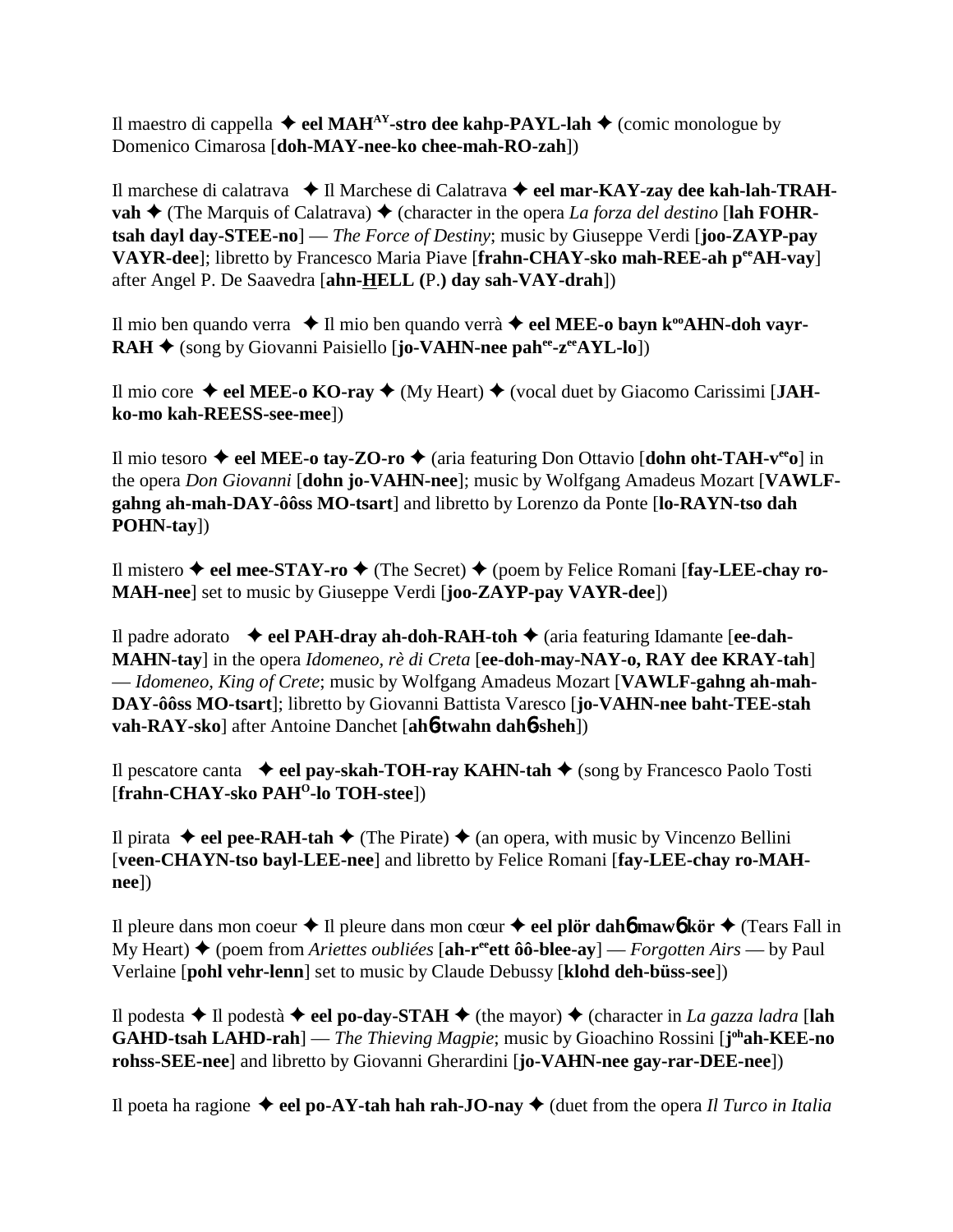[eel TOOR-ko een ee-TAH-l<sup>ee</sup>ah] — *The Turk in Italy;* music by Giaochino Rossini [j°ah-KEE**no rohss-SEE-nee**] and libretto by Felice Romani [**fay-LEE-chay ro-MAH-nee**])

Il poveretto  $\rightarrow$  eel po-vay-RAYT-toh  $\rightarrow$  (The Beggar)  $\rightarrow$  (poem by Andrea Maffei [ahn-**DRAY-ah mahf-FAYEE**] set to music by Giuseppe Verdi [**joo-ZAYP-pay VAYR-dee**])

Il prigioniero  $\rightarrow$  **eel pree-jo-n<sup>ee</sup>AY-ro**  $\rightarrow$  (The Prisoner)  $\rightarrow$  (song by Giovanni Gastoldi [**jo-VAHN-nee gah-STOHL-dee**])

Il primo libro de madrigali ◆ eel PREE-mo LEE-bro day mah-dree-GAH-lee ◆ (The First Book of Madrigals [**MADD-rih-gullz**] by Johann Grabbe [**YO-hahn GRAHB-buh**])

Il quarto libro de motetti a two three four e seven voci  $\triangle$  Il quarto libro de motetti a 2, 3, 4 e 7 voci **→ eel k<sup>oo</sup>AR-toh LEE-bro day mo-TAYT-tee ah 2, 3, 4, ay 7 VO-chee ◆ (The Fourth** Book of Motets [mo-TETTS] for 2, 3, 4, and 7 voices)  $\triangle$  (motets by Claudio Monteverdi [**KLAHOO-deeo mohn-tay-VAYR-dee**])

Il quattro **→** Il Quattro **→ eel k<sup>oo</sup>AHT-tro →** (a string quartet)

Il risentimento  $\blacklozenge$  eel ree-zayn-tee-MAYN-toh  $\blacklozenge$  (Resentment)  $\blacklozenge$  (poem by Pietro Metastasio [p<sup>ee</sup>AY-tro may-tah-STAH-z<sup>ee</sup>o] set to music by Gioachino Rossini [j<sup>oh</sup>ah-KEE-no rohss-SEE**nee**])

Il risentimento mi lagnero tacendo four  $\blacklozenge$  Il risentimento (mi lagnerò tacendo, 4)  $\blacklozenge$  **eel reezayn-tee-MAYN-toh (mee lah-n'yay-RO tah-CHAYN-doh,**  $4$ )  $\blacklozenge$  (song by Gioachino Rossini) [**j ohah-KEE-no rohss-SEE-nee**])

Il sagrestano  $\triangleleft$  eel sah-gray-STAH-no  $\triangleleft$  (A sacristan)  $\triangleleft$  (character in the opera *Tosca* [TOHskah]; music by Giacomo Puccini [JAH-ko-mo poo-CHEE-nee]; libretto by Luigi Illica [l<sup>oo</sup>EE**jee eel-LEE-kah**] and Giuseppe Giacosa [**joo-ZAYP-pay jah-KO-zah**] after Henri Murger [**ah**6**-ree mür-zhay**])

Il segreto per esser felici **eel say-GRAY-toh payr AYSS-sayr fay-LEE-chee** (excerpt from the opera *Lucrezia Borgia* [**loo-KRAY-tseeah BOHR-jah**]; music by Gaetano Donizetti [**gahay-TAH-no doh-nee-TSAYT-tee**]; libretto by Felice Romani [**fay-LEE-chay ro-MAH-nee**] after Victor Hugo [**{VICK-tur h'YOO-go} veek-tawr ü-go**])

Il signor bruschino, ossia Il figlio per azzado **eel see-n'YOHR broo-SKEE-no, OHSS-seeah eel FEE-l<sup>ee</sup> payr aht-TSAH-doh**  $\blacklozenge$  Mr. Bruschino, or Son By Accident  $\blacklozenge$  (an opera, with music by Gioachino Rossini [**j**<sup>oh</sup>**ah-KEE-no rohss-SEE-nee**]; libretto by Giuseppe Maria Foppa [**joo-ZAYP-pay mah-REE-ah FOHP-pah**] after Alissan de Chazet [**ah-liss-sah**6 **duh chahzeh**] and E. -T. Maurice Ourry [**mo-reess ohr-ree**])

Il sogno  $\triangle$  Il Sogno  $\triangle$  eel SO-n'yo  $\triangle$  (The Dream)  $\triangle$  (excerpt from the opera *Manon* [**mahnaw**6]; music by Jules Massenet [**zhül {mahss-s'nay} mahss-s'neh**]; libretto by Henri Meilhac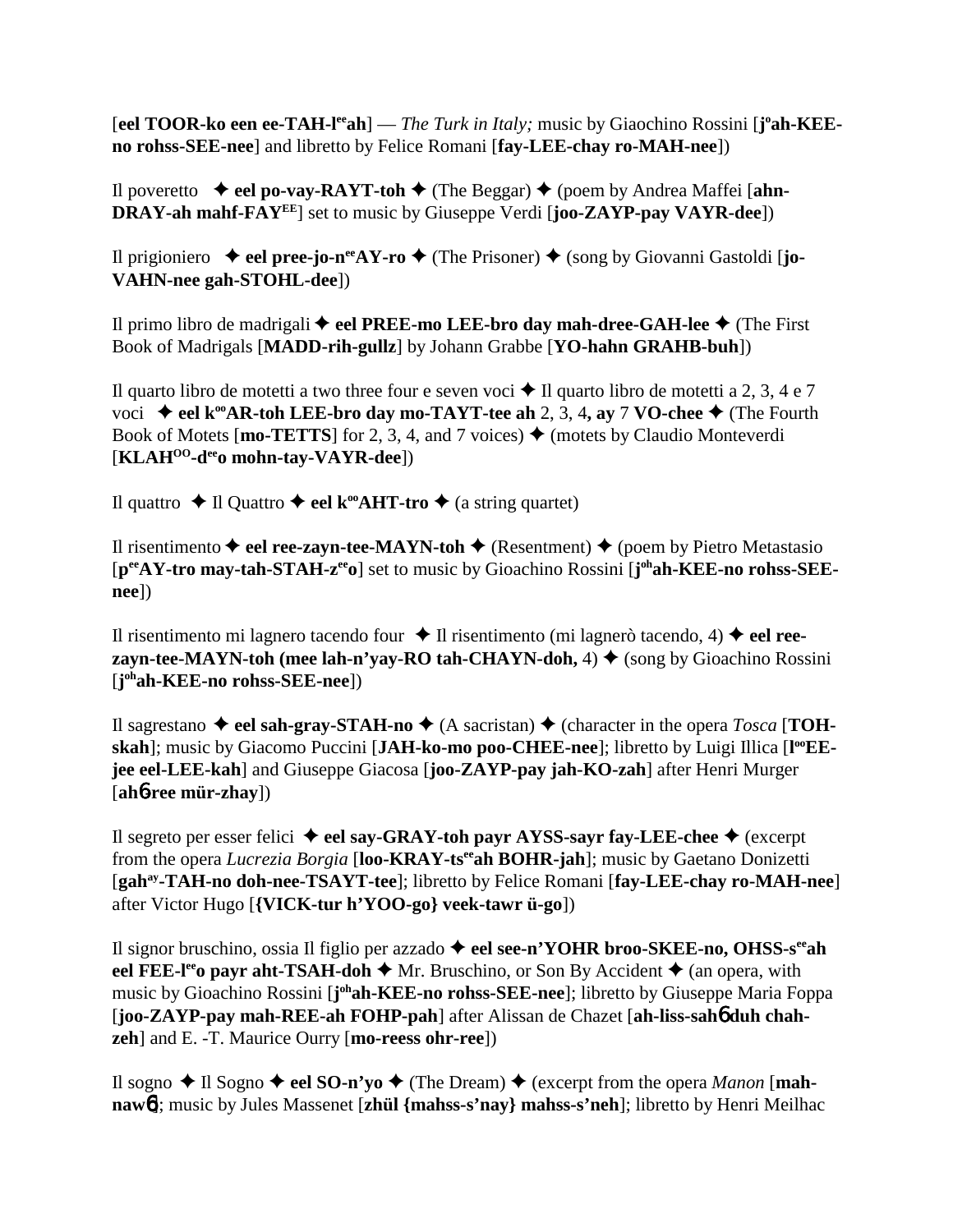[**ah**6**-ree meh-yack**] and Philippe Gille [**fee-leep zheel**] after Antoine-François Prévost [**ah**6 **t'wahn-frah**6**-swah pray-vo**])

Il tabarro  $\rightarrow$  eel tah-BAR-ro  $\rightarrow$  (The Cloak)  $\rightarrow$  (an opera, with music by Giacomo Puccini [**JAH-ko-mo poo-CHEE-nee**]; libretto by Giuseppe Adami [**joo-ZAYP-pay ah-DAH-mee**] after Didier Gold [**dee-deeay gawld**])

Il tramonto **eel trah-MOHN-toh** (Sunset) (poem by Andrea Maffei [**ahn-DRAY-ah mahf-FAYEE**] set to music by Giuseppe Verdi [**joo-ZAYP-pay VAYR-dee**])

Il trovatore  $\triangleleft$  eel tro-vah-TOH-ray  $\triangleleft$  (The Troubadour)  $\triangleleft$  (an opera, with music by Giuseppe Verdi [**joo-ZAYP-pay VAYR-dee**]; libretto by Salvadore Cammarano [**sahl-vah-DOH-ray** kahm-mah-RAH-no] and Leone Emanuele Bardare [lay-O-nay ay-mah-n<sup>oo</sup>AY-lay bar-DAH**ray**] after Antonio García Gutiérrez [ahn-TOH-n<sup>ee</sup>o gar-THEE-ah goo-t<sup>ee</sup>AYR-rehth])

Il trovatore ◆eel tro-vah-TOH-ray ◆ (The Troubadour) ◆ (song by Gioachino Rossini [j<sup>oh</sup>ah-**KEE-no rohss-SEE-nee**])

Il tuo sangue o il mio amore volea **eel TOO-o SAHN-gooay o eel MEE-o ah-MO-ray vo-LAY-ah ♦** (excerpt from the opera *Tosca* [**TOH-skah**]; music by Giacomo Puccini [JAH-ko**mo poo-CHEE-nee**]; libretto by Luigi Illica [l<sup>oo</sup>**EE-jee eel-LEE-kah**] and Giuseppe Giacosa [**joo-ZAYP-pay jah-KO-zah**] after Henri Murger [**ah**6**-ree mür-zhay**])

Il turco in italia  $\blacklozenge$  Il Turco in Italia  $\blacklozenge$  eel **TOOR-ko een ee-TAH-l<sup>ee</sup>ah**  $\blacklozenge$  (The Turk in Italy)  $\blacklozenge$ (an opera, with music by Gioachino Rossini [**j ohah-KEE-no rohss-SEE-nee**] and libretto by Felice Romani [**fay-LEE-chay ro-MAH-nee**])

Il vecchiotto cerca moglie ◆ eel vayk-k<sup>ee</sup>OHT-toh CHAYR-kah MO-l<sup>ee</sup>ay ◆ (The old man looks for a wife) ♦ (aria from the opera *Il barbiere di Siviglia* [eel bar-b<sup>ee</sup>AY-ray dee see-VEEl<sup>ee</sup>ah] — *The Barber of Seville* [suh-VILL]; music by Gioachino Rossini [j<sup>oh</sup>ah-KEE-no rohss-**SEE-nee**]; libretto by Cesare Sterbini [**chay-ZAH-ray stayr-BEE-nee**] after Pierre-Augustin Caron de Beaumarchais [p<sup>ee</sup>ehr-o-güss-teh**6** kah-raw**6** duh bo-mar-sheh] and Giuseppe Petrosellini [**joo-ZAYP-pay pay-tro-zayl-LEE-nee**])

Il viaggio a reims  $\triangle$  Il viaggio a Reims  $\triangle$  **eel v<sup>ee</sup>AHD-jo ah rehoss**  $\triangle$  (The Journey to Rheims  $[REEMZ]$ )  $\blacklozenge$  (a stage cantata [**kunn-TAH-tuh**] with ballet  $[BA<sup>L</sup>-lay]$ ; music by Gioachino Rossini [j<sup>oh</sup>ah-KEE-no rohss-SEE-nee] and libretto by Luigi Balocchi [l<sup>oo</sup>EE-jee bah-LOHK**kee**])

Ile heureuse  $\triangle$  L'île heureuse  $\triangle$  **leel ö-röz**  $\triangle$  (The Isle of Happiness)  $\triangle$  (song by Emmanuel Chabrier [**emm-mah-n<sup>ü</sup>ell shah-br<sup>ee</sup>ay**])

Ile inconnue  $\triangle$  L'île inconnue  $\triangle$  **leel eh<sup>6</sup>-kawn-nü**  $\triangle$  (The Unknown Island)  $\triangle$  (poem by Théophile Gautier [tay-aw-feel go-t<sup>ee</sup>ay] set to music by Hector Berlioz [eck-tawr behr-l<sup>ee</sup>awz])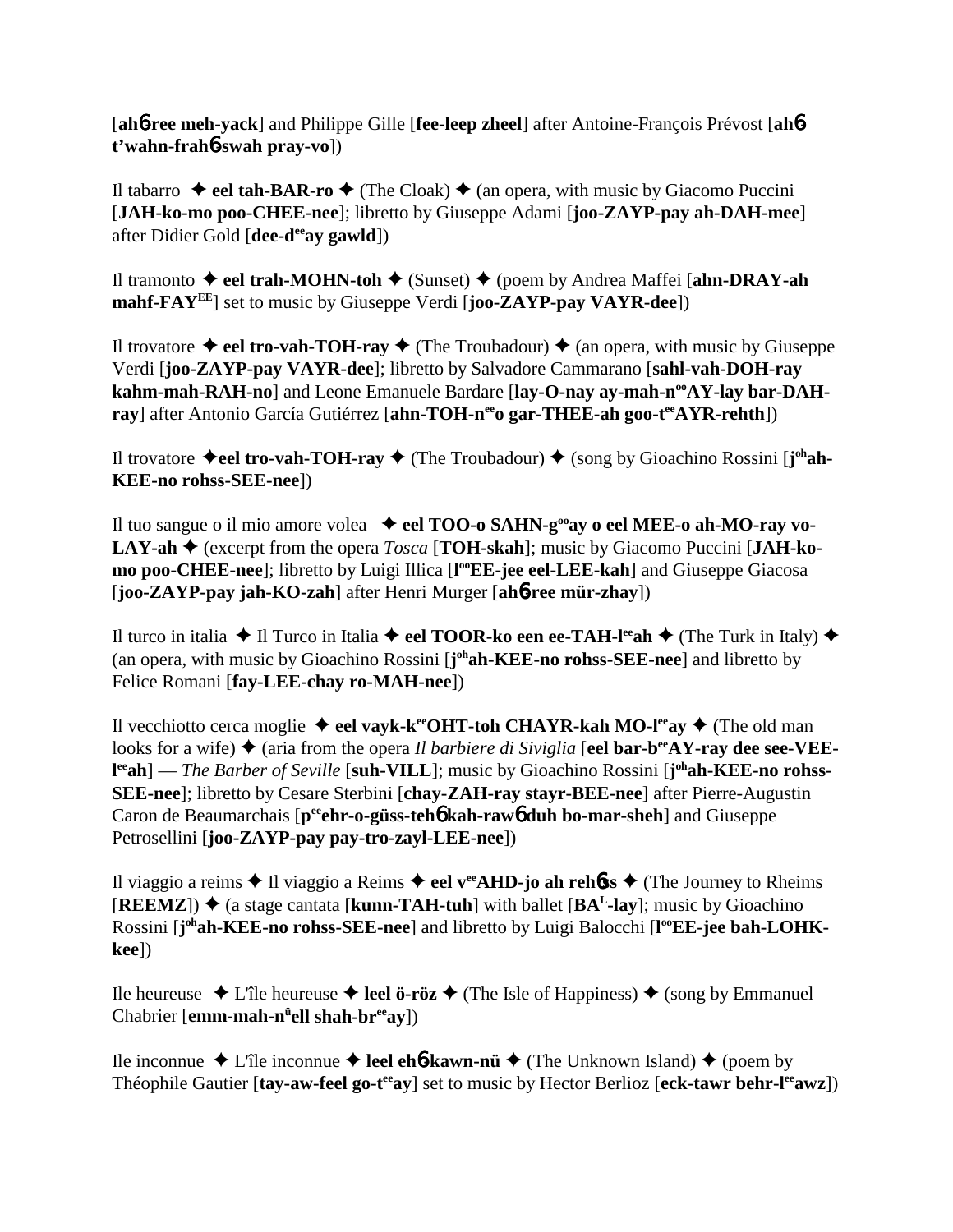Ilerici  $\triangle$  Kemal Ilerici  $\triangle$  keh-MAHL ih-leh-RIH-chih  $\triangle$  (the last name has been transcribed also as Ilerici)

Ilhinsky  $\triangle$  Alexander Alexandrovich Ilhinsky  $\triangle$  uh-Fick-SAHN-d'r uh-Fick-SAHN-druhvihch yill-YINN-skee

Iliev ◆ Konstantin Iliev ◆ kawn-stahn-TEEN EE-leeff

Iliffe ◆ Frederick Iliffe ◆ FREH-duh-rick  $\overline{I}$ -liff

Ilitsch ◆ Daniza Ilitsch ◆ DAH-nih-tsah EE-lihch

Illale ◆ ILL-lah-leh ◆ (To Evening) ◆ (poem by A. V. Forsman-Koskimies [(A. V.) FAWRSS-mahn-KAWSS-kih-m<sup>ih</sup>ess] set to music by Jean Sibelius [zhah**ó sih-BAY-l<sup>ih</sup>ôôss**])

Illan  $\triangle$  David Bar-Illan  $\triangle$  dah-VEED BAR-eel-LAHN  $\triangle$  (known also as David Jacob [vahah-KOHV] Bar-Illan)

Illatio ◆ ee-l'YAH-t<sup>ee</sup> o◆ (anonymous sacred music from 16th-century Spain)

Illica ← Luigi Illica ← l<sup>oo</sup>EE-jee eel-LEE-kah

Illuminations  $\triangle$  Les illuminations  $\triangle$  leh-zee-lü-mee-nah-s<sup>ee</sup> aw  $\triangle$  (song cycle by Benjamin Britten [BENN-juh-munn BRITT-tunn])

Ilmenau  $\triangleleft$  ILL-muh-nah<sup>ôô</sup>  $\triangleleft$  (song by Charles Ives [CHAH-rullz  $\bar{I}VZ$ )

Ils seloignent enfin sombre foret ◆ Ils s'eloignent enfin ... Sombre forêt ◆ eel seh-l'wah-n'yah6 $tahb$ -feh $b$  ... saw $b$ -br' faw-reh  $\triangleq$  (recitative [reh-suh-tuh-TEEV] and aria from the opera Guillaume Tell [ghee-yohm tell] — William Tell; music by Gioachino Rossini [johah-KEE-no rohss-SEE-nee]; libretto by Étienne de Jouy [ay-t<sup>ee</sup>enn duh zhôô<sup>ee</sup>], Hippolyte-Louis-Florent Bis [eep-paw-leet-l<sup>ôô</sup>ee-flaw-raho bee], Armand Marrast [ar-maho mahr-rah], and Adolphe Crémieux [ah-dawlf kray-mero] after Friedrich von Schiller [FREET-rihh fawn SHILL-lur])

Ilyinski ◆ Alexander Alexandrovich Ilyinski ◆ uh-l<sup>y</sup>ick-SAHN-d'r uh-l<sup>y</sup>ick-SAHN-druhvihch yill-YINN-skee

Im abendrot  $\triangleq$  Im Abendrot  $\triangleq$  imm AH<sup>AH</sup>-bunnt-rawt  $\triangleq$  (At Sundown)  $\triangleq$  (song, title used by various composers)

Im chambre separee  $\triangle$  Im chambre séparée  $\triangle$  imm shah**ó-br' say-pah-ray**  $\triangle$  (excerpt from the operetta Der Opernball [dayr O-pehrn-pahl]; music by Richard Heuberger [RIH-hart HOY**bur-gur**]; libretto by Victor Léon [veek-tawr lay-aw<sup>6</sup>] and Heinrich Von Waldberg [HIN-rihh] fawn VAHLT-pehrk] after Alfred Delacour [ahl-fredd deh-lah-kôôr] and Alfred Hennequin [ahl-fredd enn-nuh-keh $6$ ])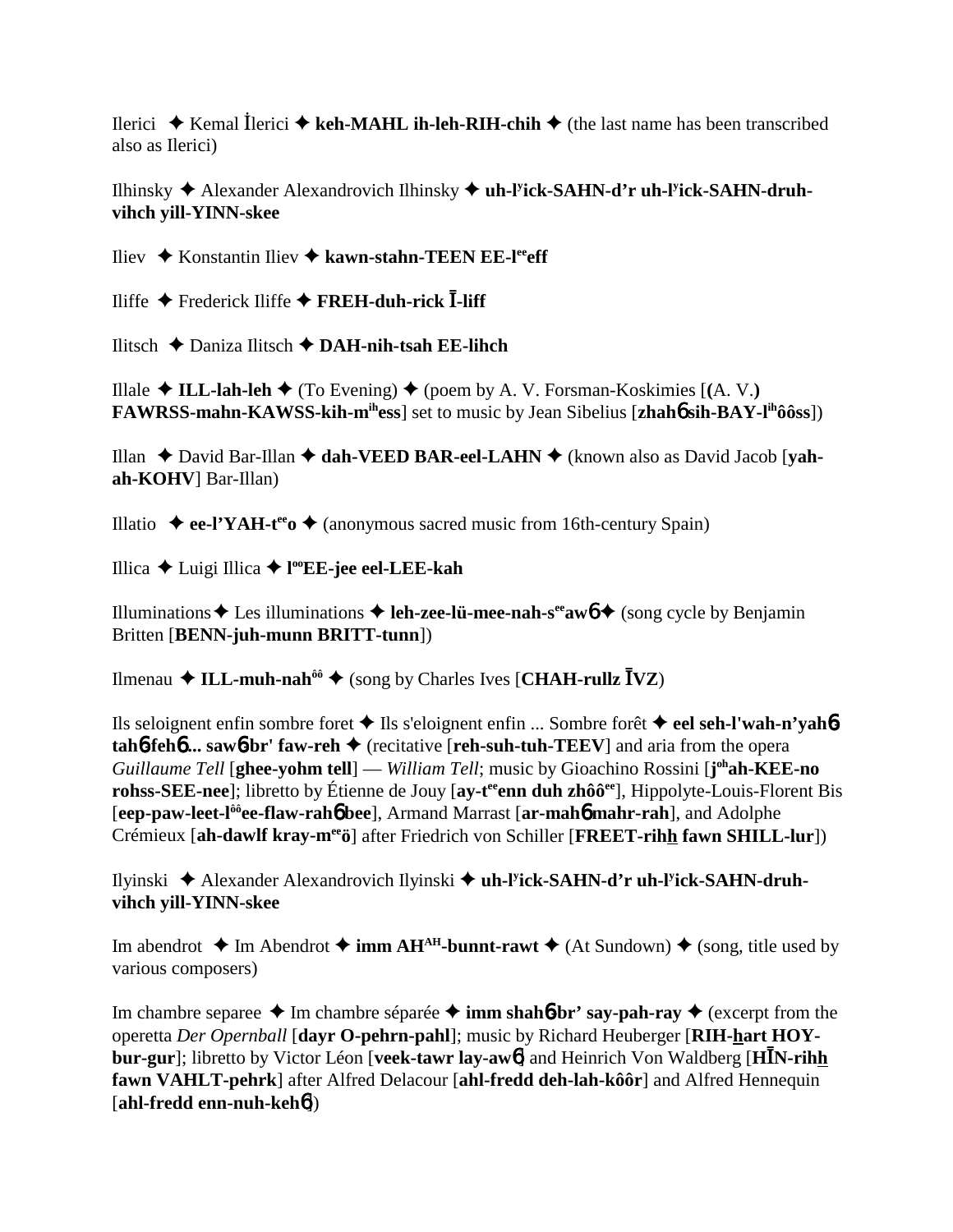Im dorfe  $\triangle$  Im Dorfe  $\triangle$  **imm DAWR-fuh**  $\triangle$  (In the Village)  $\triangle$  (poem by Wilhelm Müller [**VILL-hellm MÜL-lur**] set to music by Franz Schubert [**FRAHNTSS SHOO-bert**] in the song cycle *Winterreise* [**VINN-tur-r-zuh**] — *A Winter's Journey*)

Im fruhling  $\triangle$  Im Frühling  $\triangle$  **imm FRÜ-lihng**  $\triangle$  (In Springtime)  $\triangle$  (poem by Ernst Schulze [**EHRNST SHÔÔL-tsuh**] set to music by Franz Schubert [**FRAHNTSS SHOO-bert**])

Im fruhlingsanfange ◆ Im Frühlingsanfange ◆ **imm FRÜ-lihng-zahn-fahng-uh** ◆ (At the Start of Spring)  $\blacklozenge$  (poem by C. C. Sturm [**SHTÔÔRM**] set to music by Wolfgang Amadeus Mozart [**VAWLF-gahng ah-mah-DAY-ôôss MO-tsart**])

Im herbst  $\triangle$  Im Herbst  $\triangle$  **imm HEHRPST**  $\triangle$  (In Autumn)  $\triangle$  (poem by Klaus Groth [**KLAHÔÔSS GROHT**] set to music by Johannes Brahms [**yo-HAHN-nuss {BRAHMZ} BRAHAHMSS**])

Im langen ton als gott saget zu abraham **→** Im langen Ton: Als Gott saget zu Abraham ◆ **imm LAHNG-unn TOHN: AHLSS GAWT ZAH-gutt tsoo AH<sup>AH</sup>-brah-hahm**  $\triangle$  **(composition** from the songbook of Adam Puschmann [**AHAH-dahm PÔÔSH-mahn**])

Im mayen  $\triangleq$  **imm MI-unn**  $\triangleq$  (In May We Hear the Cocks Crow)  $\triangleq$  (composition by Orlando de Lassus) [**awr-lah**6**-doh duh lahss-sü**])

Im ninalu shalom shabazi **↓** Im Nin'alu (Shalom Shabazi) ◆ eem NEE-nah-loo (shah-LAWM **shah-BAH-zee)**  $\blacklozenge$  (composition by Oedoen Partos  $[\ddot{\textbf{O}}\textbf{-d}\ddot{\textbf{o}}\textbf{n}$  **PAR-tohsh**))

Im off to chez maxim  $\blacklozenge$  I'm Off to Chez Maxim  $\blacklozenge$  (I'm Off to) shay mahk-simm  $\blacklozenge$  (excerpt from the operetta Die lustige Witwe [**dee LÔÔ-stih-guh VITT-vuh**] *— The Merry Widow*; music by Franz Lehár [**FRAHNZ** leh-HAH<sup>AH</sup>R]; libretto by Victor Léon [**veek-tawr** lay-aw<sup>6</sup>] and Leo Stein [LAY-o SHTIN] after Henri Meilhac [ah**6-ree meh-yack**])

Im rhein im heiligen strome  $\triangleq$  Im Rhein, im heiligen Strome  $\triangleq$  imm R**I**N, imm H**I-lih-gunn SHTRO-muh**  $\blacklozenge$  (In the Rhine, in the Sacred River)  $\blacklozenge$  (poem by Heinrich Heine [**H**IN-rihh **H**Inuh] set to music by Robert Schumann [ROH<sup>OH</sup>-bert SHOO-mahn])

Im rhein im schonen strome ◆ Im Rhein, im schönen Strome ◆ **imm RĪN, imm SHÖ-nunn SHTRO-muh**  $\blacklozenge$  **(In the Rhine, in That Lovely River)**  $\blacklozenge$  **(poem by Heinrich Heine [HIN-rihh H**-**-nuh**] set to music by Franz Liszt [**FRAHNZ LISST**])

Im schonsten wiesengrunde ◆ Im schönsten Wiesengrunde ◆ **imm SHÖN-stunn VEE-zunngrôôn-tuh**  $\triangleleft$  (In the Beautiful Meadowland)  $\triangleleft$  (variation on the German folk song, *Three Lilies*)

Im sussen bann von deinem blick  $\triangle$  Im süssen Bann von deinem Blick  $\triangle$  **imm SÜSS-sunn BAHN fawn DĪ-numm BLICK ♦** (When Thy Sweet Glances) ♦ (song from *Liebeslieder* [**LEE-buss-lee-dur**] *— Love Songs* — by Antonín Dvoák [**AHN-taw-ny eeeen d'VAW-**  $\text{r}_\text{shah}^{\text{ah}}$ k])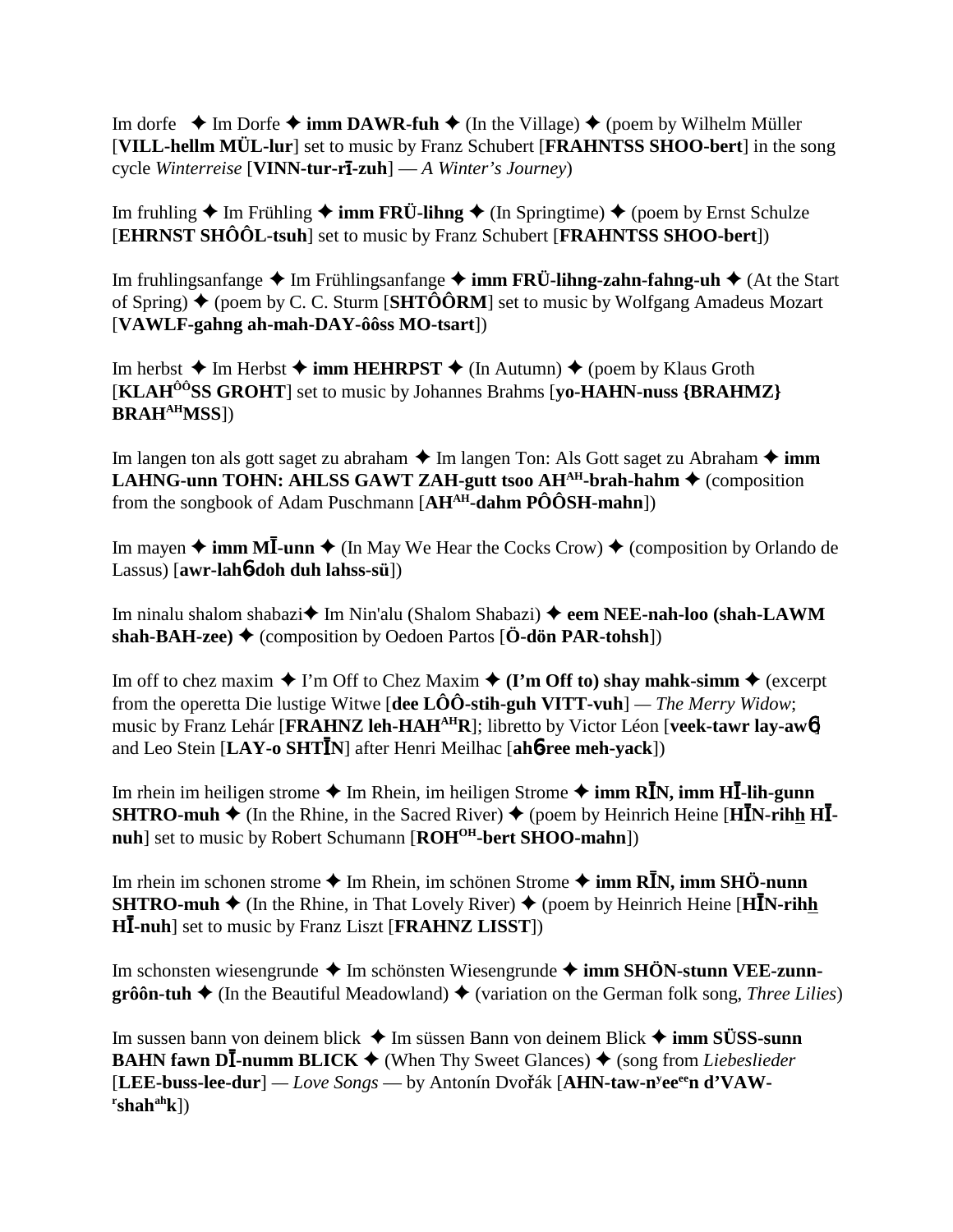Im tiefen walde steh ich hier Im tiefen Walde steh' ich hier **imm TEE-funn VAHL-tuh SHTAY ihh HEER**  $\blacklozenge$  (In Deepest Forest Glade)  $\blacklozenge$  (song from *Liebeslieder* [LEE-buss-lee**dur**] — *Love Songs* — by Antonín Dvořák [**AHN-taw-n<sup>y</sup>ee<sup>ee</sup>n d'VAW-'shah<sup>ah</sup>k**])

Im treibhaus ◆ Im Treibhaus ◆ **imm TRĪP-hah<sup>ôô</sup>ss** ◆ (In the Hot House) ◆ (poem by Mathilde Wesendonk [**mah-TILL-tuh VAY-zunn-tawngk**] set to music by Richard Wagner [**RIH-hart VAHG-nur**] in his *Wesendonk Lieder* [**VAY-zunn-tawngk LEE-dur**] — *Wesendonk Songs*)

Im volkston  $\triangle$  Im Volkston  $\triangle$  **imm FAWLKS-tawn**  $\triangle$  (composition by Amo Holz [**AH-mo HAWLTSS**])

Im walde  $\triangle$  Im Walde  $\triangle$  **imm VAHL-tuh**  $\triangle$  (In the Forest)  $\triangle$  (poem by Joseph von Eichendorff [**YOH<sup>OH</sup>-zeff fawn I-hunn-tawrf**] set to music by Robert Schumann [**ROH<sup>OH</sup>-bert SHOO-mahn**])

Im wunderschonen monat mai  $\triangleq$  Im wunderschönen Monat Mai  $\triangleq$  **imm VÔÔN-tur-shö-nunn MO-naht MAH<sup>EE</sup>**  $\blacklozenge$  (In the Glorious Month of May)  $\blacklozenge$  (poem by Heinrich Heine [HIN-rihh **H**-**-nuh**] set to music by Robert Schumann [**ROHOH-bert SHOO-mahn**])

Im zimmer  $\triangle$  Im Zimmer  $\triangle$  **imm TSIMM-mur**  $\triangle$  (Indoors)  $\triangle$  (poem by Johannes Schlaf [yo-**HAHN-nuss SHLAHF**] set to music by Alban Berg [**AHL-pahn BEHRK**] in *Sieben frühe Lieder* [**ZEE-bunn FRÜ-uh LEE-dur**] — *Seven Early Songs*)

Images **ee-mahzh** (title given by Claude Debussy [**klohd deh-büss-see**] to books of songs he wrote)

Imagistes  $\triangle$  Des imagistes  $\triangle$  day-zee-mah-zheest  $\triangle$  (five poems set to music by William Kraft [**WILL-lihumm KRAFFT**])

Imai Nobuko Imai **naw-boo-kaw ee-mahee**

Imbert Hugues Imbert **ü-gö eh**6**-behr**

Imbody Joel Imbody **JO-ull IMM-bah-dee**

Imbrie Andrew Imbrie **ANN-droo IMM-bree** (known also as Andrew Welsh [**WELSH**] Imbrie)

Imeneo  $\blacklozenge$  **ee-may-NAY-o**  $\blacklozenge$  (an opera, with music by George Frideric Handel [**JAW-urj FRIH-duh-rick HANN-d'l**] and libretto anonymously adapted from a book by Silvio Stampiglia **[SEEL-v<sup>ee</sup>o stahm-PEE-l<sup>ee</sup>ah**]; also a character in the opera)

Immer Friedemann Immer **FREE-duh-mahn IMM-mur**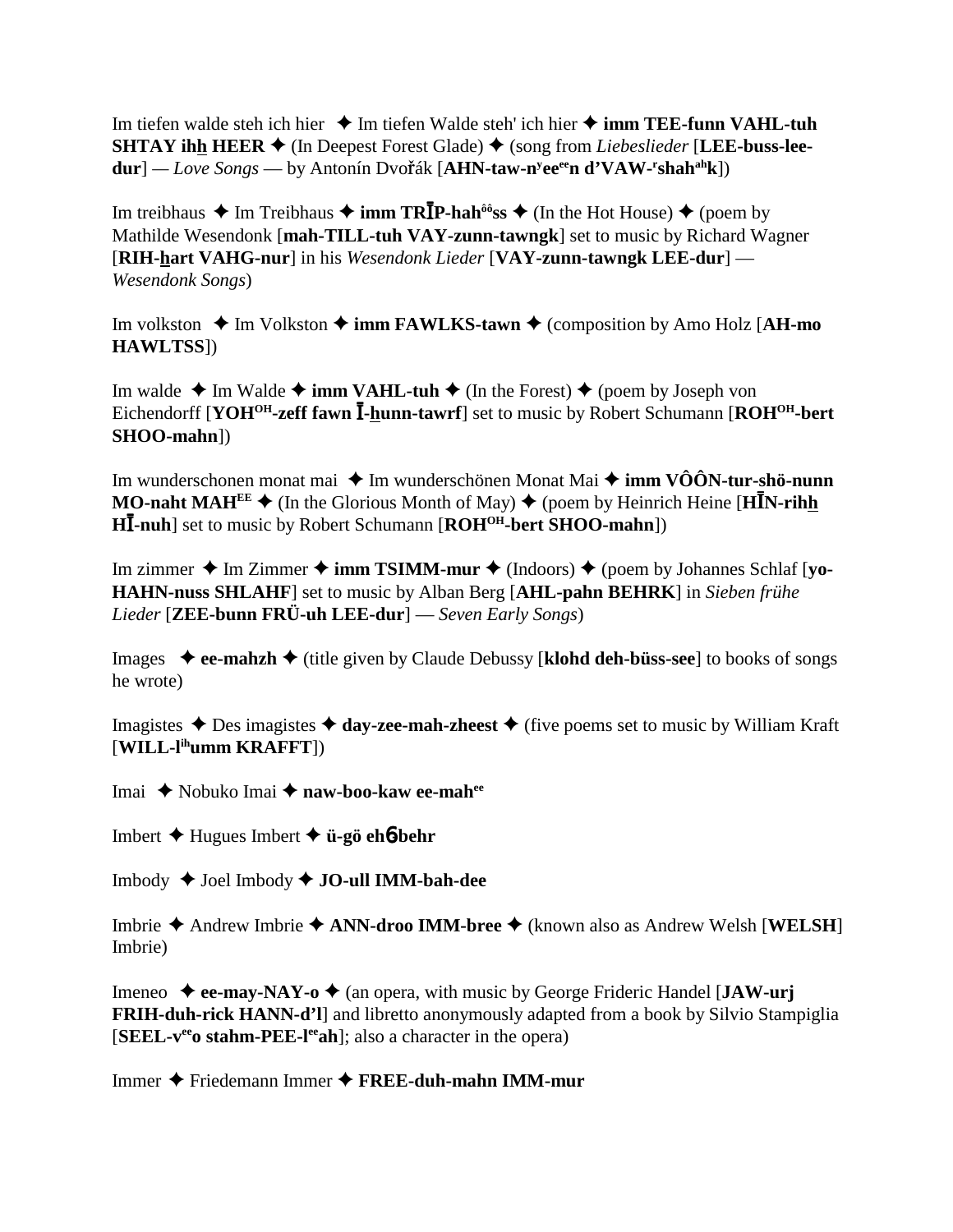Immer leiser wird mein schlummer ◆ Immer leiser wird mein Schlummer ◆ IMM-mur LĪ-zur **VIHRT m<b>In SHLÔÔM-mur**  $\blacklozenge$  (Ever Fainter Grows My Slumber)  $\blacklozenge$  (poem by Hermann von Lingg [**HEHR-mahn fawn LIHNG**] set to music by Johannes Brahms [**yo-HAHN-nuss {BRAHMZ} BRAHAHMSS**])

Immer nur lacheln **↓** Immer nur Lächeln **→ IMM-mur noor LEH-hulln ◆** (excerpt from the operetta *Das Land des Lächelns* [**dahss LAHNT dess LEH-hullnss**] — *The Land of Smiles*; music by Franz Lehár [**FRAHNZ leh-HAHAHR**]; lyrics by Victor Léon [**veek-tawr lay-aw**6], Ludwig Herzer [**LOOT-vihh HEHR-tsur**], and Fritz Löhner [**FRITTSS LÖ-nur**])

Immler Christian Immler **KRIH-stihahn IMM-lur**

Imogene  $\triangle$  Imogène  $\triangle$  **ee-maw-zhenn**  $\triangle$  (character in the opera *Il pirata* [**eel pee-RAH-tah**] — *The Pirate*; music by Vincenzo Bellini [**veen-CHAYN-tso bayl-LEE-nee**] and libretto by Felice Romani [**fay-LEE-chay ro-MAH-nee**])

Imperayritz de la ciutat joyosa  $\triangleq$  **eem-pay-R**I-reet<sup>th</sup> day lah THEE-oo-taht ho-YO-sah  $\triangleq$ (excerpt from the *Llibre vermell of Montserrat* [**l'YEE-vray vehr-MELL (of) mawnt-sehr-RAHT**] — pilgrim songs and dances associated with the Shrine to the Virgin at Montserrat [**mahnt-sehr-RAHT**])

Imponete non amarlo ditegli  $\triangle$  Imponete! / Non amarlo ditegli  $\triangle$  **eem-po-NAY-tay! / nohn ah-MAR-lo dee-TAY-l'yee** (passage featuring Violetta [**vee-o-LAYT-tah**] and Germont [**zhehr-maw**6] in the opera *La traviata* [**lah trah-veeAH-tah**] — *The Worldly Woman*; music by Giuseppe Verdi [**joo-ZAYP-pay VAYR-dee**]; libretto by Francesco Maria Piave [**frahn-CHAYsko mah-REE-ah peeAH-vay**] after Alexandre Dumas [**ah-leck-sah**6**-dr' dü-mah**])

Impresiones intimas  $\triangleq$  eem-pray-s<sup>ee</sup>O-nayss een-TEE-mahss  $\triangleq$  (Intimate Impressions)  $\triangleq$  (a suite by Federico Mompou [**feh-theh-REE-ko mawm-PO**<sup>00</sup>])

Impression du matin Impression du matin **eh**6**-press-seeaw**6 **dü mah-teh**6 (Early Morning in London)  $\triangle$  (text by Oscar Wilde [AWSS-kur W $\overline{\text{L}}$ D] set to music by Charles Tomlinson Griffes [**CHAH-rullz TAHM-l'n-s'n GRIFF-fuss**])

Impromptu  $\blacklozenge$  **eh6-praw6p-tü**  $\blacklozenge$  (composed without previous study or preparation)  $\blacklozenge$  (certain compositions by Frédéric Chopin [fray-day-reek shaw-peh**6**])  $\blacklozenge$  (certain compositions by Franz Schubert [**FRAHNTSS SHOO-bert**])

Impromptu a la schumann Impromptu a la Schumann  **eh**6**-praw**6**p-tü ah lah SHOO-mahn** ◆ (excerpt from the *Suite miniature* [s<sup>ü</sup>eet mee-n<sup>ee</sup>ah-tür] by César Cui [say-zar k<sup>ü</sup>ee])

Impromptus **eh**6**-praw**6**p-tü** (certain compositions by Franz Schubert [**FRAHNTSS SHOO-bert**])

Improperia  $\triangleq$  **eem-praw-PEH-r<sup>ee</sup>uh**  $\triangleq$  (Gregorian chant)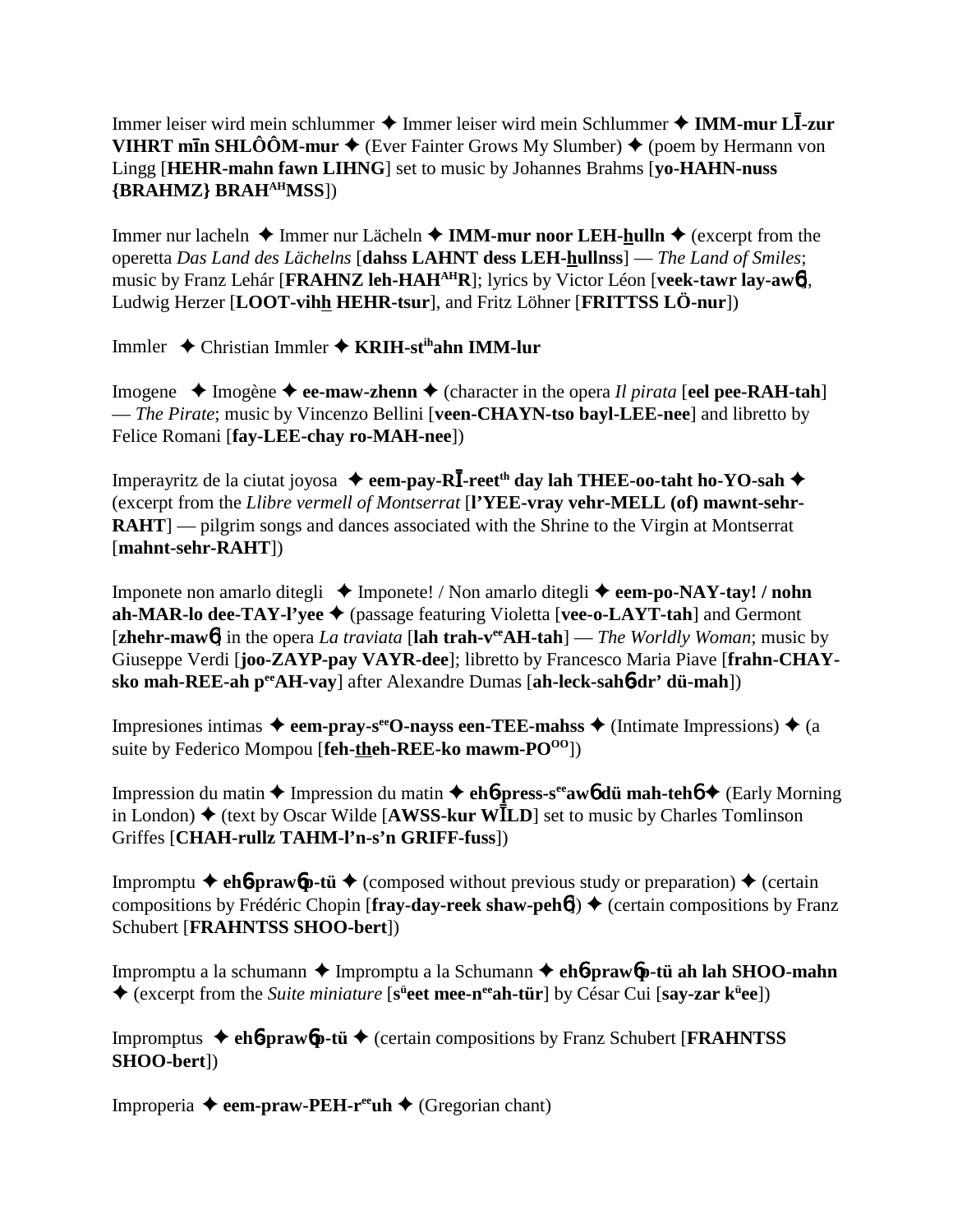Improperium  $\rightarrow$  eem-praw-PEH-r<sup>ee</sup>ôôm  $\rightarrow$  (anonymous sacred composition)

Improvisations  $\triangle$  eh6-praw-vee-zah-s<sup>ee</sup> aw<sub>0</sub>  $\triangle$  (compositions by Francis Poulenc [frah6-seess]  $p\hat{o}\hat{o}$ -lah $\hat{o}$ k])

Improvviso  $\triangle$  L'Improvviso  $\triangle$  leem-prohv-VEE-zo  $\triangle$  (aria from the opera Andrea Chénier [ahn-dray-ah shay-n<sup>ee</sup>ay]; music by Umberto Giordano [oom-BAYR-toh jor-DAH-no] and libretto by Luigi Illica [l<sup>oo</sup>EE-jee eel-LEE-kah])

In allen meinen taten  $\triangle$  In allen meinen Taten  $\triangle$  inn AHL-lunn MI-nunn TAH-tunn  $\triangle$  (In All My Deeds)  $\triangle$  (cantata [kunn-TAH-tuh] by Johann Sebastian Bach [YO-hahn {suh-BASS- $\mathbf{t}^{\text{ih}}$ unn BAHK} zav-BAH-s $\mathbf{t}^{\text{ih}}$ ahn BAHK])

In assumptione beatae mariae virginis  $\triangle$  In assumptione Beatae Mariae Virginis  $\triangle$  inn ahsssoomp-t<sup>ih</sup>O-nay beh-AH-tay MUH-rih-ay veer-JEE-niss  $\triangle$  (On the Assumption of the Blessed Virgin Mary)  $\blacklozenge$  (Mass by William Byrd [WILL-I<sup>th</sup>umm BURD])

In coena domini  $\triangle$  In Coena Domini  $\triangle$  inn KAY-nuh DAW-mih-nih  $\triangle$  (general title for individually numbered *Responsoria* [reh-spohn-SO-r<sup>ih</sup>uh] by Carlo Gesualdo [KAR-lo jay $z^{\text{oo}}\text{AHL-doh}$ ])

In concordiam  $\triangle$  In Concordiam  $\triangle$  inn kohn-KOHR-d<sup>ih</sup>umm  $\triangle$  (composition by Stephen Albert [ $STEE$ -vunn  $A<sup>L</sup>$ -burt])

In danzig  $\triangle$  In Danzig  $\triangle$  inn DAHN-tsih  $\triangle$  (poem by Joseph von Eichendorff [YOH<sup>OH</sup>-zeff] fawn I-hunn-tawrf] set to music by Hans Pfitzner [HAHNSS p'FITTSS-nur])

In decachordo psalterio  $\triangleq$  inn deh-kuh-KOHR-doh p'sahl-TAY-r<sup>ih</sup>o  $\triangleq$  (composition by Jean-Joseph Cassanéa de Mondonville [zhahó-zho-zeff kahss-sah-nav-ah duh mawó-dawóveel])

In dem weiten breiten luftgen leinenkleide  $\triangle$  In dem weiten, breiten, luft'gen Leinenkleide  $\triangle$  inn daym VI-tunn, BRI-tunn, LÔÔFT-gunn LI-nunn-klI-duh  $\blacklozenge$  (Wide the Sleeves)  $\blacklozenge$  (song from Zigeunermelodien [tsee-GOY-nur-may-lo-dee-unn] —  $Gypsy$  Melodies — by Antonín Dvořák [AHN-taw-n<sup>y</sup>ee<sup>ee</sup>n d'VAW-'shah<sup>ah</sup>k])

In den beeren  $\triangle$  In den Beeren  $\triangle$  inn davn BAY-runn  $\triangle$  (Among the Berries)  $\triangle$  (poem by Hans Schmidt [HAHNSS SHMITT] set to music by Johannes Brahms [yo-HAHN-nuss] {BRAHMZ} BRAH<sup>AH</sup>MSS])

In den hugeln wird gold gefunden  $\triangle$  In den Hügeln wird Gold gefunden  $\triangle$  inn dayn HÜ-ghelln veert GAWLT guh-FÔÔN-tunn  $\triangle$  (Gold Is Found in the Hills)  $\triangle$  (song by Hanns Eisler)  $[HAHNSS \overline{I}SS-lur]$ 

In den weiden  $\triangle$  In den Weiden  $\triangle$  inn davn V**I**-dunn  $\triangle$  (In the Willows)  $\triangle$  (song by Hanns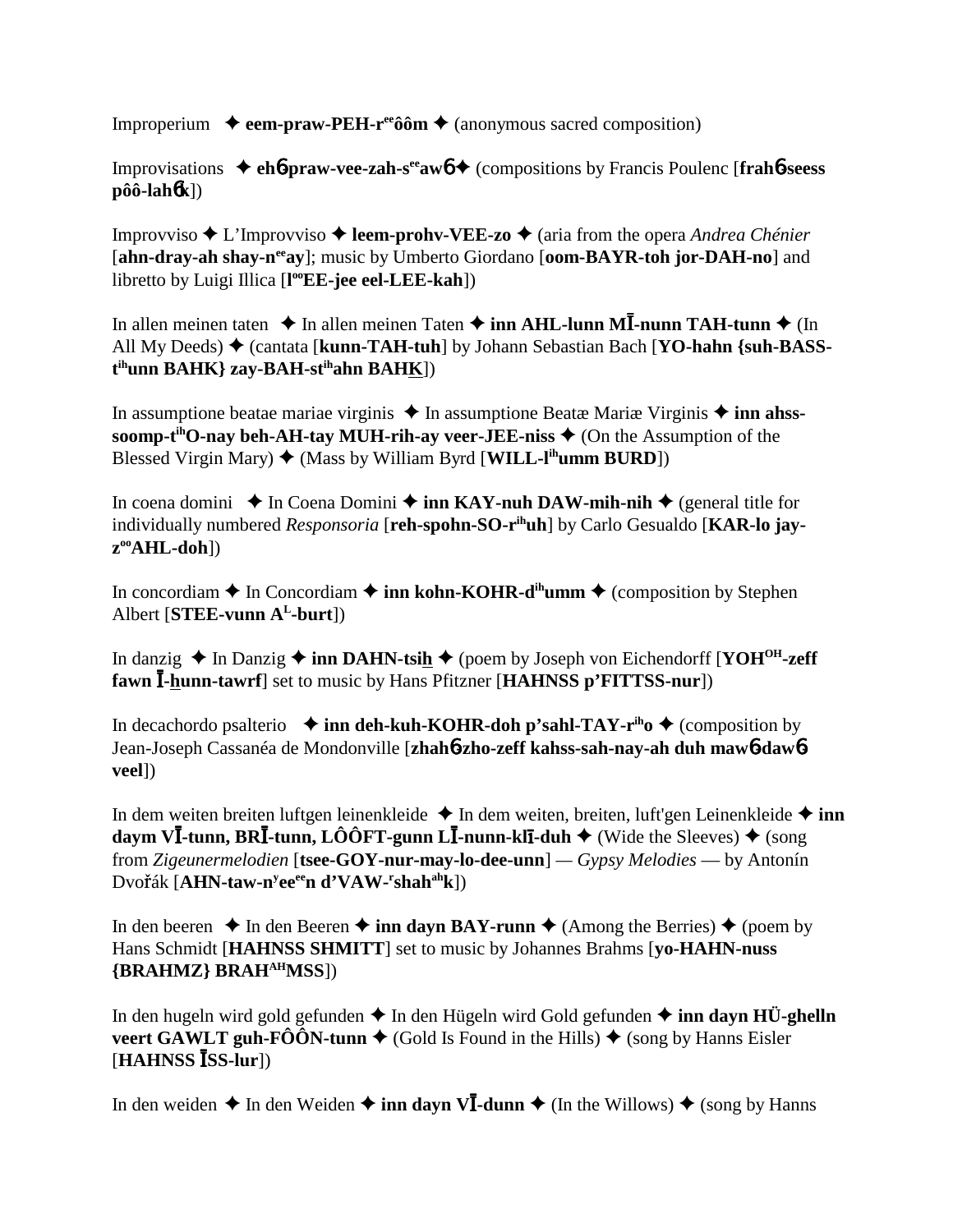$Eisler$  [**HAHNSS ISS-lur**])

In der ferne  $\triangle$  In der Ferne  $\triangle$  **inn dayr FEHR-nuh**  $\triangle$  (Far Away)  $\triangle$  (poem by Ludwig Rellstab [**LOOT-vihh RELL-shtahp**] set to music by Franz Schubert [**FRAHNTSS SHOObert**] in his *Schwanengesang* [**SHVAHAH-nunn-guh-zahng**] — *Swan Song*)

In der fremde  $\triangle$  In der Fremde  $\triangle$  inn dayr FREMM-tuh  $\triangle$  (In the Unknown)  $\triangle$  (song by Robert Schumann [**ROHOH-bert SHOO-mahn**])

In der fruhe  $\triangle$  In der Frühe  $\triangle$  **inn dayr FRÜ-uh**  $\triangle$  (In the Morning)  $\triangle$  (song by Hanns Eisler [HAHNSS **ISS-lur**])

In der nacht  $\triangle$  In der Nacht  $\triangle$  **inn dayr NAHKT**  $\triangle$  (In the Night)  $\triangle$  (composition by Robert Schumann [ROH<sup>OH</sup>-bert SHOO-mahn])

In der schatten meiner locken  $\blacklozenge$  In der Schatten meiner Locken  $\blacklozenge$  **inn dayr SHAHT-tunn MĪnur LAW-kunn**  $\triangle$  (In the Shadow of My Tresses)  $\triangle$  (Spanish folksong from *The Spanish* Songbook translated to German by Paul Heyse [PAH<sup>00</sup>L HI-zuh] and set to music by Hugo Wolf [**HOO-go VAWLF**])

In der silberweise salve ich gruss dich schone  $\triangle$  In der Silberweise salve ich grüss dich schöne  $\triangle$ **inn dayr ZILL-bur-vī-zuh ZAHL-fuh ihh GRÜSS dihh SHÖ-nuh ♦** (composition from the songbook of Adam Puschmann [**AHAH-dahm PÔÔSH-mahn**])

In die stadte kam ich **↓** In die Städte kam ich **→ inn dee SHTETT-tuh kah<sup>ah</sup>m ih<u>h</u> ◆** (I Came to the Cities) ♦ (song by Hanns Eisler [HAHNSS **ISS-lur**]

In dieser feierlichen stundeden ◆ In dieser feierlichen Stundeden ◆ inn DEE-zur FI-ur-lih**hunn SHTÔÔN-tuh-dunn ♦** (aria from the opera Der Rosenkavalier [**dayr RO-zunn-kah-fahleer**] — *The Knight of the Rose*; music by Richard Strauss [**RIH-hart SHTRAH<sup>00</sup>SS**] and libretto by Hugo von Hofmannsthal [**HOO-go fawn HAWF-mahn-stahl**])

In dulci jubilo  $\triangle$  inn DOOL-chih YOO-bih-lo  $\triangle$  (a children's chorus)

In ecclesiis  $\triangle$  inn ayk-KLAY-zih<sup>ih</sup>ss  $\triangle$  (sacred composition by Giovanni Gabrieli [**jo-VAHN**nee gahb-r<sup>ee</sup>AY-lee])

In einem kuhlen grunde ◆ In einem kühlen Grunde ◆ **inn Ī-numm KÜ-lunn GRÔÔN-tuh ◆** (German folk song)

In fernem land  $\triangle$  In fernem Land  $\triangle$  inn FEHR-numm LAHNT  $\triangle$  (Recitative [reh-suh-tuh-**TEEV**] featuring Lohengrin [**LOHOH-unn-grinn**] in the opera *Lohengrin*, music and libretto by Richard Wagner [**RIH-hart VAHG-nur**])

In ferner einsamkeit des waldes ◆ In ferner Einsamkeit des Waldes ◆ inn FEHR-nur **I**N-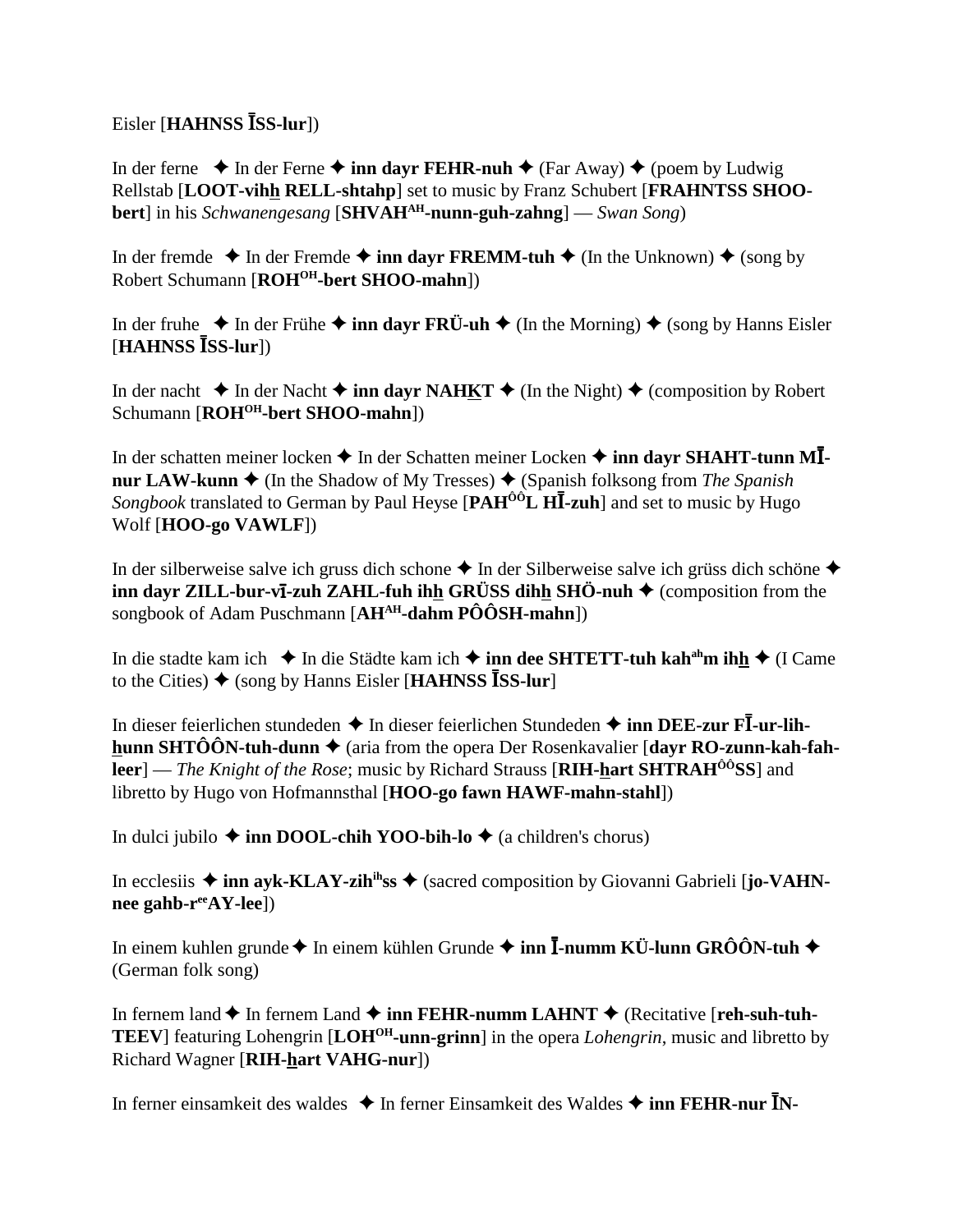zahm-kīt dess VAHL-tuss  $\triangle$  (passage featuring Ortrud [AWR-trôôt] and Elsa [ELL-zah] in the opera *Lohengrin* [LOH<sup>OH</sup>-unn-grinn], music and libretto by Richard Wagner [RIH-hart] VAHG-nur])

In furore giustissimae irae  $\triangle$  In furore giustissimae irae  $\triangle$  inn foo-RO-reh joo-STEESS-sih- $\text{may } EE\text{-}ray \blacklozenge$  (motet [mo-TETT] by Antonio Vivaldi [ahn-TAW-n<sup>ee</sup>o vee-VAHL-dee])

In gedeonis area  $\triangle$  In Gedeonis area  $\triangle$  inn gheh-day-O-niss AH-reh-uh  $\triangle$  (On Gideon's threshing floor)  $\blacklozenge$  (excerpt from the 13th-century collection *Carmina Burana* [**kar-MEE-nah**] boo-RAH-nah])

In goldener fulle  $\triangle$  In goldener Fülle  $\triangle$  inn GAWL-tuh-nur FÜL-luh  $\triangle$  (In Golden Contentment)  $\blacklozenge$  (poem by Paul Remer [PAH<sup> $00$ </sup>L RAY-mur] set to music by Richard Strauss [RIH-hart SHTRAH $\hat{O}$ <sup> $\hat{O}$ </sup>SS)

In grembo a me  $\triangle$  een GRAYM-bo ah MAY  $\triangle$  (excerpt from the opera L'Africana [lahf-ree-**KAH-nah**] — *The African Maid*; music by Giacomo Meyerbeer [JAH-ko-mo M $\overline{I}$ -ur-bayr]; libretto by Eugène Scribe [ö-zhenn skreeb] and François-Joseph Fétis [frahb-swah-zho-zeff fay $tee$ ])

In hac valle florida  $\triangle$  inn hahk VAHL-lay FLO-rih-duh  $\triangle$  poem by Benedictheuem [behneh-deek-TAY<sup>00</sup>-emm] set to music by John Playford [JAHN PLAY-furd])

In hora ultima  $\triangle$  In hora ultima  $\triangle$  inn HO-ruh OOL-tih-mah  $\triangle$  (composition by Orlande de Lassus [awr-lahod duh lahss-sü])

In hydraulis  $\triangleq$  inn hü-DRUH<sup>00</sup>-liss  $\triangleq$  (motet [mo-TETT] by Antoine Busnovs [ah6-twahn  $b\ddot{u}$ -n'wah])

In manus tuas  $\triangleq$  inn MUH-nôôss TOO-uss  $\triangleq$  (prayer set to music by John Sheppard [JAHN]  $SHEPP-purd$ )

In meine innige nacht  $\triangle$  In meine innige Nacht  $\triangle$  inn MI-nuh INN-nih-guh NAHKT  $\triangle$  (Into  $My Deep Night$  (poem by Hans Kaltneker [HAHNSS KAHLT-neh-kur] set to music by Erich Wolfgang Korngold [{EH-rick WOOLF-gang KAWRN-gohld} AY-rihh VAWLFgahng KAWRN-gawlt] in Drei Gesänge [DRI guh-ZEHNG-uh] — Three Songs)

In memoriam nathalie koussevitzky  $\blacklozenge$  In Memoriam: Nathalie Koussevitzky  $\blacklozenge$  (In Memoriam): **NA-tah-lee kooss-suh-VITTSS-kee**  $\blacklozenge$  (No. 5 from Seven Anniversaries)  $\blacklozenge$  (composition by Leonard Bernstein [LEH-nurd BURN-stin])

In mia man  $\triangle$  een MEE-ah MAHN  $\triangle$  (duet from Act II of the opera *Norma* [{NAWR-muh} NOHR-mah]; music by Vincenzo Bellini [veen-CHAYN-tso bayl-LEE-nee] and libretto by Felice Romani [fav-LEE-chav ro-MAH-nee])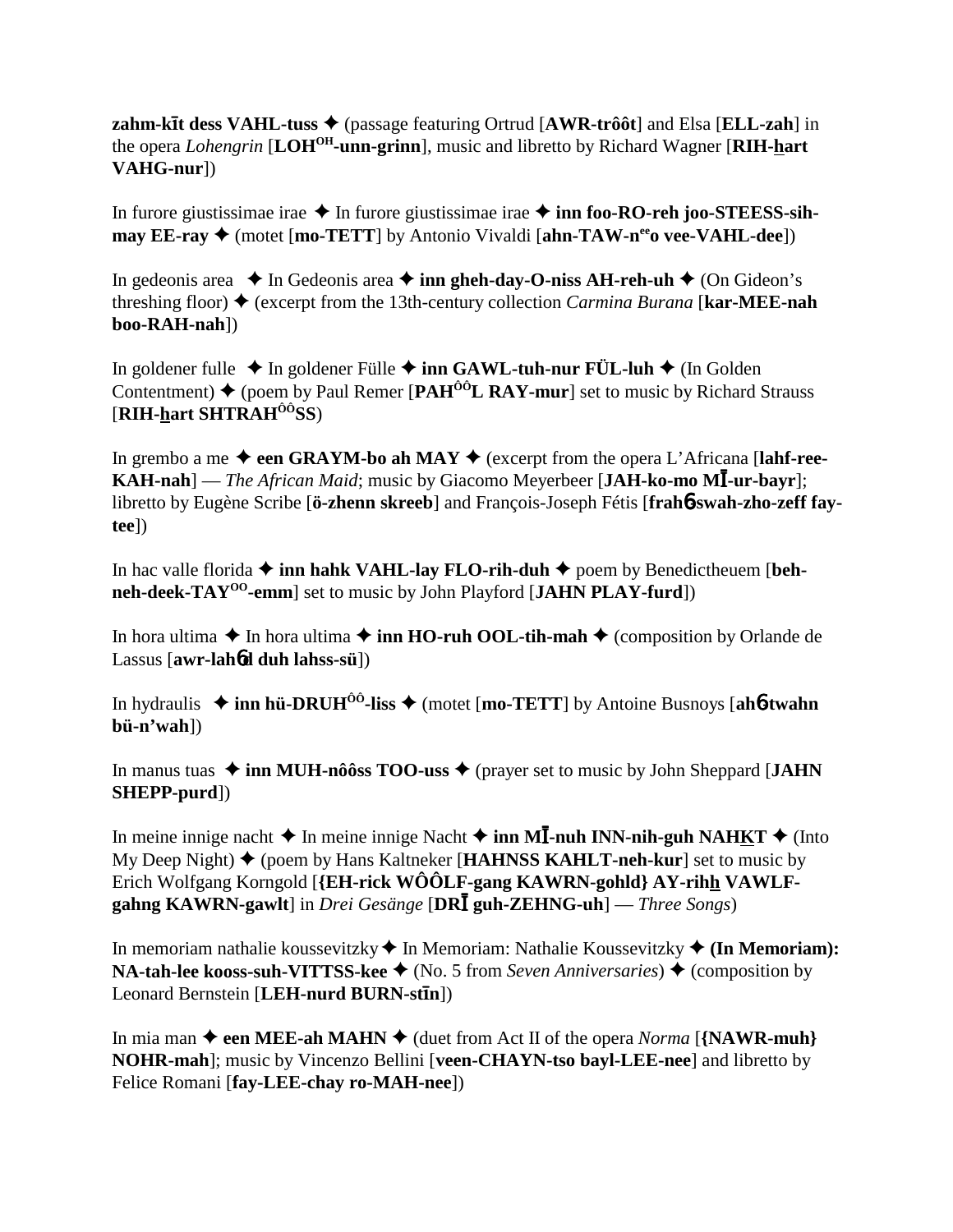In modo duna marcia ◆ In modo d'una marcia ◆ een MO-doh DOO-nah MAR-chah ◆ (composition by Robert Schumann [**ROHOH-bert SHOO-mahn**])

In modo populari  $\triangle$  een MO-doh po-poo-LAH-ree  $\triangle$  (In the Popular Mode)  $\triangle$  (Petite suite [p'teet s<sup>ü</sup>eet] No. 3 by César Cui [say-zar k<sup>ü</sup>ee])

In nets of golden wyers  $\triangleleft$  In Nets of Golden Wyers  $\triangleleft$  (In Nets of Golden) WI-urz  $\triangleq$  (madrigal [**MADD-rih-gull**] by Thomas Morley [**TAH-muss MAWR-lih**])

In nomine  $\triangle$  inn NO-mih-nay  $\triangle$  (composition by John Taverner [**JAHN TA-vur-nur**]; (composition by Orlando Gibbons [**awr-LANN-doh GHIBB-bunnz**])

In occasu sideris  $\triangle$  inn ohk-KAH-zôô SEE-deh-riss  $\triangle$  (As the Stars Fell)  $\triangle$  (anonymous composition)

In pace  $\rightarrow$  inn PAH-chay  $\rightarrow$  (In Peace)  $\rightarrow$  (composition by John Taverner [**JAHN TA-vurnur**])

In pace in idipsum  $\triangleq$  inn PAH-chay, inn EE-dipp-sôôm  $\triangleq$  (composition by Orlande de Lassus [**awr-lah**6**d duh lahss-sü**])

In paradisum  $\rightarrow$  In paradisum  $\rightarrow$  **inn puh-ruh-DEE-sôôm**  $\rightarrow$  (In Paradise)  $\rightarrow$  (section of the Latin requiem [{REH-k<sup>ôô</sup>ee-umm} REH-k<sup>ôô</sup>ih-emm] set to music by various composers)

In parasceve  $\triangle$  inn puh-rah-SHAY-vay  $\triangle$  (events after Good Friday and before the Crucifixion) ♦ (general title for individually numbered *Responsoria* [**ray-spohn-SO-r<sup>ee</sup>ah**] by Carlo Gesualdo [**KAR-lo jay-z<sup>oo</sup>AHL-doh**])

In pulverem mortis  $\triangle$  inn pool-VEH-remm MAWR-tiss  $\triangle$  (excerpt from the *St. Luke Passion* by Krzysztof Penderecki [**kur-ZIHSH-tahf penn-deh-RETTSS-kee**])

In qual fiero contrasto  $\rightarrow$  een k<sup>oo</sup>AHL f<sup>ee</sup>AY-ro kohn-TRAH-stoh  $\rightarrow$  (recitative [reh-suh-tuh-**TEEV**] from the opera *Così Fan tutte* [**ko-ZEE fahn TOO-tay**] — *All Women Do the Same*; music by Wolfgang Amadeus Mozart [**VAWLF-gahng ah-mah-DAY-ôôss MO-tsart**] and libretto by Lorenzo da Ponte [**lo-RAYN-tso dah POHN-tay**])

In quali eccessi  $\blacklozenge$  **een k<sup>oo</sup>AH-lee ay-CHAYSS-see**  $\blacklozenge$  (In what enormities)  $\blacklozenge$  (recitative [**rehsuh-tuh-TEEV**] from the opera *Don Giovanni* [**dohn jo-VAHN-nee**]; music by Wolfgang Amadeus Mozart [**VAWLF-gahng ah-mah-DAY-ôôss MO-tsart**] and libretto by Lorenzo da Ponte [**lo-RAYN-tso dah POHN-tay**])

In quali eccessi mi tradi quellalma ingrata  $\triangle$  In quali eccessi - Mi tradi quellalma ingrata  $\triangle$  een **k<sup>∞</sup>AH-lee ay-CHAYSS-see - mee TRAH-dee k<sup>∞</sup>ayl-LAHL-mah een-GRAH-tah ◆ (In what** enormities - That ungrateful man betrayed me)  $\blacklozenge$  (recitative [**reh-suh-tuh-TEEV**] and aria from the opera *Don Giovanni* [**dohn jo-VAHN-nee**]; music by Wolfgang Amadeus Mozart [**VAWLF-**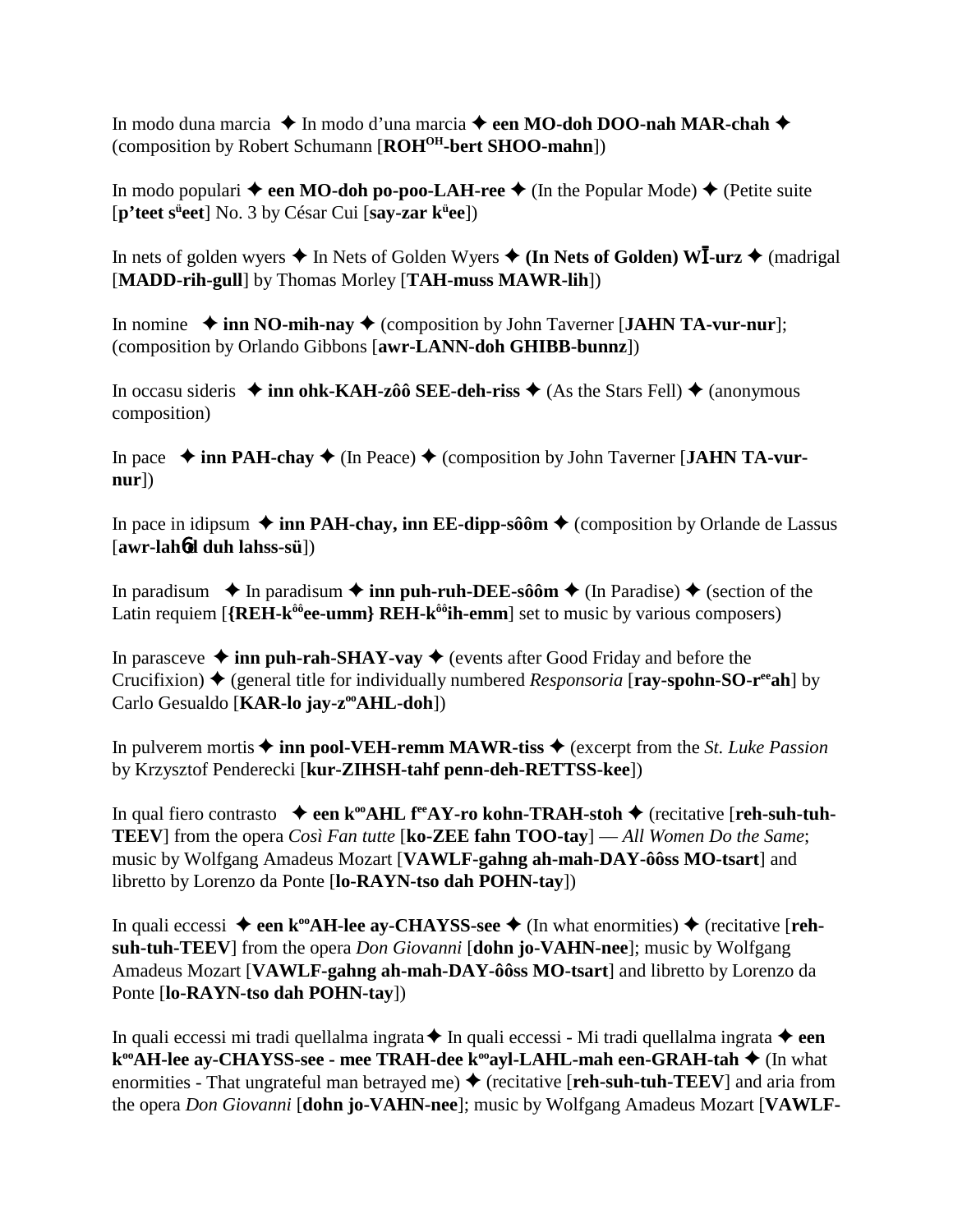**gahng ah-mah-DAY-ôôss MO-tsart**] and libretto by Lorenzo da Ponte [**lo-RAYN-tso dah POHN-tay**])

In quegl anni  $\bullet$  In quegl' anni  $\bullet$  **een k<sup>oo</sup>AY-l<sup>y'</sup> AHN-nee**  $\bullet$  (aria from the opera *Le nozze di Figaro* [**lay NOHT-tsay dee FEE-gah-ro**] — *The Marriage of Figaro*; music by Wolfgang Amadeus Mozart [**VAWLF-gahng ah-mah-DAY-ôôss MO-tsart**]; libretto by Lorenzo da Ponte [lo-RAYN-tso dah POHN-tay] after Pierre-Augustin Caron de Beaumarchais [p<sup>ee</sup>ehr-o-güss**teh**6 **kah-raw**6 **duh bo-mar-sheh**])

In quelle trine morbide  $\triangle$  een kell treen mawr-beed  $\triangle$  (aria from the opera *Manon Lescaut* [**mah-naw**6 **less-ko**]; music by Giacomo Puccini [**JAH-ko-mo poo-CHEE-nee**]; libretto by Domenico Oliva [**doh-MAY-nee-ko o-LEE-vah**] and Luigi Illica [**l ooEE-jee eel-LEE-kah**] after Antoine-François Prévost [**ah**6**-twahn-frah**6**-swah pray-vo**]; additional contributions to the libretto by Marco Praga [**MAR-ko PRAH-gah**], Ruggero Leoncavallo [**rood-JAY-ro lay-ohn**kah-VAHL-lo], Giulio Ricordi [JOO-le<sup>e</sup>o ree-KOHR-dee], and Puccini)

In questa reggia  $\bullet$  een  $k^{\omega}AY$ -stah RAYD-jah  $\bullet$  (excerpt from the opera *Turandot* [**TOOrahn-doht**]; music by Giacomo Puccini [**JAH-ko-mo poo-CHEE-nee**]; libretto by Giuseppe Adami [**joo-ZAYP-pay ah-DAH-mee**] and Renato Simoni [**ray-NAH-toh see-MO-nee**] after Carlo Gozzi [**KAR-lo GOHT-tsee**])

In questa tomba oscura **→** In questa tomba oscura → een k<sup>oo</sup>AY-stah TOHM-bah o-SKOO**rah ♦** (In This Dark Tomb) ♦ (poem by Giuseppe Carpani [**joo-ZAYP-pay kar-PAH-nee**] set to music by Ludwig van Beethoven [**LOOT-vihh funn BAYAY-toh-funn**])

In questo semplice modesto asilo  $\triangleq$  een  $k^{\omega}AY$ -stoh saym-PLEE-chay mo-DAY-stoh ah-**ZEE-lo**  $\triangle$  (aria from the opera *Betly* [BAYT-lee]; music by Gaetano Donizetti [gah<sup>ay</sup>-TAH-no **doh-nee-TSAYT-tee**]; libretto by Donizetti after Eugène Scribe [**ö-zhenn skreeb**])

In solitaria stanza  $\rightarrow$  een so-lee-TAH-r<sup>ee</sup>ah STAHN-tsah  $\rightarrow$  (In a secluded room)  $\rightarrow$  (poem by Jacopo Vittorelli [**YAH-ko-po veet-toh-RAYL-lee**] set to music by Giuseppe Verdi **joo-ZAYP-pay VAYR-dee**])

In taberna  $\rightarrow$  **inn tah-BAYR-nah**  $\rightarrow$  (In the Tavern)  $\rightarrow$  (a group of poems from the 13thcentury manuscript *Carmina Burana* [**kar-MEE-nah boo-RAH-nah**] set to music by Carl Orff [**KARL AWRF**])

In taberna quando sumus  $\rightarrow$  inn tah-BAYR-nah k<sup>oo</sup>AHN-doh SOO-môôss  $\rightarrow$  (When we are in the tavern)  $\triangle$  (excerpt from *In taberna* [**inn tah-BAYR-nah**] — *In the Tavern* — a group of poems from the 13th-century manuscript *Carmina Burana* [**kar-MEE-nah boo-RAH-nah**] set to music by Karl Orff [**KARL AWRF**])

In te domine speravi  $\triangle$  In te Domine speravi  $\triangle$  inn tay DAW-mih-neh spay-RAH-vih  $\triangle$ (composition by Jan Pieterszoon Sweelinck [**YAHN PEE-turss-zohohn SWAYAY-lihngk**])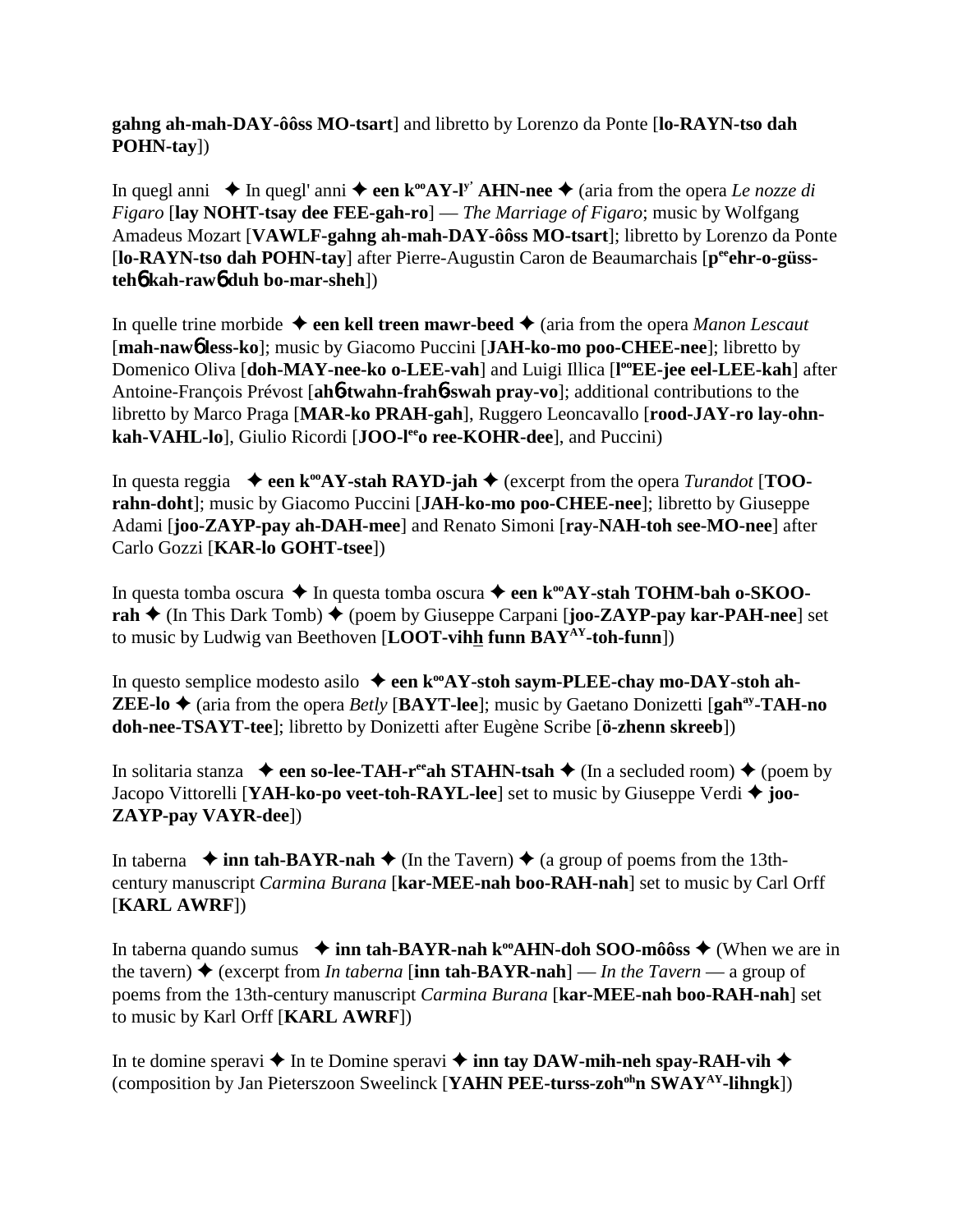In te speravi  $\triangle$  inn tay spay-RAH-vih  $\triangle$  (Gregorian chant)

In tempo piacevole **een TAYM-po peeah-chay-VO-lay**

In tempore paschali  $\triangleq$  inn TAYM-paw-ray pah-SKAH-lih  $\triangleq$  (Mass by William Byrd [WILL**l ihumm BURD**])

In trutina  $\triangle$  inn TRÔÔ-tih-nuh  $\triangle$  (In the wavering balance)  $\triangle$  (excerpt from *Cour d'amours* [**kôôr dah-môôr**] — *The Court of Love* — a group of poems from the 13th-century manuscript *Carmina Burana* [**kar-MEE-nah boo-RAH-nah**] set to music by Carl Orff [**KARL AWRF**])

In trutina mentis dubia  $\triangleq$  inn TRÔÔ-tih-nuh MAYN-tiss DÔÔ-b<sup>ih</sup>ah  $\triangleq$  (Opposite courses hang in the balance of my wavering mind)  $\triangle$  (excerpt from *Cour d'amours* [kôô**r dah-môôr**] — *The Court of Love* — a group of poems from the 13th-century manuscript *Carmina Burana* [**kar-MEE-nah boo-RAH-nah**] set to music by Carl Orff [**KARL AWRF**])

In un coupe  $\blacklozenge$  In un coupé?  $\blacklozenge$  **een oon kôô-pay?**  $\blacklozenge$  (duet from the opera *La bohème* [**lah baw-emm**] — *Bohemian Life*; music by Giacomo Puccini [**JAH-ko-mo poo-CHEE-nee**]; libretto by Luigi Illica [l<sup>oo</sup>EE-jee eel-LEE-kah] and Giuseppe Giacosa [joo-ZAYP-pay jah-KO**zah**] after Henri Murger [**ah**6**-ree mür-zhay**])

In un coupe o mimi tu piu non torni ◆ In un coupé ... O Mimì, tu più non torni ◆ een oon kôô**pay ... o mee-MEE, too p<sup>ec</sup>OO nohn TOHR-nee**  $\blacklozenge$  (duet from the opera *La bohème* [lah baw**emm**] — *Bohemian Life*; music by Giacomo Puccini [**JAH-ko-mo poo-CHEE-nee**]; libretto by Luigi Illica [**l ooEE-jee eel-LEE-kah**] and Giuseppe Giacosa [**joo-ZAYP-pay jah-KO-zah**] after Henri Murger [**ah**6**-ree mür-zhay**])

In un coupe o mimi tu piu In un coupé? ... O Mimì, tu più **een oon kôô-pay? ... o mee-MEE, too p<sup>ee</sup>OO**  $\blacklozenge$  (duet from the opera *La bohème* [lah baw-emm] — *Bohemian Life*; music by Giacomo Puccini [JAH-ko-mo poo-CHEE-nee]; libretto by Luigi Illica [l<sup>oo</sup>EE-jee eel-LEE**kah**] and Giuseppe Giacosa [**joo-ZAYP-pay jah-KO-zah**] after Henri Murger [**ah**6**-ree mürzhay**])

In unseren muhsalen trostet uns **→** In unseren Mühsalen tröstet uns **→ inn ÔÔN-zuh-runn MÜ-zah-lunn TRÖ-stutt ôôns**  $\triangleq$  (In our miseries the only thing that consoles us)  $\triangleq$  (song by Hanns Eisler [**HAHNSS ISS-lur**])

In uomini  **een ooo-MEE-nee** (aria featuring Despina [**day-SPEE-nah**] in the opera *Così fan tutte* [**ko-ZEE fahn TOOT-tay**] — *All Women Do the Same*; music by Wolfgang Amadeus Mozart [**VAWLF-gahng ah-mah-DAY-ôôss MO-tsart**] and libretto by Lorenzo da Ponte [**lo-RAYN-tso dah POHN-tay**])

In waldeseinsamkeit  $\triangle$  In Waldeseinsamkeit  $\triangle$  inn VAHL-tuh-z**In-zahm-kIt**  $\triangle$  (In the Loneliness of the Forest)  $\blacklozenge$  (song by Johannes Brahms [**vo-HAHN-nuss** {**BRAHMZ**} **BRAHAHMSS**])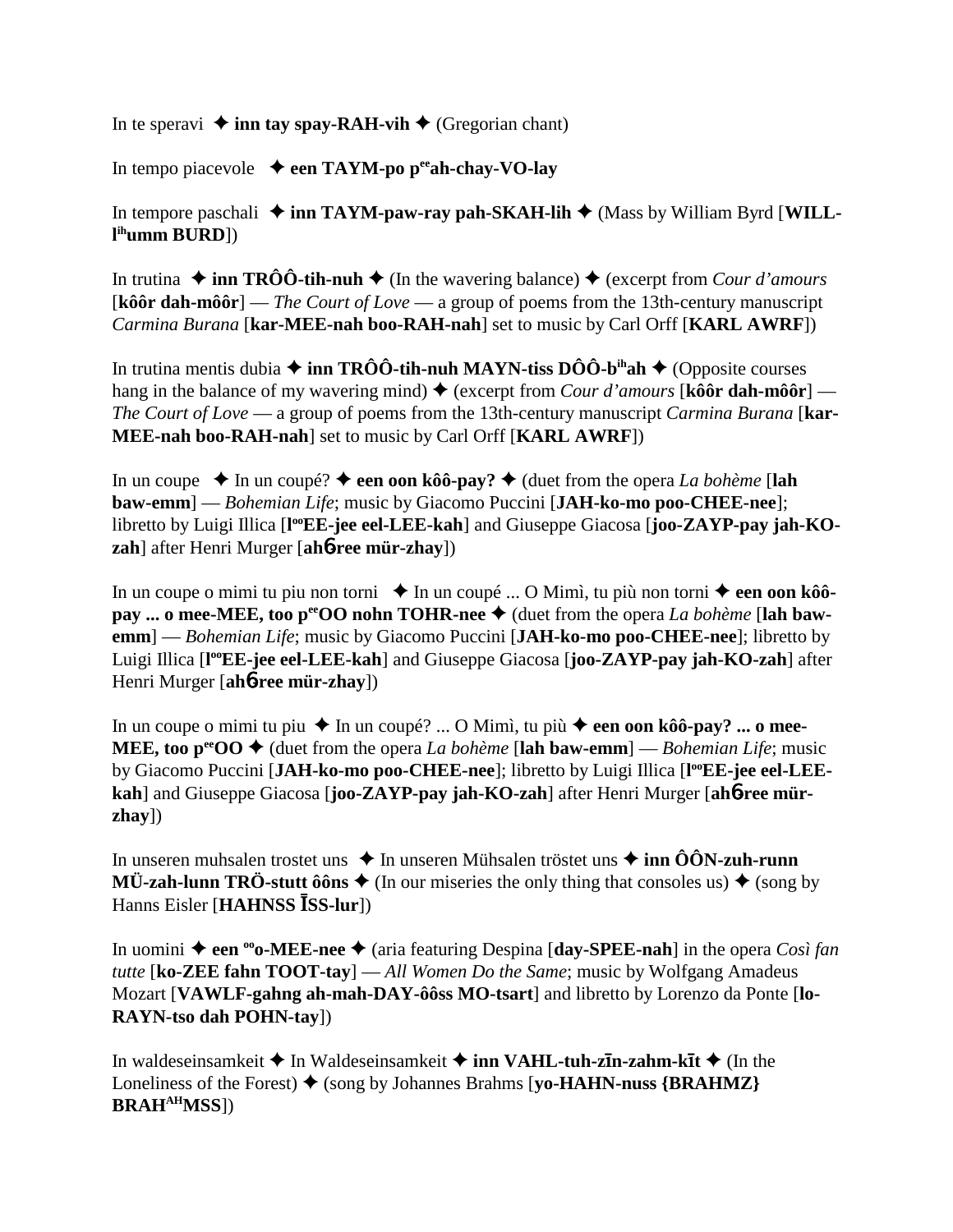Inbal  $\triangle$  Eliahu Inbal  $\triangle$  eh-lee-AH-hoo een-BAHL

Inbrunst im herzen  $\triangle$  Inbrunst im Herzen  $\triangle$  INN-brôônst imm HEHR-tsunn  $\triangle$  (aria from Act III of the opera *Tannhäuser* [TAHN-hoy-zur], music and libretto by Richard Wagner [RIH-hart] VAHG-nurl)

Incarnatus  $\triangle$  een-kur-NAH-tôôss  $\triangle$  (section of the Latin mass set to music by various composers)

Incarnatus est  $\triangle$  Et incarnatus est  $\triangle$  ett een-kur-NAH-tôôss esst  $\triangle$  (section of the Latin mass set to music by various composers)

Incenerite spoglie avara tomba  $\triangle$  Incenerite spoglie, avara tomba  $\triangle$  een-chay-nay-REE-tay  $SPO-I<sup>ee</sup>av$ , ah-VAH-rah TOHM-bah  $\blacklozenge$  (stanza from *Lagrime d'amante al sepolcro dell'amata* [lah-GREE-may dah-MAHN-tay ahl say-POHL-kro dayl-lah-MAH-tah] — tribute to a deceased singer by Scipione Agnelli [shee-p<sup>ee</sup>O-nay ah-n'YAYL-lee] set to music by Claudio Monteverdi [KLAH<sup>00</sup>-d<sup>ee</sup>o mohn-tay-VAYR-dee])

Indes galantes  $\triangle$  Les Indes galantes  $\triangle$  leh-zehod gah-lahot  $\triangle$  (The Amorous Indies)  $\triangle$  (an opera-ballet [BA<sup>L</sup>-lay], with music by Jean-Philippe Rameau [zhahb-fee-leep rah-mo] and libretto by Louis Fuzelier  $[1^{\hat{o}\hat{o}}$ ee fü-z'l<sup>ee</sup>av])

India  $\triangle$  Sigismondo d'India  $\triangle$  see-gheess-MOHN-doh DEEN-d<sup>ee</sup>ah

Indy  $\blacklozenge$  Vincent d'Indy  $\blacklozenge$  veh**<sup>6</sup>-sah<sup>6</sup> deh<sup>6</sup>-dee**  $\blacklozenge$  (known also as Paul-Marie-Théodore-Vincent d'Indy [pohl-mah-ree-tay-aw-dawr-veh<sup>6</sup>-saho deh<sup>6</sup>-dee])

Ines  $\div$  EE-nayss  $\div$  (character in the opera *Il trovatore* [eel tro-vah-TOH-ray] — The *Troubadour*; music by Giuseppe Verdi [joo-ZAYP-pay VAYR-dee]; libretto by Salvadore Cammarano [sahl-vah-DOH-ray kahm-mah-RAH-no] and Leone Emanuele Bardare [lay-Onay ay-mah-n<sup>oo</sup>AY-lay bar-DAH-ray] after Antonio García Gutiérrez [ahn-TOH-n<sup>ee</sup>o gar-THEE-ah goo- $t^{ee}$ AYR-rehth])

Infantas ◆ Fernando de las Infantas ◆ fehr-NAHN-doh day lahss een-FAHN-tahss

Infante  $\triangle$  Manuel Infante  $\triangle$  mah-n<sup>oo</sup>ELL een-FAHN-tay

Infausto imene havvi un dio  $\triangle$  Infausto Imene; Havvi un dio  $\triangle$  een-FAH<sup> $\hat{0}$ 0-stoh ee-MAY-nav;</sup> AHV-vee oon DEE-o  $\triangleq$  (aria from the opera *Maria di Rohan* [mah-REE-ah dee RO-hahn]; music by Gaetano Donizetti [gah<sup>ay</sup>-TAH-no doh-nee-TSAYT-tee] and libretto by Salvadore Cammarano [sahl-vah-DOH-ray kahm-mah-RAH-no])

Infelici e tu credevi  $\bullet$  Infelice! e tu credevi  $\bullet$  een-fay-LEE-chay! ay too kray-DAY-vee  $\bullet$ excerpt from the opera *Ernani* [ayr-NAH-nee]; music by Giuseppe Verdi [joo-ZAYP-pay VAYR-dee] and libretto by Francesco Maria Piave [frahn-CHAY-sko mah-REE-ah peeAH-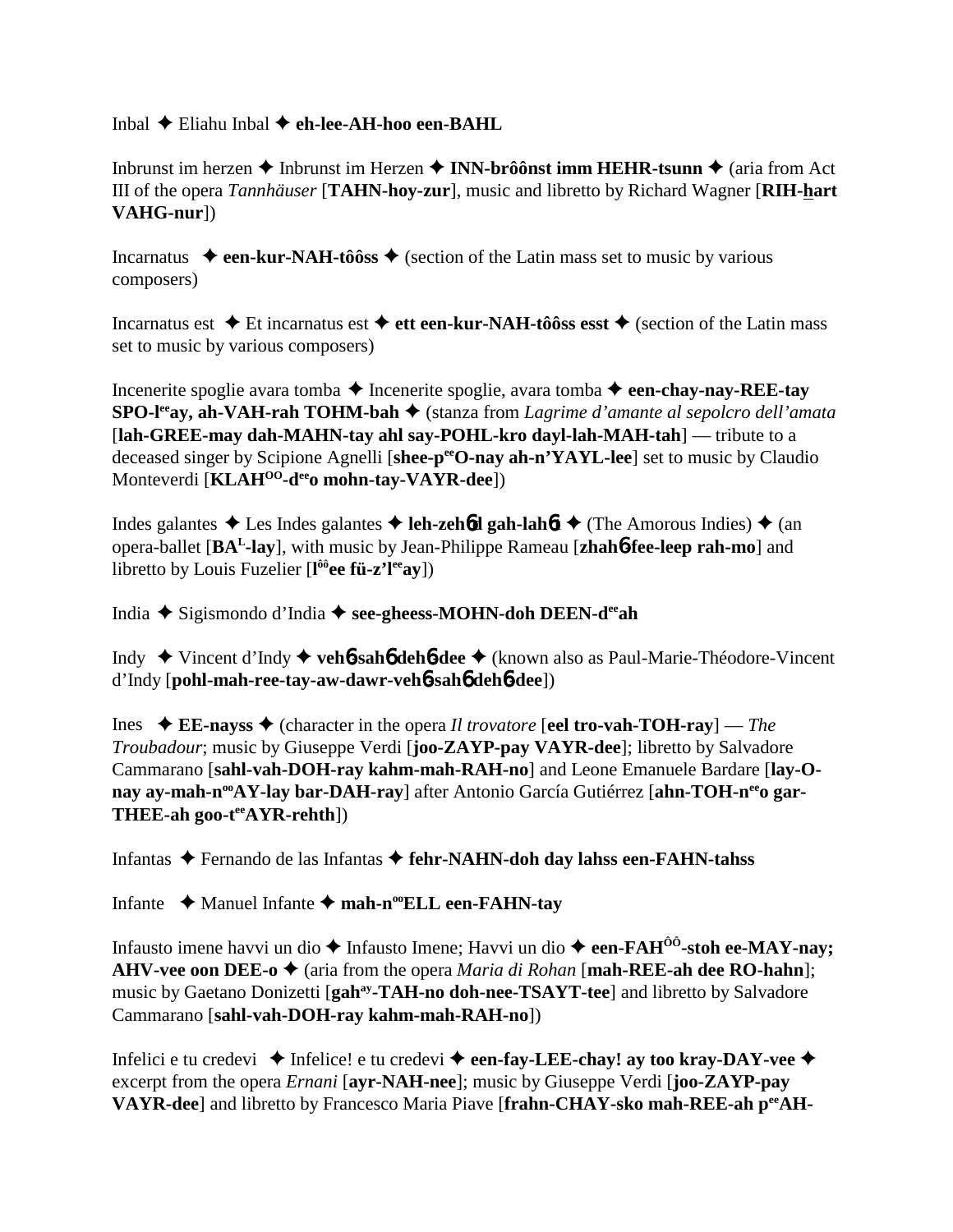$\mathbf{vay}$ ])

Infelici miei lumi  $\triangle$  een-fay-LEE-chee m<sup>ee</sup>AY<sup>EE</sup> LOO-mee  $\triangle$  (Wretched Eyes of Mine)  $\triangle$ (largo from the cantata [kunn-TAH-tuh] Su le sponde de Tebro [soo lay SPOHN-day day  $TAY-bro$ ] — On the Banks of the Tiber — by Alessandro Scarlatti [ah-layss-SAHN-dro skar-LAHT-tee])

Infelix anima  $\blacklozenge$  een-FAY-leekss UH-nih-muh  $\blacklozenge$  (character in Ordo virtutum [OHR-doh veer-TOO-tôôm], a musical drama by Hildegard von Bingen [HILL-tuh-gart fawn BIHNG-unn])

Infernal dance of king kastchei  $\triangle$  Infernal Dance of King Kastchei  $\triangle$  (Infernal Dance of King) kahst-SHAY<sup>EE</sup>  $\blacklozenge$  (excerpt from the *Firebird Suite* by Igor Stravinsky [**EE-gur strah-VINN**skee])

Infidelite  $\triangle$  Infidelité  $\triangle$  ehb-fee-deh-lee-tay  $\triangle$  (Unfaithfulness)  $\triangle$  (poem by Théophile Gautier [tay-aw-feel go-t<sup>ee</sup>ay] set to music by Reynaldo Hahn [ray-NAHL-doh HAHN])

Infinito  $\triangle$  L'Infinito  $\triangle$  leen-FEE-nee-toh  $\triangle$  (text by Giacomo Leopardi [JAH-ko-mo lay-o-**PAR-dee**] set to music by Tristan Keuris [TRISS-tahn KÖ-riss])

Inflammatus et accensus  $\triangleq$  een-flahm-MAH-tôôss ett ah-CHAYN-sôôss  $\triangleq$  (section of the Latin Stabat Mater [STAH-baht MAH-tehr] set to music by various composers)

Infortunes deesse tutelaire  $\triangle$  O des infortunés déesse tutélaire  $\triangle$  o day -zeho-fawr-tü-nay dayess tü-tay-lehr  $\triangle$  (excerpt from the opera *La Vestale* [lah vay-STAH-lay] — The Vestal Virgin; music by Gaspare Spontini [gah-SPAH-ray spohn-TEE-nee] and libretto by Étienne de Jouy  $[av-t^{ee}$ enn duh zhôô $e^{ee}$ ])

Ingarden  $\triangle$  Roman Ingarden  $\triangle$  RAW-mahn een-GAR-denn  $\triangle$  (known also as Roman Witold Ingarden [RAW-mahn VEE-tawlt een-GAR-denn])

Ingeborg  $\triangleleft$  IHNG-uh-bawr<sup>y'</sup>  $\triangleleft$  (Swedish female given name)

Ingebretsen  $\triangle$  Kjell Ingebretsen  $\triangle$  SHELL IHNG-eh-brett-senn

Ingegneri ♦ Marc'Antonio Ingegneri ♦ MARK-ahn-TAW-n<sup>ee</sup>o een-gay-n'YAY-ree

Ingemisco  $\triangle$  een-jeh-MEE-sko  $\triangle$  (section of the Latin requiem [{REH-k<sup>ôô</sup>ee-umm} REHk<sup>ôô</sup>ih-emm] set to music by various composers)

Ingemisco tamquam reus  $\triangleq$  inn-jeh-MEESS-ko TAHM-k<sup>ôô</sup>umm REH-ôôss  $\triangleq$  (excerpt from *Requiem* [RAY- $k^{\omega}$ ee-aym] — American pronunciation: REH- $k^{\hat{\omega}}$ ee-umm; Latin pronunciation:  $REH-k^{\hat{o}\hat{o}}$ ih-emm — by Giuseppe Verdi [joo-ZAYP-pay VAYR-dee])

Ingen  $\blacklozenge$  Ibb van Ingen  $\blacklozenge$  IPP funn IHNG-unn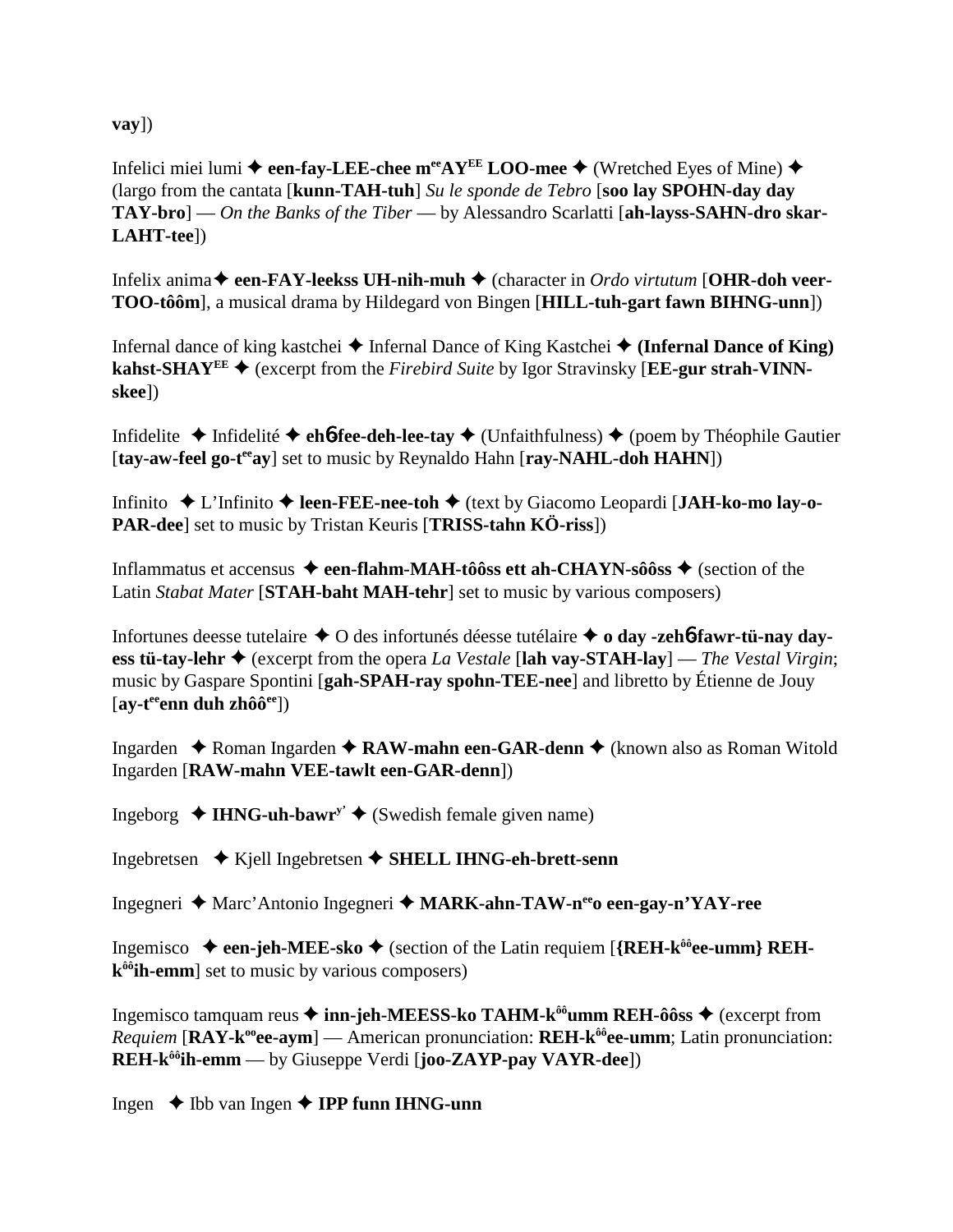Ingenhoven Jan Ingenhoven **YAHN IHNG'n-ho-vunn**

Ingerimaa ohtud Ingerimaa Õhtud **INN-gheh-rih-mahah ÔÔK-tôôt** (Ingrian [**INNgr<sup>ih</sup>unn**] Evenings ♦ (cycle of Balto-Finnic folk songs arranged by Veljo Tormis [**VELL-yo TOHR-miss**])

Inghelbrecht Désiré-Émile Inghelbrecht **day-zee-ray-ay-meel IHNG'l-brehht**

Inghilleri Giovanni Inghilleri **jo-VAHN-nee een-gheel-LAY-ree**

Ingliss Robert Ingliss **RAH-burt IHNG-gliss**

Ingoldsby Marian Ingoldsby **MA-rihunn IHNG-g'lz-bee**

Ingraham Paul Ingraham **PAWL IHNG-grumm**

Inno a diana  $\triangle$  Inno a Diana  $\triangle$  **EEN-no ah dee-AH-nah**  $\triangle$  (Hymn to Diana)  $\triangle$  (song by Giacomo Puccini [**JAH-ko-mo poo-CHEE-nee**])

Inno delle nazioni **↓ EEN-no DAYL-lay nah-ts<sup>ee</sup>O-nee ◆** (Hymn of the Nations) ◆ (composition by Giuseppe Verdi [**joo-ZAYP-pay VAYR-dee**])

Innocentia ◆ een-naw-CHAYN-t<sup>ih</sup>uh ◆ (character in *Ordo virtutum* [OHR-doh veer-TOO**tôôm**], a musical drama by Hildegard von Bingen [**HILL-tuh-gart fawn BIHNG-unn**])

Innuebant patri  $\triangle$  een-nôô-AY-bunnt PAH-trih  $\triangle$  (composition by Claudio Monteverdi [**KLAHOO-deeo mohn-tay-VAYR-dee**])

Inquieto **een-kooee-AY-toh** (excerpt from *"Octoéchos"* [**awk-toh-AY-kawss**] *for Double String Quartet and Soprano* by Michelle Ekizian [**mih-SHELL eh-KEE-zihunn**])

Ins stille land  $\triangle$  Ins Stille Land  $\triangle$  innss SHTILL-luh LAHNT  $\triangle$  (song by Franz Schubert [**FRAHNTSS SHOO-bert**])

Insanguine Giacomo Insanguine **JAH-ko-mo een-SAHN-gooee-nay** (known also as Giacomo Antonio Francesco Paolo Michele Insanguine [JAH-ko-mo ahn-TAW-n<sup>ee</sup>o frahn-**CHAY-sko PAHO-lo mee-KAY-lay een-SAHN-gooee-nay**] and Monopoli [**mo-NO-po-lee**])

Inseparabile damore il dio e il sol dell anima che mami deh ripetime addio addio speranza ed anima  $\blacklozenge$  Ah inseparabile d'amore il Dio ... E' il sol dell' anima ... Che m'ami, deh, ripetimi ... Addio, addio, speranza ed anima  $\triangle$  AH een-say-pah-RAH-bee-lay dah-MO-ray eel DEE-o ... ay eel sohl dayl-LAH-nee-mah ... kay MAH-mee, day, ree-PAY-tee-mee ... ahd-deeO, ahd**d<sup>ee</sup>O, spay-RAHN-tsah ay-DAH-nee-mah ♦** (duet from Act 1 of the opera *Rigoletto* [**ree-go-LAYT-toh**]; music by Giuseppe Verdi [**joo-ZAYP-pay VAYR-dee**]; libretto by Francesco Maria Piave [frahn-CHAY-sko mah-REE-ah peeAH-vay] after Victor Hugo [{VICK-tur h'YOO-go}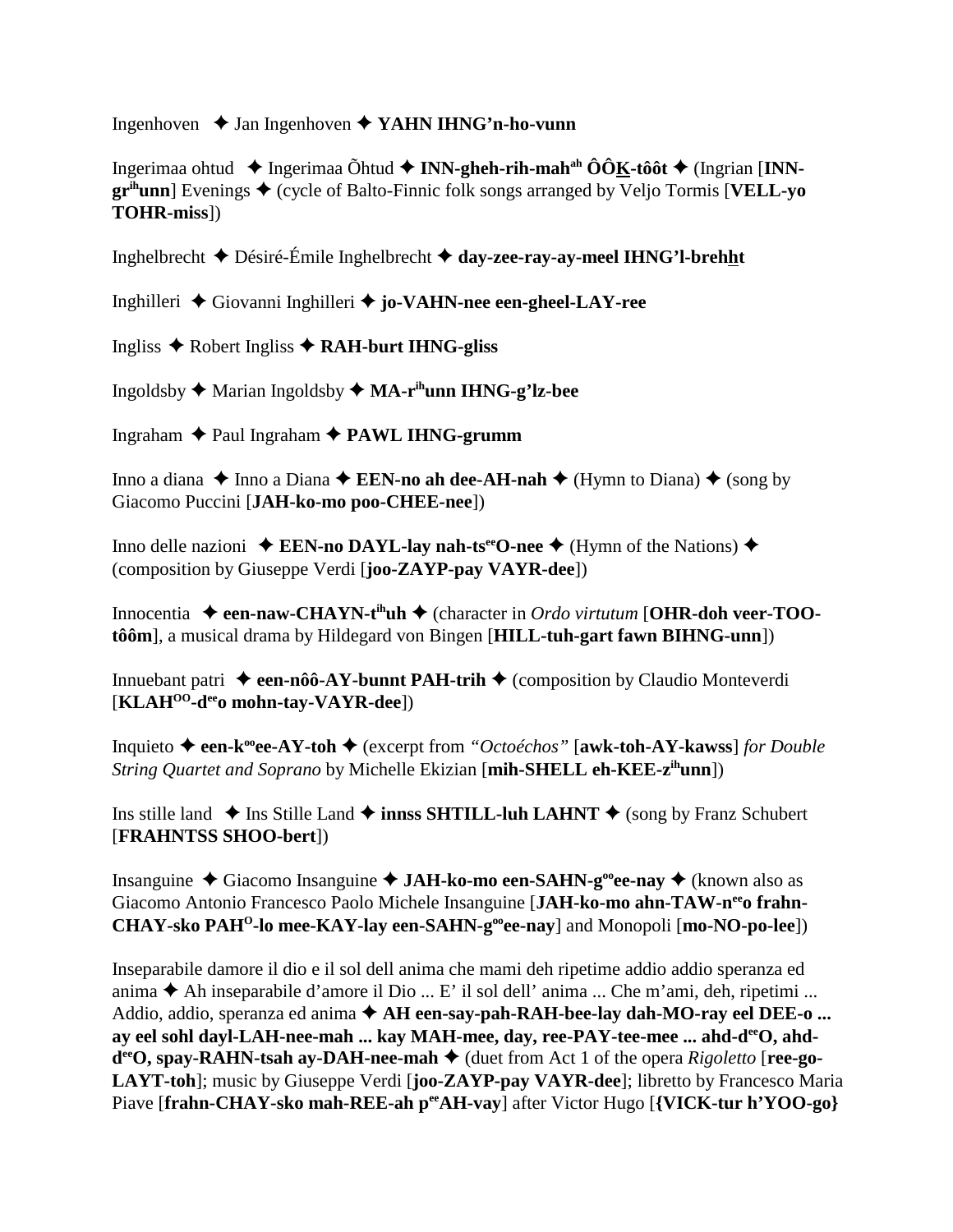**veek-tawr ü-go**])

Insomma io ho tutti i torti **→** Insomma io ho tutti i torti ... **→ een-SOHM-mah <sup>ee</sup>o ho TOO-tee** ee TOHR-tee ...  $\blacklozenge$  (excerpt from the opera *Il barbiere di Siviglia* [eel bar-b<sup>ee</sup>AY-ray dee see-**VEE-leeah**] — *The Barber of Seville* [**suh-VILL**]; music by Gioachino Rossini [**j ohah-KEE-no rohss-SEE-nee**]; libretto by Cesare Sterbini [**chay-ZAH-ray stayr-BEE-nee**] after Pierre-Augustin Caron de Beaumarchais [p<sup>ee</sup>ehr-o-güss-teh**o** kah-rawo duh bo-mar-sheh] and Giuseppe Petrosellini [**joo-ZAYP-pay pay-tro-zayl-LEE-nee**])

Insomma mio signore ◆ Insómma, mio signore ◆ een-SOHM-mah, MEE-o see-n'YO-ray ◆ (excerpt from the opera *Il barbiere di Siviglia* [**eel bar-beeAY-ray dee see-VEE-leeah**]; — *The Barber of Seville* [**suh-VILL**]*;* music by Gioachino Rossini [**j ohah-KEE-no rohss-SEE-nee**]; libretto by Cesare Sterbini [**chay-ZAH-ray stayr-BEE-nee**] after Pierre-Augustin Caron de Beaumarchais [p<sup>ee</sup>ehr-o-güss-teh**6** kah-raw<sub>0</sub> duh bo-mar-sheh] and Giuseppe Petrosellini [joo-**ZAYP-pay pay-tro-zayl-LEE-nee**])

Insula Francus de Insula **frah**6**-küss duh eh**6**-sü-lah**

Insull Bonnie Insull **BAHN-nee INN-s'l**

Intanto amici  $\rightarrow$  een-TAHN-toh ah-MEE-chee  $\rightarrow$  (excerpt from the opera *Cavalleria rusticana* [**kah-vahl-lay-REE-ah roo-stee-KAH-nah**] — *Rustic Chivalry*; music by Pietro Mascagni [p<sup>ee</sup>AY-tro mah-SKAH-n'yee]; libretto by Guido Menasci [g<sup>oo</sup>EE-doh may-NAH**shee**] and Giovanni Targioni-Tozzetti [**jo-VAHN-nee tar-JO-nee-toht-TSAYT-tee**] after Giovanni Verga [**jo-VAHN-nee VAYR-gah**])

Intemerata  $\triangle$  O intemerata  $\triangle$  o een-tay-may-RAH-tah  $\triangle$  (motet by Alessandro Grandi [ah**layss-SAHN-dro GRAHN-dee**])

Inten Ferdinand Inten **{FUR-duh-nannd INN-tunn} FEHR-tee-nahnt INN-tunn**

Inter natos **EEN-tehr NUH-tohss** (composition by Claudio Monteverdi [**KLAHOO-deeo mohn-tay-VAYR-dee**])

Inter natos mulierum 
inter natos mulierum 
inter natos mulierum 
inter natos mulierum 
inter natos mulierum 
inter natos mulierum 
inter natos mulierum 
inter natos mulierum 
inter natos mulierum 
inter natos mulierum 
i (section of the Latin mass set to music by Wolfgang Amadeus Mozart [**VAWLF-gahng ah-mah-DAY-ôôss MO-tsart**])

Intermede **→** Intermède ← een-tehr-medd ← (Intermezzo) ← (excerpt from *Le Bal Masqué* [**luh bahl mahss-kay**] — *The Masked Ball* — a secular cantata [**kunn-TAH-tuh**] by Francis Poulenc [**frah**6**-seess pôô-lah**6**k**])

Intermezzi **een-tayr-MAYT-tsee** (compositions by Johannes Brahms [**yo-HAHN-nuss {BRAHMZ} BRAHAHMSS**])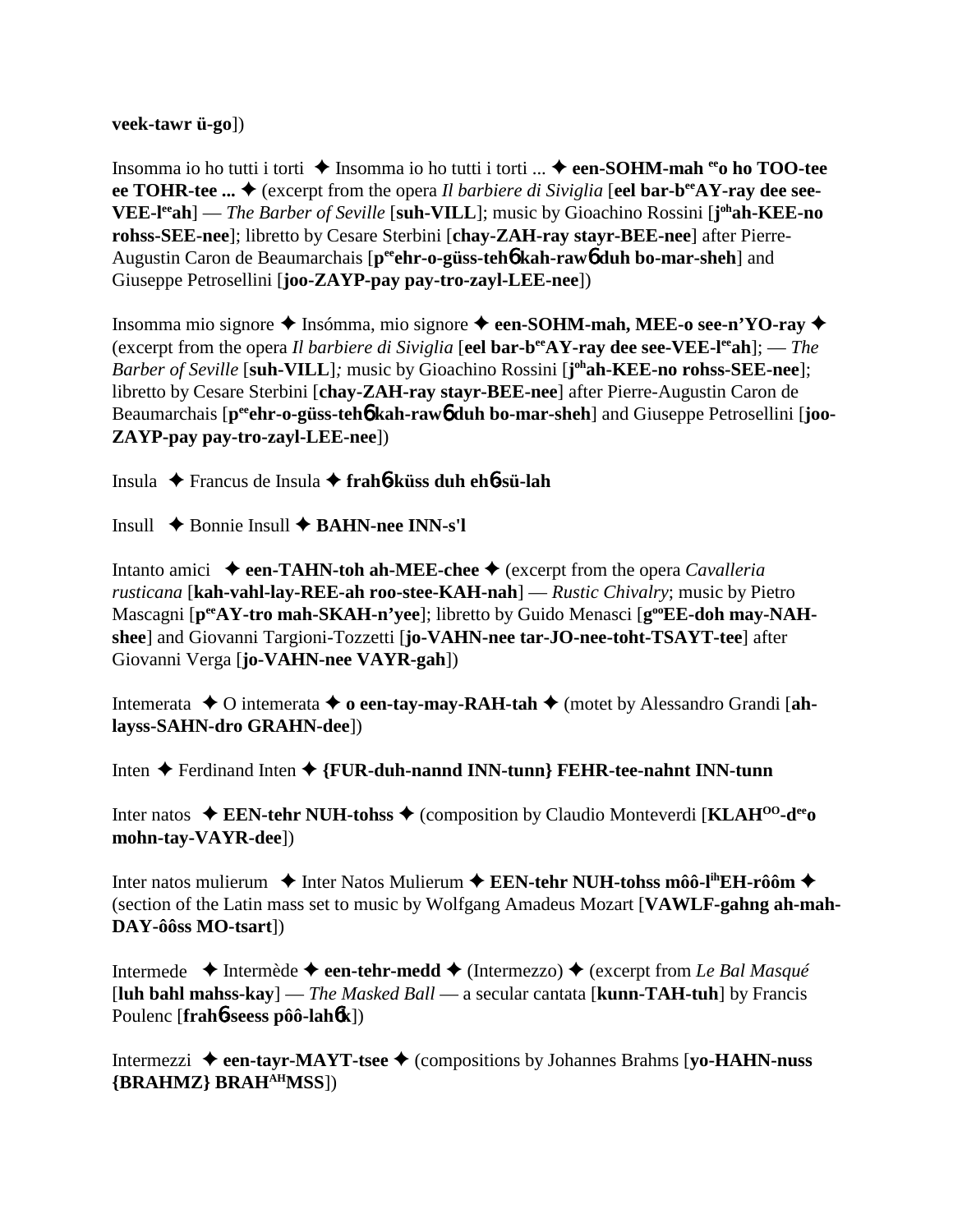Intermezzo **→ een-tayr-MAYT-tso →** excerpt from the opera *Cavalleria rusticana* [**kah-vahllay-REE-ah roo-stee-KAH-nah**] — *Rustic Chivalry*; music by Pietro Mascagni [**peeAY-tro** mahss-KAHN-yee]; libretto by Guido Menasci [g<sup>oo</sup>EE-doh may-NAH-shee] and Giovanni Targioni-Tozzetti [**jo-VAHN-nee tar-JO-nee-toht-TSAYT-tee**] after Giovanni Verga [**jo-VAHN-nee VAYR-gah**])

Intermezzo  $\triangle$  een-ter-MEHTH-tho  $\triangle$  (composition by Enrique Granados [ayn-REE-kay **grah-NAH-thawss**])

Intermezzo **inn-tur-METT-tso** (song from *Spanische Liebes-Lieder* [**SHPAHAH-nih-shuh LEE-buss-LEE-dur**] — *Spanish Love Songs* — by Robert Schumann [**ROHOH-bert SHOOmahn**]) ♦ (poem by Joseph von Eichendorff [**YOH<sup>OH</sup>-zeff fawn I-hunn-tawrf**] set to music by Robert Schumann [**ROHOH-bert SHOO-mahn**] in the song cycle *Liederkreis* [**LEE-dur-krss**])  $\triangle$  (movement from the *First Suite in E Flat* by Gustav Holst [**GUSS-tuvv HOHLST**])  $\triangle$ (various compositions by Johannes Brahms [**yo-HAHN-nuss {BRAHMZ} BRAHAHMSS**]) (composition by Sir Edward Elgar [**EDD-wurd ELL-gar**] from *Variations on an Original Theme, Enigma*)

Intermezzo from goyescas / Intermezzo from "Goyescas" / **een-tehr-METH-tho (from) go-YAYSS-kahss** / (*Goyescas* is an opera, with music by Enrique Granados [**ayn-REE-kay grah-NAH-thawss**] and libretto by Fernando Periquet y Zuaznabar [**fehr-NAHN-doh pay-ree-KETT**  $ee$  th<sup>oo</sup>ath-nah-VAR])

Intermezzo in a flat  $\triangle$  Intermezzo in A-Flat  $\triangle$  een-tayr-mayt-tso (in A-Flat)  $\triangle$  (composition by Francis Poulenc [**frah**6**-seess pôô-lah**6**k**])

Intermezzo scherzando **een-tayr-MAYT-tso skayr-TSAHN-doh**

Intesi ah tutto intesi  $\triangle$  Intesi; ah tutto intesi  $\triangle$  een-TAY-zee; ah TOOT-toh een-TAY-zee  $\triangle$ (I heard; I heard It all  $\blacklozenge$  (aria from the opera *Il Turco in Italia* [eel **TOOR-ko een ee-TAHl eeah**]; music by Gioachino Rossini [**j okah-KEE-no rohss-SEE-nee**] and libretto by Felice Romani [**fay-LEE-chay ro-MAH-nee**])

Intino ◆ Luciano d'Intino ◆ **loo-CHAH-no deen-TEE-no** 

Intonatio **→ een-toh-NAH-t<sup>ee</sup>o →** (composition by Claudio Monteverdi [**KLAH<sup>00</sup>-d<sup>ee</sup>o mohntay-VAYR-dee**])

Intonazione  $\triangle$  **een-toh-nah-ts<sup>ee</sup>O-nay**  $\triangle$  (section for organ from the *First Vespers of the Annunciation of the Blessed Virgin* after Giovanni Gabrieli [**jo-VAHN-nee gahb-r<sup>ee</sup>AY-lee**])

Intorno allidol mio ◆ Intorno all'idol mio ◆ een-TOHR-no ahl-LEE-dohl MEE-o ◆ (Gentle, Pleasant Breezes)  $\blacklozenge$  (song by Antonio Cesti [ahn-TAW-n<sup>ee</sup>o CHAY-stee])

Intrada  $\blacklozenge$  **een-TRAH-dah**  $\blacklozenge$  (section of the *Glagolitic* [**gla-go-LIH-tick**] *Mass* set to music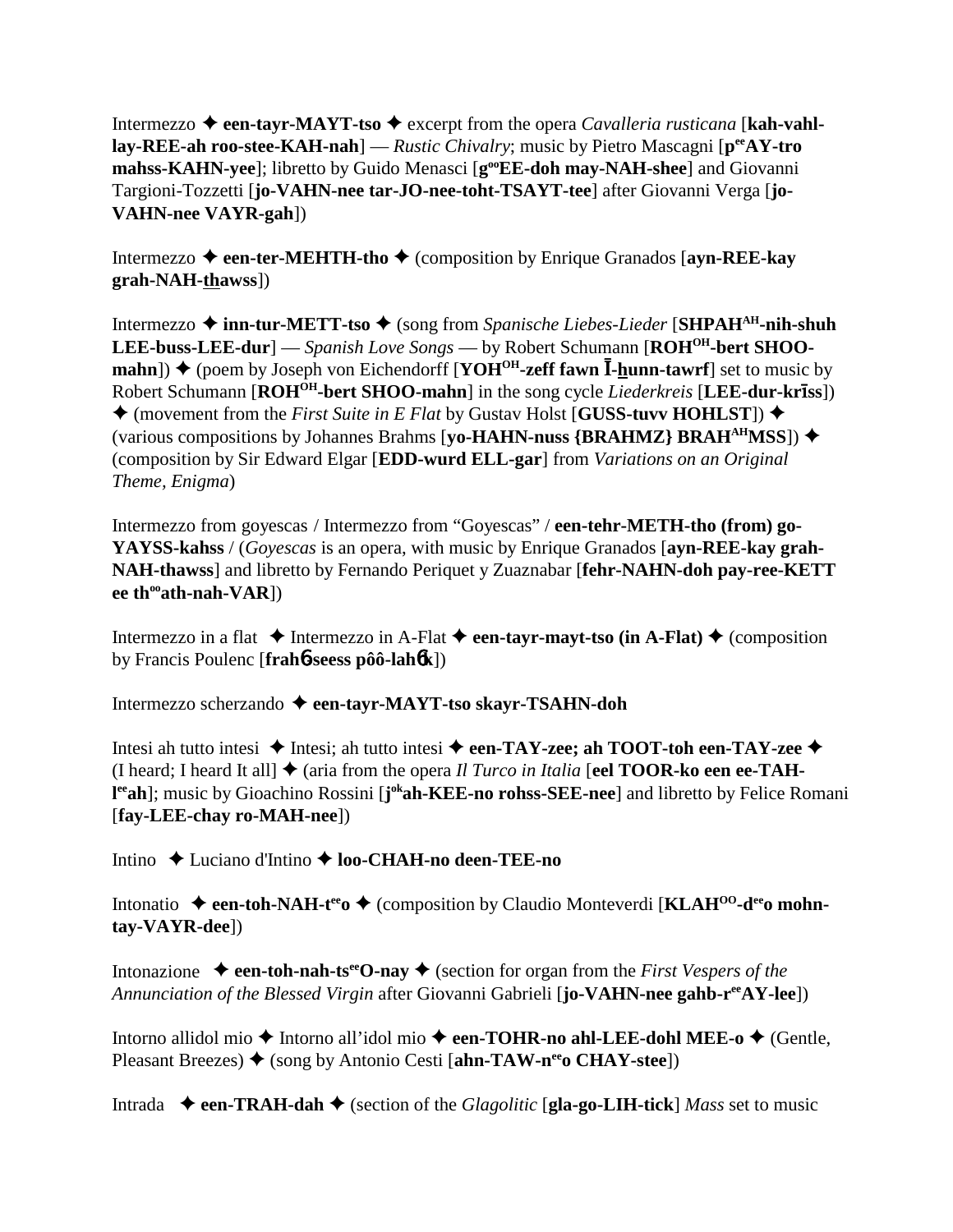by Leoš Janáček [LEH-awsh yah-NAH<sup>AH</sup>-check])  $\triangleq$  (anonymous composition)  $\triangleq$  (composition by Gordon Jacob [GAWR-d'n JAY-kubb])

Introduction and rondo capriccioso  $\triangleleft$  (Introduction and) ROHN-doh kah-pree-CHO-zo  $\triangleleft$ (suite by Camille Saint-Saëns [{kah-meel sehb-sahbss} kah-mee<sup>y'</sup> sehb-sahbss])

Introduction and variations on malborough sen vaten guerre  $\triangle$  Introduction and Variations on "Malborough s'en va-t-en guerre" + (Introduction and variations on) mahl-bro sahó vah $tah\dot{\phi}$  ghehr  $\dot{\phi}$  (composition by Fernando Sor [fehr-NAHN-doh SAWR])

Introduction et rondo capriccioso  $\triangle$  Introduction et Rondo Capriccioso  $\triangle$  eh6-traw-dük-s<sup>ee</sup>aw6 av ROHN-doh kah-pree-CHO-zo ♦ (suite by Camille Saint-Saëns [{kah-meel sehb-sahbss}  $kah-mee<sup>y</sup>$  seh $b$ -sah $b$ ss $\vert$ )

Introduxit me rex  $\bullet$  een-tro-DOOK-sitt may raykss  $\bullet$  (motet [mo-TETT] by Giovanni da Palestrina [jo-VAHN-nee dah pah-lay-STREE-nah])

Introit  $\triangle$  EEN-traw-itt  $\triangle$  (section of the Latin mass set to music by various composers)

Introit et kyrie  $\triangle$  Introit et Kyrie  $\triangle$  EEN-traw-itt ett KÜ-r<sup>ee</sup>ay  $\triangle$  (section of the Latin mass set to music by various composers)

Introit for a feast day  $\triangle$  Introit for a Feast Day  $\triangle$  EEN-traw-itt (for a feast day)  $\triangle$ (composition by Gerre Hancock [JEHR-ree HANN-kahk])

Introitus  $\rightarrow$  een-TRAW-ih-tôôss  $\rightarrow$  (section of the Latin mass set to music by various composers)

Inveni david  $\triangle$  Inveni David  $\triangle$  inn-VAY-nee DAH-fitt  $\triangle$  (motet [mo-TETT] by Anton Bruckner [AHN-toh<sup>oh</sup>n BRÔÔK-nur])

Invention en do majeur  $\triangle$  eh**6-vah6-s<sup>ee</sup>aw6 ah6 doh mah-zhör**  $\triangle$  (Invention in C major)  $\triangle$ (composition by Johann Sebastian Bach [YO-hahn {suh-BASS-t<sup>ih</sup>unn BAHK} zay-BAH $st<sup>ih</sup>ahn BAHK$ ])

Inverno  $\triangle$  L'inverno  $\triangle$  leen-VAYR-no  $\triangle$  (Winter)  $\triangle$  (from Le quattro stagioni [lay k<sup>oo</sup>AHTtro stah-JO-nee] — The Four Seasons — by Antonio Vivaldi [ahn-TAW-nee vee-VAHLdeel)

Invitation au voyage  $\triangle$  L'Invitation au voyage  $\triangle$  lehb-vee-tah-s<sup>ee</sup> awb o vwah-yahzh  $\triangle$ (Invitation to a Journey)  $\blacklozenge$  (poem by Charles Baudelaire [sharl bo-d'lehr] set to music by Henri Duparc [ah**o-ree dü-park**])

Invitato a qui seguirmi ogni suo aver tal femmina ◆ Invitato a qui seguirmi / Ogni suo aver tal femmina ◆ een-vee-TAH-toh ah k<sup>oo</sup>ee say-g<sup>oo</sup>EER-mee / O-n'yee SOO-o AH-vayr tahl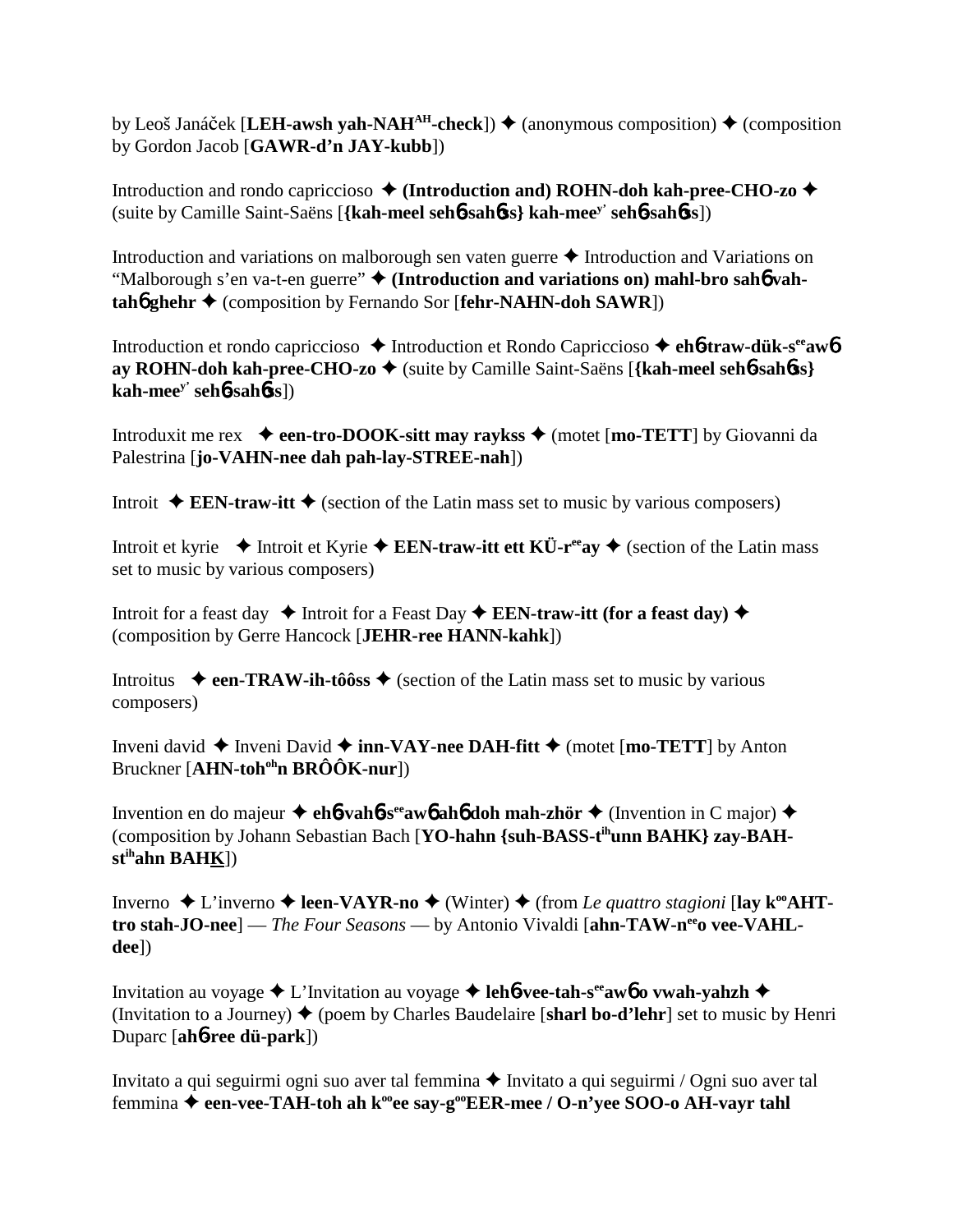**faym-MEE-nah** (duet featuring Violetta [**vee-o-LAYT-tah**] and Alfredo [**ahl-FRAY-doh**] in the opera *La traviata* [**lah trah-veeAH-tah**] — *The Worldly Woman*; music by Giuseppe Verdi [**joo-ZAYP-pay VAYR-dee**]; libretto by Francesco Maria Piave [**frahn-CHAY-sko mah-REEah peeAH-vay**] after Alexandre Dumas [**ah-leck-sah**6**-dr' dü-mah**])

Invitatorium circundederunt me **een-vee-tah-TOH-reeôôm seer-koon-day-day-ROONT may**  $\triangle$  (chant from the *Cancionero de Segovia* [**kahn-th<sup>ee</sup>o-NAY-ro day say-GO-v<sup>ee</sup>ah**] — *Songbook of Segovia* — containing liturgical music from Spain at the time of Christopher Columbus)

Invito ◆ L'invito ◆ leen-VEE-toh ◆ (song by Gioachino Rossini [**j**<sup>oh</sup>ah-KEE-no rohss-SEE**nee**])

Invito trascorsa e gia lora Dell'invito trascorsa è già l'ora **dayl-leen-VEE-toh trahss-KOHR-sah ay JAH LO-rah ♦** (septet with chorus from the opera *La traviata* [lah trah**veeAH-tah**] — *The Worldly Woman*; music by Giuseppe Verdi [**joo-ZAYP-pay VAYR-dee**]; libretto by Francesco Maria Piave [**frahn-CHAY-sko mah-REE-ah peeAH-vay**] after Alexandre Dumas [**ah-leck-sah**6**-dr' dü-mah**])

Invocation et danse hommage a manuel de falla Invocation et danse (Hommage à Manuel de Falla) ♦ eh**6**-vaw-kah-s<sup>ee</sup>aw**6** ay dah6ss (awm-mazh ah mah-n<sup>oo</sup>ELL day {FAH-yah} FAH**l'yah)** — *Invocation and Dance* (*Homage to Manuel de Falla*) — by Joaquín Rodrigo [**ho-ah-KEEN rohd-REE-go**])

Inzenga José Inzenga **ho-SAY een-THAYN-gah** (known also as José Inzenga y Castellanos [**ho-SAY een-THAYN-gah ee kahss-tay-l'YAH-nawss**])

Io mi son giovinetta  $\triangleq$ <sup>ee</sup>o mee sohn jo-vee-NAYT-tah  $\triangleq$  (I Am but a Young Girl)  $\triangleq$  (madrigal [MADD-rih-gull] by Claudio Monteverdi [KLAH<sup>OO</sup>-d<sup>ee</sup>o mohn-tay-VAYR-dee])

Io muoio non imprecare  $\triangle$  Io muoio!; Non imprecare  $\triangle$  <sup>ee</sup> m<sup>oo</sup>O-<sup>ee</sup> o!; nohn eem-pray-KAH**ray ♦** (quartet from the opera *La forza del destino* [lah **FOHR-tsah dayl day-STEE-no**] — *The Force of Destiny*; music by Giuseppe Verdi [**joo-ZAY-pay VAYR-dee**]; libretto by Francesco Maria Piave [**frahn-CHAY-sko mah-REE-ah peeAH-vay**] after Angel P. De Saavedra [**ahn-HELL (**P.**) day sah-VAY-drah**])

Io non son pero morto  $\rightarrow$  Io non son però morto  $\rightarrow$  <sup>ee</sup>o nohn sohn pay-RO MOR-toh  $\rightarrow$  (I Am Not, However, Dead)  $\triangleq$  (a madrigal [MADD-rih-gull], with music by Giaches de Wert [**ZHAHSH deh VEHRT**] and lyric by Francesco Petrarca [**frahn-CHAY-sko pay-TRAR-kah**])

Io parto ◆ <sup>ee</sup> **PAR-toh ◆** (madrigal [MADD-rih-gull] by Carlo Gesualdo ◆ [KAR-lo jay**zooAHL-doh**])

Io son la primavera  $\bullet$ <sup>ee</sup>o sohn lah pree-mah-VAY-rah  $\bullet$  (I Am Spring)  $\bullet$  (madrigal [**MADD-rih-gull**] by William Hawley [**WILL-lihumm HAW-lee**)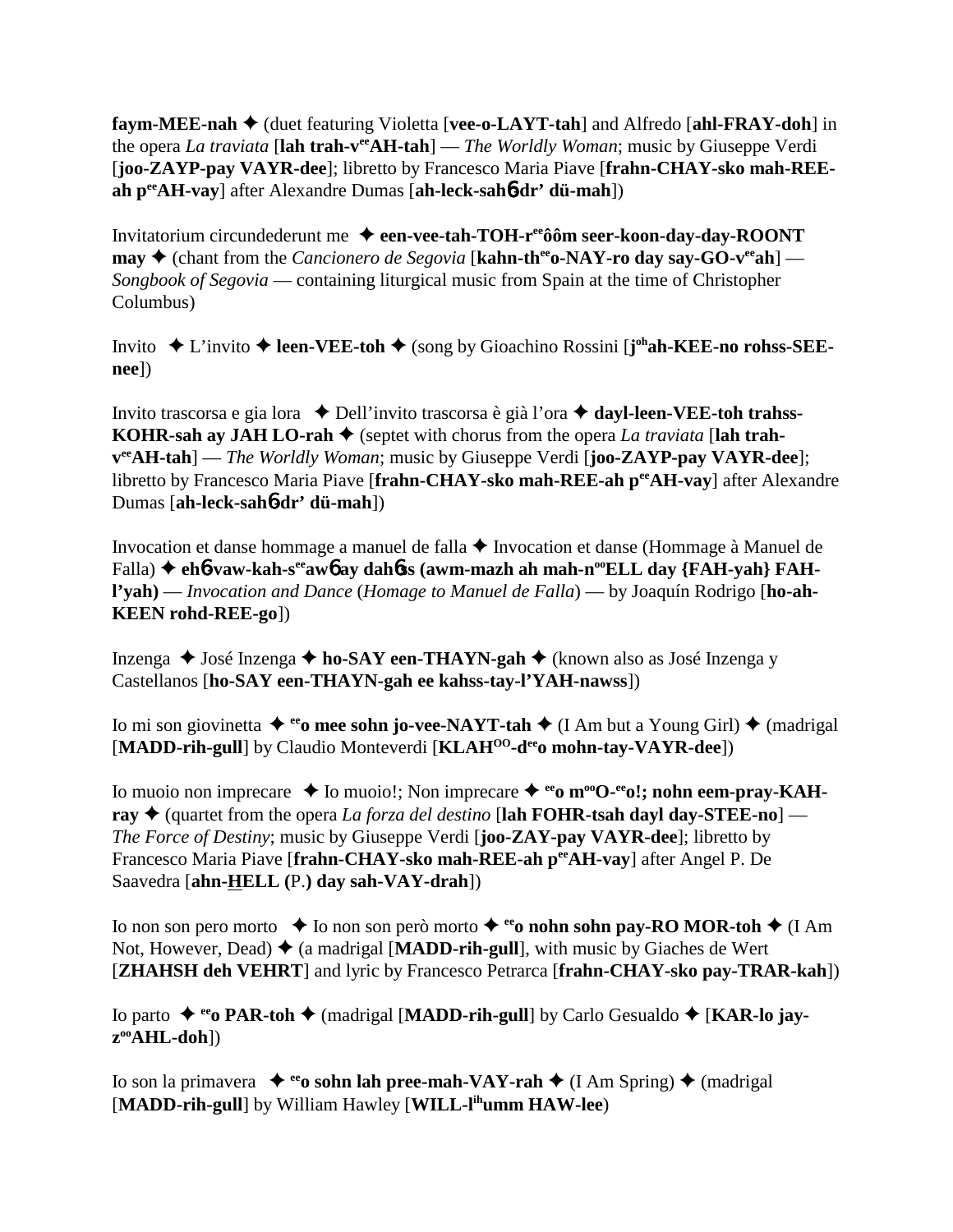Io son lumile ancella <sup>↓</sup> <sup>ee</sup>o sohn loo-MEE-lay ahn-CHAYL-lah ◆ (aria from the opera *Adriana Lecouvreur* [**ah-dree-ah-nah luh-kôôv-rör**]; music by Francesco Cilea [**frahn-CHAY-sko chee-**LAY-ah]; libretto by Arturo Colautti [ar-TOO-ro ko-LAH<sup>00</sup>T-tee] after Eugène Scribe [ö**zhenn skreeb**] and Ernest Legouvé [**ehr-nesst luh-gôô-vay**])

Io son pur vezzosetta pastorella  **yo SOHN poor vayt-tso-ZAYT-tah pah-sto-RAYL-lah** (I Am a Charming Little Shepherdess)  $\blacklozenge$  (vocal duet by Claudio Monteverdi [**KLAH<sup>00</sup>-d<sup>ee</sup>o**] **mohn-tay-VAYR-dee**])

Io son titania  $\bullet$  Io son Titania  $\bullet$  <sup>ee</sup>o sohn tee-TAH-n<sup>ee</sup>ah  $\bullet$  (aria from the opera *Mignon* [**mee-n'yaw**6]; music by Ambroise Thomas [**ah**6**-br'wahz taw-mah**]; libretto by Jules Barbier [zhül bar-b<sup>ee</sup>ay] and Michel Carré [mee-shell kar-ray] after Johann Wolfgang von Goethe [YO**hahn VAWLF-gahng fawn GÖ-tuh**])

Io sono docile  $\triangle$  Io sono dócile  $\triangle$  <sup>ee</sup>o SO-no DOH-chee-lay  $\triangle$  (excerpt from the opera *Il barbiere di Siviglia* [eel bar-b<sup>ee</sup>AY-ray dee see-VEE-l<sup>ee</sup>ah] — *The Barber of Seville* [suh-**VILL**]; music by Gioachino Rossini [**j ohah-KEE-no rohss-SEE-nee**]; libretto by Cesare Sterbini [chay-ZAH-ray stayr-BEE-nee] after Pierre-Augustin Caron de Beaumarchais [p<sup>ee</sup>ehr-o-güss**teh**6 **kah-raw**6 **duh bo-mar-sheh**] and Giuseppe Petrosellini [**joo-ZAYP-pay pay-tro-zayl-LEE-nee**])

Io tacero invan dunque ◆ Io tacerò - Invan dunque ◆ <sup>ee</sup>o tah-chay-RO - EEN-vahn DOON**k<sup>oo</sup>ay ♦ (I Will Be Silent) ♦ (madrigal [MADD-rih-gull] by Carlo Gesualdo ♦ [KAR-lo jayzooAHL-doh**])

Io ti sento **→ <sup>ee</sup>o tee SAYN-toh →** (song by Francesco Paolo Tosti [frahn-CHAY-sko PAH<sup>O</sup>**lo TOH-stee**])

Io vi vorrei veder tutta baciata **→ <sup>ee</sup>o vee vawr-RAY<sup>EE</sup> VAY-dayr TOOT-tah bah-CHAH-tah** (song by Francesco Paolo Tosti [**frahn-CHAY-sko PAHO-lo TOH-stee**])

Io vuo cantar di cadmo ◆ Io vuo' cantar di Cadmo ◆ <sup>ee</sup>o v<sup>oo</sup>O kahn-TAR dee KAHD-mo ◆ (I Wish to Sing of Cadmus)  $\blacklozenge$  (poem translated to the Italian by Craigher de Jachelutta(?) [**KRAHEE-gher day yah-kay-LOOT-tah**] and set to music by Franz Schubert [**FRAHNTSS SHOO-bert**])

Io vuo cantar di cadmo alla cetra **↓** Io vuo' cantar di Cadmo (Alla cetra) ♦ <sup>ee</sup>o v<sup>oo</sup>O kahn-TAR **dee KAHD-mo (AHL-lah CHAY-trah)**  $\blacklozenge$  (I Wish to Sing of Cadmus (To the Lyre))  $\blacklozenge$  (poem translated to the Italian by Craigher de Jachelutta(?) [**KRAHEE-gher day yah-kay-LOOT-tah**] and set to music by Franz Schubert [**FRAHNTSS SHOO-bert**])

Ioannidis Yannis Ioannidis **YAHN-neess eeo-ahn-NEE-theess**

Iolanta ◆ <sup>ee</sup>**aw-lah<sup>6</sup>-tah ◆** (an opera, with music by Peter Ilyich Tchaikovsky [p'YAW-t'r ill-**YEECH {chahih-KAWF-skee} chay-KAWF-skee**] and libretto by Modest Ilyich Tchaikovsky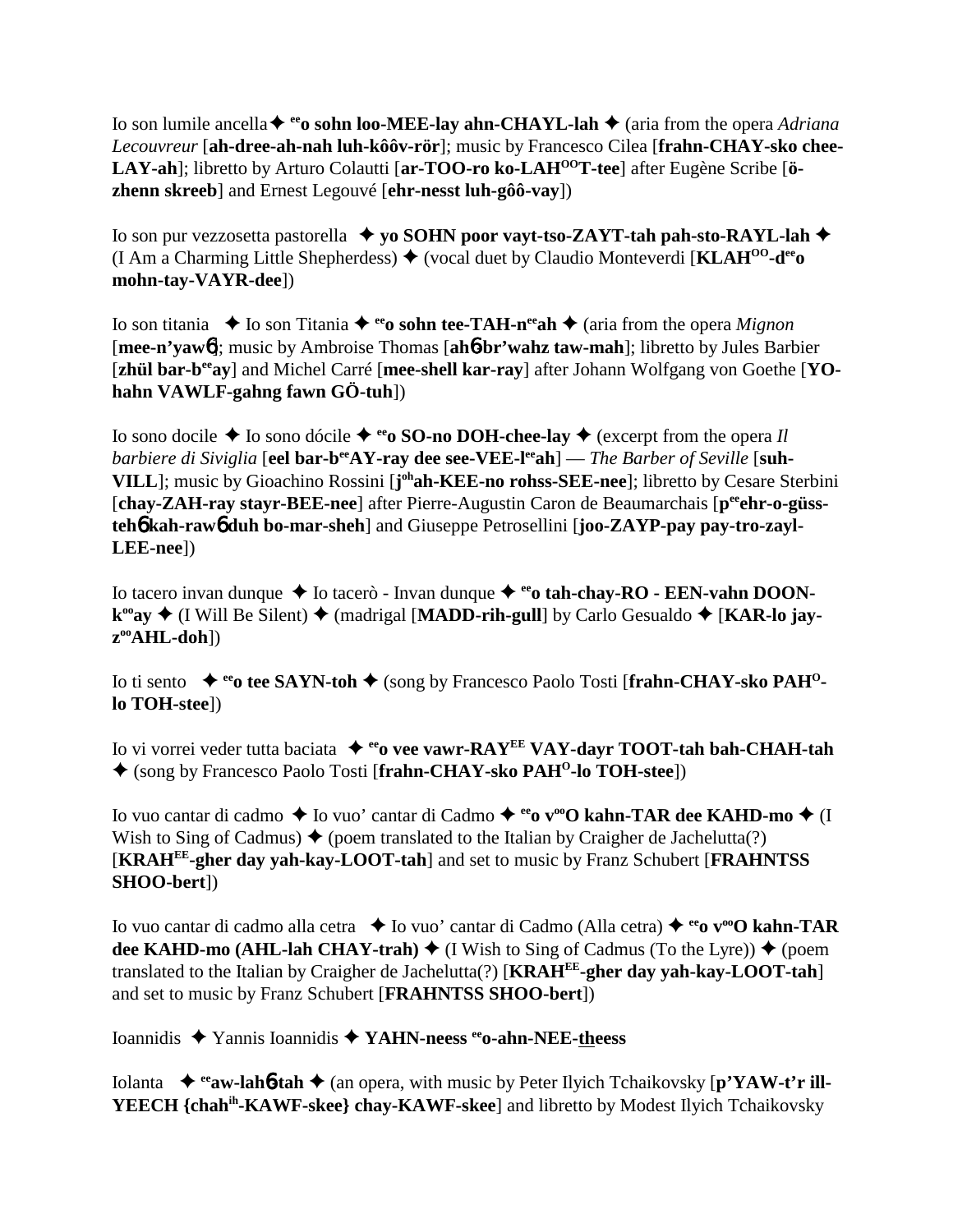[**mah-DYESST ill-YEECH {chahih-KAWF-skee} chay-KAWF-skee**] after Henrik Hertz  $[HENN\text{-}rick HEHRTSS]$   $\blacklozenge$  (also a character in the opera) / (other spellings are Iolanthe and Jolanthe)

Iolanthe  $\triangle$  (*see* Iolanta)

Ionita Alexandru Ionita **ah-leck-SAHN-droo eeo-NEE-tah**

Iove cum mercurio  $\triangle$  Iove cum Mercurio  $\triangle$  **EEO-veh koom mayr-KÔÔ-r<sup>ih</sup>o**  $\triangle$  (My love (a virgo) was born) (excerpt from the 13th-century manuscript *Carmina Burana* [**kar-MEE-nah boo-RAH-nah**])

Iparraguirre y balerdi José María de Iparraguirre y Balerdí **ho-SAY mah-REE-ah day eepar-rah-GHEER-ray ee bah-lehr-DEE**

Ipavec Benjamin Ipavec **BENN-yuh-minn IH-puh-vettss**

Iphigenie Iphigénie **ee-fee-zhay-nee** (character in the opera *Iphigénie en Tauride* [**eefee-zhay-nee ah**6 **toh-reed**]; music by Christoph Willibald von Gluck [**KRIH-stawf VILL-leebahlt fawn GLÔÔK**]; libretto by Nicolas-François Guillard [**NEE-ko-lah-frah**6**-swah gheeyar**], based on Euripides [**yôô-RIH-puh-deez**])

Iphigenie en tauride Iphigénie en Tauride **ee-fee-zhay-nee ah**6 **toh-reed** (an opera, with music by Christoph Willibald von Gluck [**KRIH-stawf VILL-lee-bahlt fawn GLÔÔK**]; libretto by Nicolas-François Guillard [**nee-ko-lah-frah**6**-swah ghee-yar**], based on Euripides [**yôô-RIHpuh-deez**])

Iphis  $\triangle$  **I-fiss**  $\triangle$  (character in the oratorio *Jephtha* [**JEFF-thuh**]; music by George Frideric Handel [**JAW-urj FRIH-duh-rick HANN-d'l**] and libretto by Thomas Morell [**TAH-muss maw-RELL**] after *Judges XI* and G. Buchanan [**G. buh-KA-nunn**])

Ippolitof iwanof Mikhail Ippolitof-Iwanof **mee-kahEEL eep-pah-LYEE-tuff-ee-vah-NAWF** ♦ (known also as Mikhail Mikhailovich [mee-KAH<sup>EE</sup>-luh-vihch] Ippolitof-Ivanof ) ♦ (the hyphenated last name is generally spelled with terminal *v*'s)

Ippolitov ivanov Mikhail Ippolitov-Ivanov **mee-kahEEL eep-pah-LYEE-tuff-ee-vah-**NAWF ◆ (known also as Mikhail Mikhailovich [mee-KAH<sup>IH</sup>-luh-vihch] Ippolitov-Ivanov) ◆ (the hyphenated last name is sometimes spelled with terminal *f*'s)

Ipuche riva Pedro Ipuche-Riva **PAY-dro ee-POO-chay-REE-vah**

Ir kleyne likhtelekh ◆ O ir kleyne Likhtelekh ◆ **oy ihr KLĪ-nuh LIH<u>K</u>-tuh-leh<u>k</u> ◆** (*O, You Little Candles* — Hebrew folk melody, words by Morris Rosenfeld [**MAWR-russ RO-z'n-felld**])

Ir me quero  $\rightarrow$  eer may KAY-ro  $\rightarrow$  (traditional song of the Spanish Jews)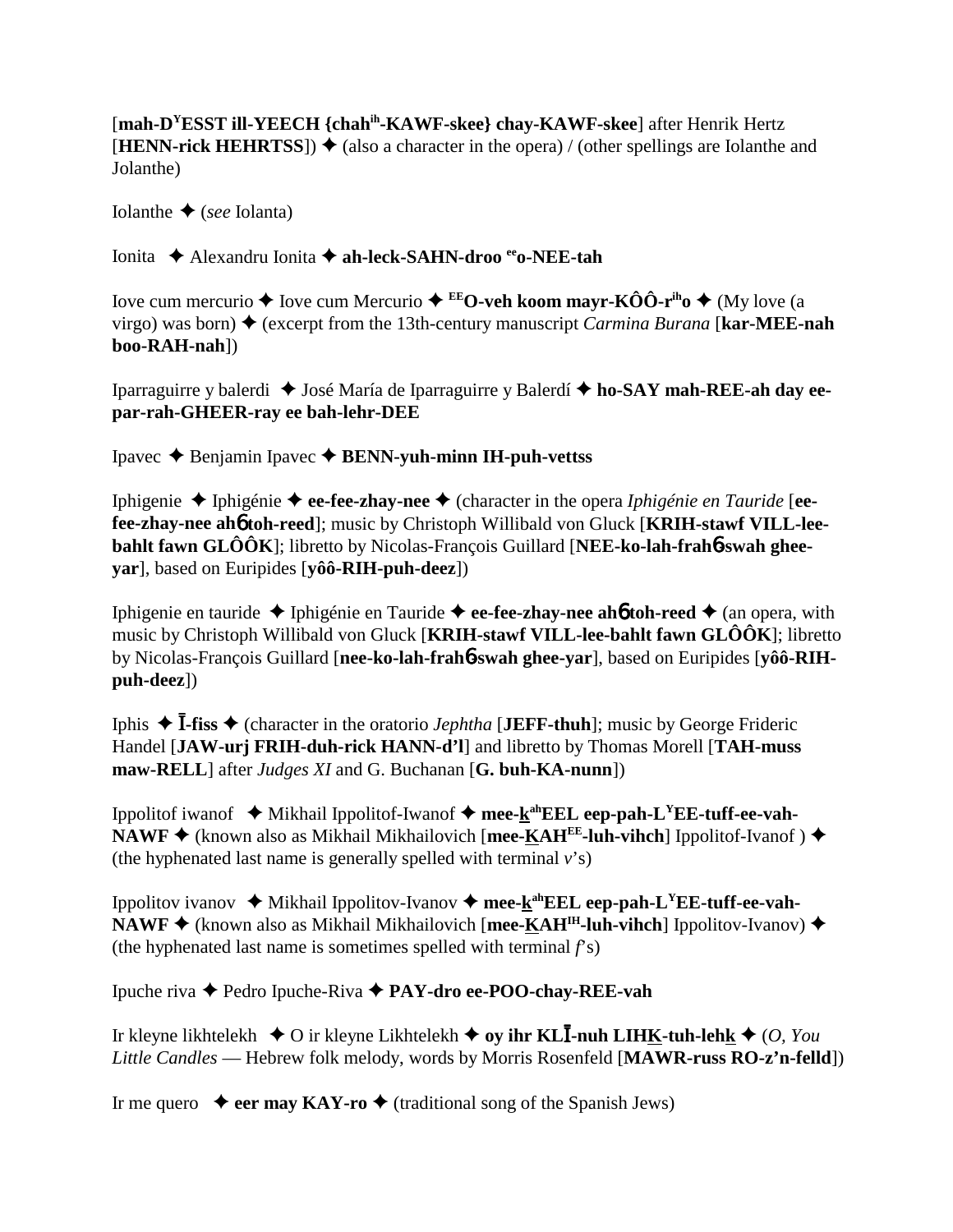Iradier  $\triangle$  Sebastián de Iradier  $\triangle$  say-bahss-t<sup>ee</sup> AHN day ee-rah-th<sup>ee</sup> EHR  $\triangleq$  (the last name is also spelled Yradier [ee-rah-th<sup>ee</sup>EHR])

Irdische leben  $\triangle$  Das irdische Leben  $\triangle$  dahss EER-tih-shuh LAY-bunn  $\triangle$  (Life on Earth)  $\triangle$ (poem from Des Knaben Wunderhorn [dess k'NAH<sup>AH</sup>-bunn  $\widehat{VOON}$ -tur-hawrn] — The Youth's *Magic Horn* — set to music by Gustav Mahler [G $\hat{O}\hat{O}$ -stahf MAH<sup>AH</sup>-lur])

Irene  $\blacklozenge$  ee-RAY-nuh  $\blacklozenge$  (character in the cantata [kunn-TAH-tuh] *Tönet, ihr Pauken! Erschallet, Trompeten* [TÖ-nutt, eer  $PAH^{00}$ -kunn! ehr-SHAHL-lutt, trawm-PAY-tunn] — Sound, Ye Drums! Resound, Trumpets! - by Johann Sebastian Bach [YO-hahn {suh-BASS- $\mathbf{t}^{\text{ih}}$ unn BAHK} zay-BAH-s $\mathbf{t}^{\text{ih}}$ ahn BAHK])

Irgens jensen  $\triangle$  Ludvig Irgens Jensen  $\triangle$  LEWD-vigg IHR-ghennss YENN-s'n  $\triangle$  (known also as Ludvig Paul  $[PA<sup>EW</sup>L]$  Irgens Jensen)

Iriarte  $\triangle$  Tomás de Iriarte  $\triangle$  toh-MAHSS day ee-r<sup>ee</sup>AR-tay  $\triangle$  (the last name is also spelled Yriarte [ee-r<sup>ee</sup>AR-tay])

Irina  $\triangle$  ee-REE-nah  $\triangle$  (character in the musical production *Trouble Man*, music by Kurt Weill  $[K\hat{O}\hat{O}RT V\bar{I}L]$  and words by Maxwell Anderson [MACKSS-well ANN-dur-sunn])

Irino  $\triangle$  Yoshiro Irino  $\triangle$  yaw-shee-law<sup>aw</sup> ee-lee-naw

Iris  $\triangle$  {**I-russ**} **EE-reess**  $\triangle$  (an opera, with music by Pietro Mascagni [ $p^{ee}AY$ -tro mah-SKAHn'yee] and libretto by Luigi Illica [l<sup>oo</sup>EE-jee eel-LEE-kah]; also a character in the opera)

Irme quiero madre  $\triangle$  Irme Quiero Madre  $\triangle$  EER-may k<sup>ee</sup>AY-ro MAH-dray  $\triangle$  (anonymous Sephardic [seh-FAR-dick] (Spanish Jews) composition, about 1500 AD)

Irrgang  $\triangle$  Heinrich Bernhard Irrgang  $\triangle$  H $\bar{I}N$ -rihh BEHRN-hart IHR-gahng

Irrlicht  $\blacklozenge$  IHR-lihht  $\blacklozenge$  (Will-o'-the-Wisp)  $\blacklozenge$  (poem by Wilhelm Müller [VILL-hellm MÜL-lur] set to music by Franz Schubert [FRAHNTSS SHOO-bert] in the song cycle Winterreise  $[VINN-**tur-rī-zuh**]$  — The Winter's Journey)

Isaac ◆ Adèle Isaac ◆ ah-dell ee-sahk

Isaac → Heinrich Isaac → HĪN-rihh ee-ZACK → (the last name is also spelled Isaak, Izak, Yzac, and Ysack)

Isaak **→** Heinrich Isaak ◆ H**IN-rihh ee-ZACK** ◆ (the last name is also spelled Isaac, Izak, Yzac, and Ysack)

Isaakian  $\triangleq$  ih-sah-k<sup>ih</sup>AHN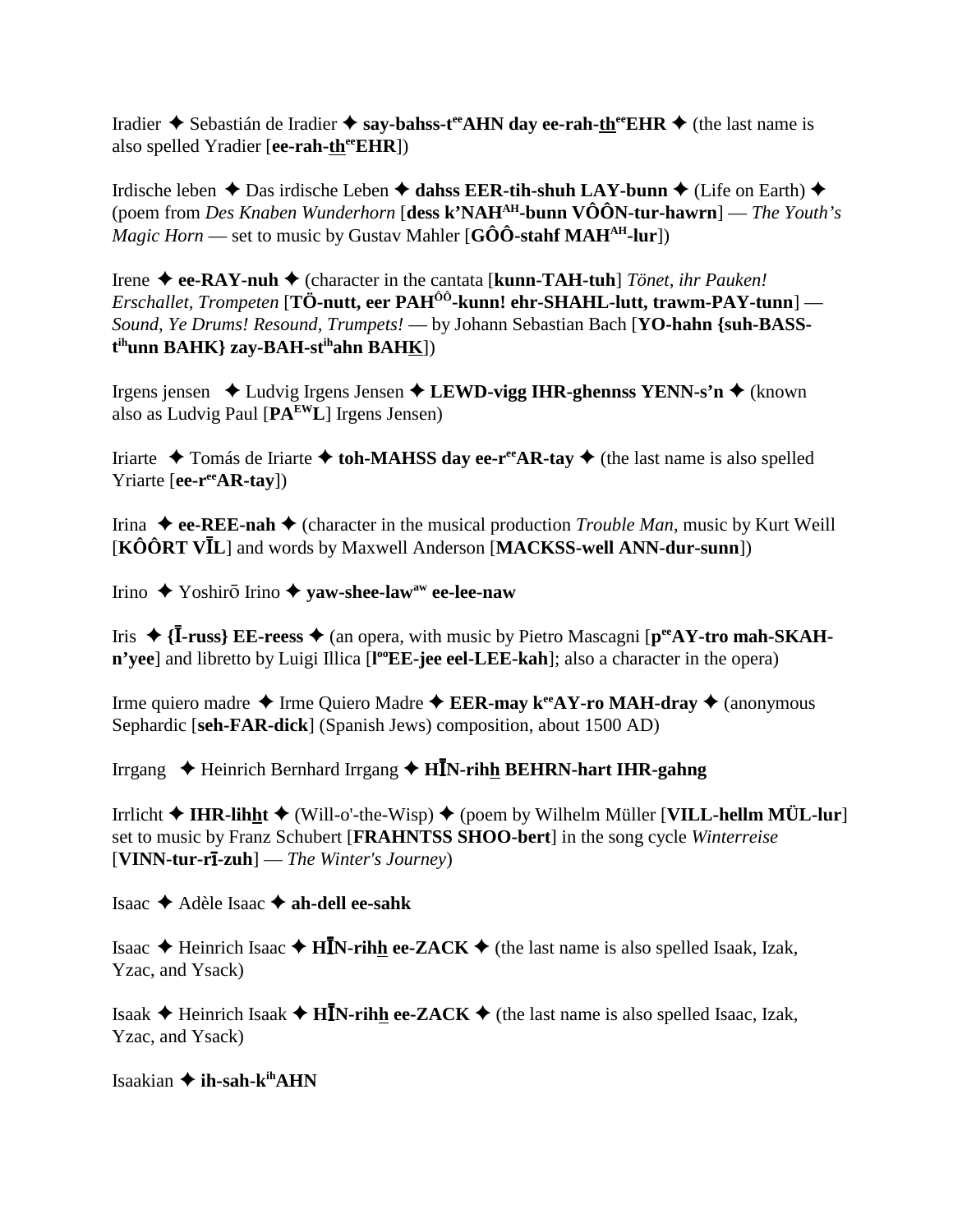Isang  $\bigstar$  Yun, Isang  $\bigstar$  YÔÔN, EE-HAHNG

Isamitt  $\bigstar$  Carlos Isamitt  $\bigstar$  KAR-lawss ee-sah-MEET

Isbin  $\triangle$  Sharon Isbin  $\triangle$  SHA-runn IZZ-binn

Iseler  $\triangle$  Elmer Iseler  $\triangle$  ELL-mur  $\overline{I}$ -s'lur  $\triangle$  (known also as Elmer Walter [WAWL-tur] Iseler)

Isepp  $\triangle$  Martin Isepp  $\triangle$  {MAR-t'n EE-supp} MAR-teen EE-zupp  $\triangle$  (known also as Martin Johannes Sebastian [vo-HAHN-nuss zav-BAH-st<sup>ih</sup>ahn] Isepp)

Isham  $\bigstar$  Mark Isham  $\bigstar$  MARK  $\overline{I}$ -shumm

Ishii  $\bigstar$  Kan Ishii  $\bigstar$  kah**6-nee-shee**<sup>ee</sup>

Ishii ◆ Maki Ishii ◆ mahk ee-shee<sup>ee</sup>

Ishum  $\bigstar$  **Ī**-shumm

Isidore of seville  $\triangle$  Isidore of Seville  $\triangle$  ee-see-THO-ray (of) say-VEE-l'vay

Isis und osiris ◆ O Isis und Osiris ◆ o EE-ziss ôônt o-ZEE-riss ◆ (The Priests' Chorus from the opera *Die Zauberflöte* [dee TSAH<sup> $0\ddot{o}$ -bur-flö-tuh] — *the Magic Flute*; music by Wolfgang</sup> Amadeus Mozart [VAWLF-gahng ah-mah-DAY-ôôss MO-tsart] and libretto by Emanuel Schikaneder [ay-MAH<sup>AH</sup>-n<sup>oo</sup>ayl SHEE-kah-nay-dur])

Isle adam ◆ Villiers de l'Isle-Adam ◆ vee-l<sup>ee</sup>ay duh leel-ah-dahó

Isle joyeuse  $\triangleleft$  L'isle joyeuse  $\triangleleft$  leel zh'wah-yöz  $\triangleleft$  (The Happy Isle)  $\triangleleft$  (composition by Claude Debussy [klohd deh-büss-see])

Isler  $\bigstar$  Ernst Isler  $\bigstar$  EHRNST ISS-lur

Isoldes liebestod  $\triangleq$  Isoldes Liebestod  $\triangleq$  ee-ZAWL-tuss LEE-buss-toht  $\triangleq$  (Isolde's Love Death)  $\triangle$  (aria from the opera *Tristan und Isolde* [TRIH-stahn ôont ee-ZAWL-tuh], music and libretto by Richard Wagner [RIH-hart VAHG-nur])

Isolfsson  $\triangle$  Páll Ísólfsson  $\triangle$  PA<sup>L</sup> EE-sawlf-sunn

Isolier ♦ ee-zo-l<sup>ee</sup>ay ♦ (character in the opera *Le Comte Ory* [luh kaw6t aw-ree] — *Count Ory*; music by Gioachino Rossini [j<sup>oh</sup>ah-KEE-no rohss-SEE-nee]; libretto by Eugène Scribe [ö-zhenn] skreeb] and Charles-Gaspard Delestre-Poirson [sharl-gahss-par d'less-tr'-pwar-saw6])

Isomura **→** Kazuhide Isomura → kah-zoo-hee-deh ee-saw-moo-lah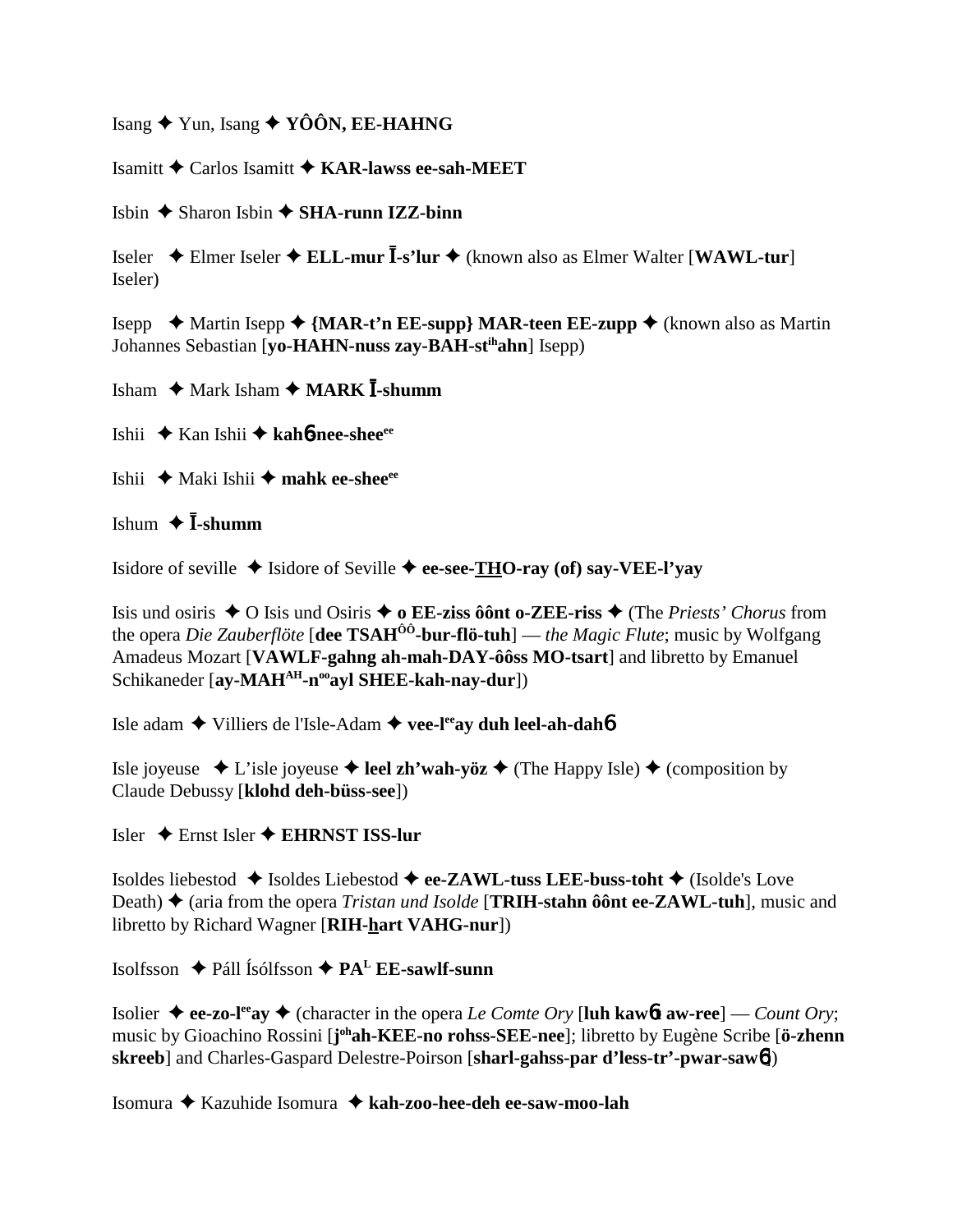Ison  $\triangle$  Daniel Ison  $\triangle$  DA-n<sup>ih</sup>ull  $\overline{I}$ -s'n

Isouard ◆ Nicolò Isouard ◆ nee-kaw-lo ee-s<sup>ôô</sup>ar ◆ (known also as Nicolò [nee-kaw-lo] and Nicolò de Malte [nee-kaw-lo duh mahlt])

Isselis ◆ Steven Isselis ◆ STEE-vunn ISS-suh-liss

Isserlis **→** Annette Isserlis **→ ann-NETT ISS-sur-liss** 

Isserlis ♦ Julius Isserlis ♦  ${100}$ -I<sup>th</sup>uss ISS-sur-liss YOO-I<sup>th</sup>ôôss iss-SEHR-I<sup>y</sup>iss

Isserstedt ◆ Hans Schmidt-Isserstedt ◆ HAHNSS SHMITT-ISS-sur-shtett

Ist ein allgemeines lamento der freunde  $\triangle$  Ist ein allgemeines Lamento der Freunde  $\triangle$  isst **In** ahl-guh-MI-nuss lah-MENN-toh dayr FROYN-tuh  $\blacklozenge$  (excerpt from *Capriccio* [kah-PREEcho] on the Departure of His Most Beloved Brother by Johann Sebastian Bach [YO-hahn {suh-BASS-t<sup>ih</sup>unn BAHK} zay-BAH-st<sup>ih</sup>ahn BAHK])

Ist ein floten und geigen  $\triangle$  Das ist ein Flöten und Geigen  $\triangle$  dahss isst In FLÖ-tunn ô ont GHI-gunn  $\blacklozenge$  (Flutes and Fiddles Are Playing)  $\blacklozenge$  (poem by Heinrich Heine [HIN-rihh HI-nuh] set to music by Robert Schumann [ROH<sup>OH</sup>-bert SHOO-mahn])

Ist ein traum  $\triangle$  Ist ein Traum  $\triangleq$  isst **In TRAH<sup>ôô</sup>M**  $\triangleq$  (aria from the opera *Der Rosenkavalier* **[davr RO-zunn-kah-fah-leer**] — *The Knight of the Rose*; music by Richard Strauss [RIH-hart] **SHTRAH<sup>** $00$ **</sup>SS**] and libretto by Hugo von Hofmannsthal [HOO-go fawn HAWF-mahn-stahl])

Ist eine schmeichelung der freunde um denselben von seiner reise abzuhalten ◆ Ist eine Schmeichelung der Freunde, um denselben von seiner Reise abzuhalten  $\triangleq$  isst  $\overline{I}$ -nuh SHM $\overline{I}$ -huhlôông dayr FROYN-tuh, ôôm denn-ZELL-punn fawn ZĪ-nur RĪ-zuh ahp-tsoo-HAHL-tunn ♦ (excerpt from *Capriccio* [kah-PREE-cho] on the Departure of His Most Beloved Brother by Johann Sebastian Bach [YO-hahn {suh-BASS-t<sup>ih</sup>unn BAHK} zay-BAH-st<sup>ih</sup>ahn BAHK])

Ist eine vorstellung unterschiedlicher cassum die ihm in der fremde konnten vorfallen ◆ Ist eine Vorstellung unterschiedlicher Cassum, die ihm in der Fremde konnten vorfallen  $\triangle$  isst  $\overline{I}$ -nuh for-SHTELL-lôông ÔÔN-tur-sheet-lih-hur KAHSS-sôôm, dee EEM inn dayr FREMM-tuh **KAWN-tunn fohr-FAHL-lunn**  $\blacklozenge$  (excerpt from *Capriccio* [**kah-PREE-cho**] *on the Departure* of His Most Beloved Brother by Johann Sebastian Bach [YO-hahn {suh-BASS-t<sup>ih</sup>unn BAHK} zay-BAH-st<sup>ih</sup>ahn BAHK])

Ist nicht ephraim mein teurer sohn  $\triangle$  Ist nicht Ephraim mein teurer Sohn  $\triangle$  isst nihht EHfrah<sup>ih</sup>m m**In TOY-rur ZOHN**  $\blacklozenge$  (motet [mo-TETT] by Heinrich Schütz [H**I**N-rihh SHÜTSS])

Ist verraten  $\triangle$  Es ist verraten  $\triangle$  ess isst fehr-RAH-tunn  $\triangle$  (composition by Robert Schumann [ROH<sup>OH</sup>-bert SHOO-mahn])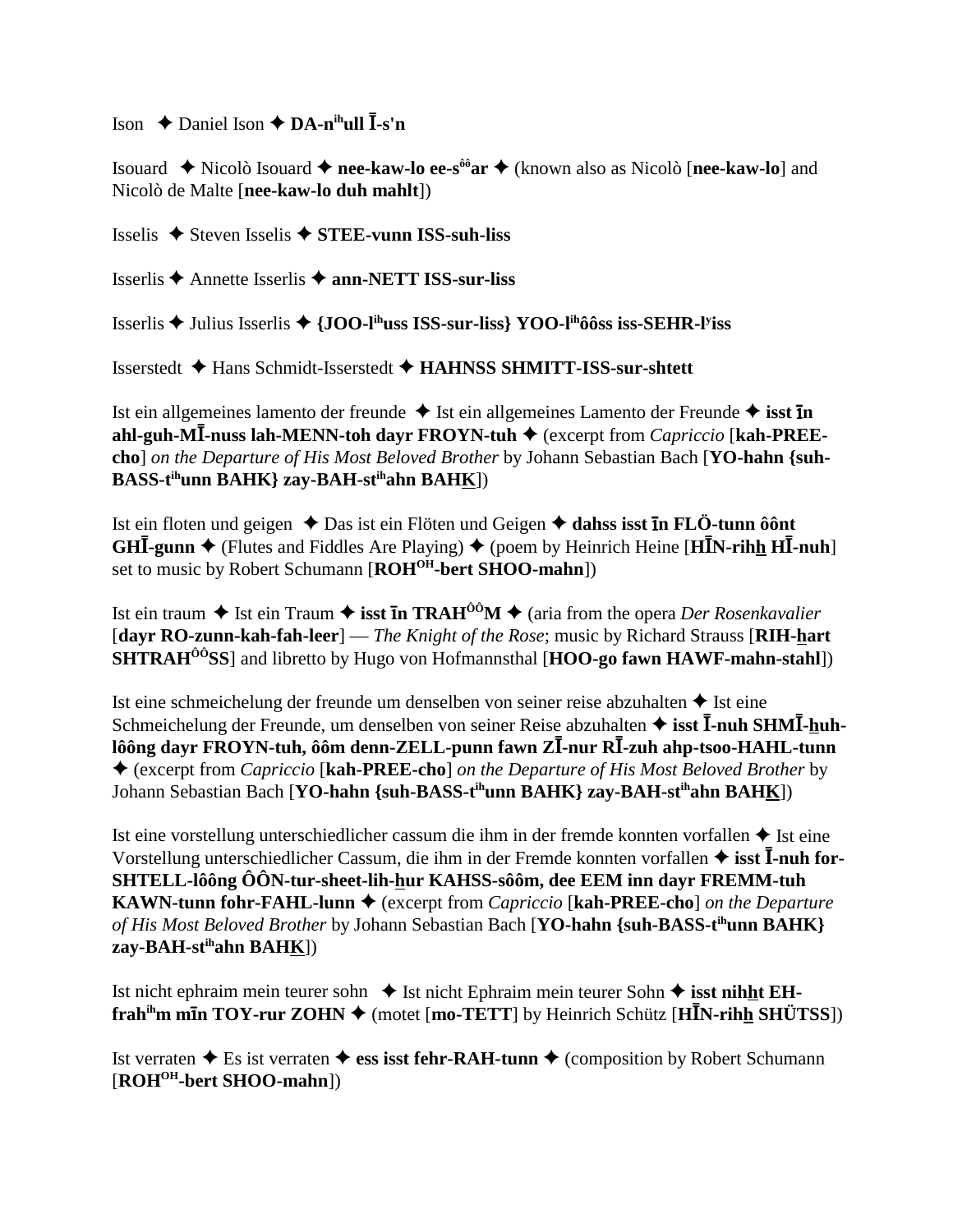Istampita tre fontane Istampita "Tre Fontane" **ee-stah**6**-pee-tah "treh faw**6**-tahn"** (Istampita "Three Fountains")  $\triangle$  (anonymous composition)

Iste puer magnus nam et manus **→** Iste puer magnus — Nam et manus **→ EE-steh PÔÔ-ehr MAH-n'yôôss — NUMM ett MUH-nôôss ♦** (composition by Claudio Monteverdi [KLAH<sup>00</sup>**deeo mohn-tay-VAYR-dee**])

# Istel Edgar Istel **{EDD-gur ISS-tull} ETT-gar ISS-tull**

Istomilas ya gorem Akh! Istomilas ya gorem **AHK! iss-tah-MEE-luss yah GAW-remm** (Oh, I am weary of sorrow)  $\blacklozenge$  (Aria featuring Lisa [LEE-suh] in the opera *Pique dame* [**peek**] **dahm**] — *The Queen of Spades*; music by Peter Ilyich Tchaikovsky [**p'YAW-t'r ill-YEECH {chahih-KAWF-skee} chay-KAWF-skee**]; libretto by Modest Tchaikovsky [**mah-DYESST {chahih-KAWF-skee} chay-KAWF-skee**] after Alexander Sergeyevich Pushkin [**uh-ly ick-SAHN-d'r sehr-GAY-yeh-vihch POOSH-kinn**])

Istomin  $\triangle$  Eugene Istomin  $\triangle$  yôô-JEEN ISS-taw-minn  $\triangle$  (known also as Eugene George [**JAW-urj**] Istomin)

Istrate Mircea Istrate **MEER-cheeah eess-TRAH-teh**

Istvan Miloslav Ištvan **MIH-law-slahf IHSHT-vahn**

**Isum ♦ (misspelled version of Ishum [I-shumm])** 

Isuri eepos  $\triangle$  Isuri Eepos  $\triangle$  **IH-sôô-rih AY-pôôss**  $\triangle$  (song from Izhorian [**ih-ZHO-r**<sup>ih</sup>unn] Epic, a cycle of Balto-Finnic folk songs arranged by Veljo Tormis [**VELL-yo TOHR-miss**])

Itai **→** Avner Itai ◆ AHV-nehr ee-TAH<sup>EE</sup>

Italiana **ee-tah-leeAH-nah**

Italiana in algeri **◆** L'italiana in Algeri ◆ lee-tah-l<sup>ee</sup>AH-nah een ahl-JAY-ree ◆ (The Italian Girl in Algiers)  $\triangle$  (an opera, with music by Gioachino Rossini [**j**<sup>oh</sup>**ah-KEE-no rohss-SEE-nee**] and libretto by Angelo Anelli [**ahn-JAY-lo ah-NAYL-lee**])

Italienisches konzert f dur ◆ Italienisches Konzert F-dur ◆ **ih-tah-l<sup>ih</sup>AY-nih-shuss KAWNtsehrt** F **DOOR**  $\blacklozenge$  (Italian Concerto in F Major)  $\blacklozenge$  (composition by Johann Sebastian Bach [**YO-hahn {suh-BASS-tihunn BAHK} zay-BAH-stihahn BAHK**])

Italienne  $\rightarrow$  ee-tah-l<sup>ee</sup>enn  $\rightarrow$  (Italian)  $\rightarrow$  (character in the opera *Médée* [**may-day**]; music by Marc Antoine Charpentier [mark ah**6**-twahn shar-pah**6**-t<sup>ee</sup>ay] and libretto by Pierre Corneille [**peeehr kawr-nehy'**])

Italienne **→** Une Italienne → **ün ee-tah-l<sup>ee</sup>enn →** (An Italian) → (character in the opera *Médée*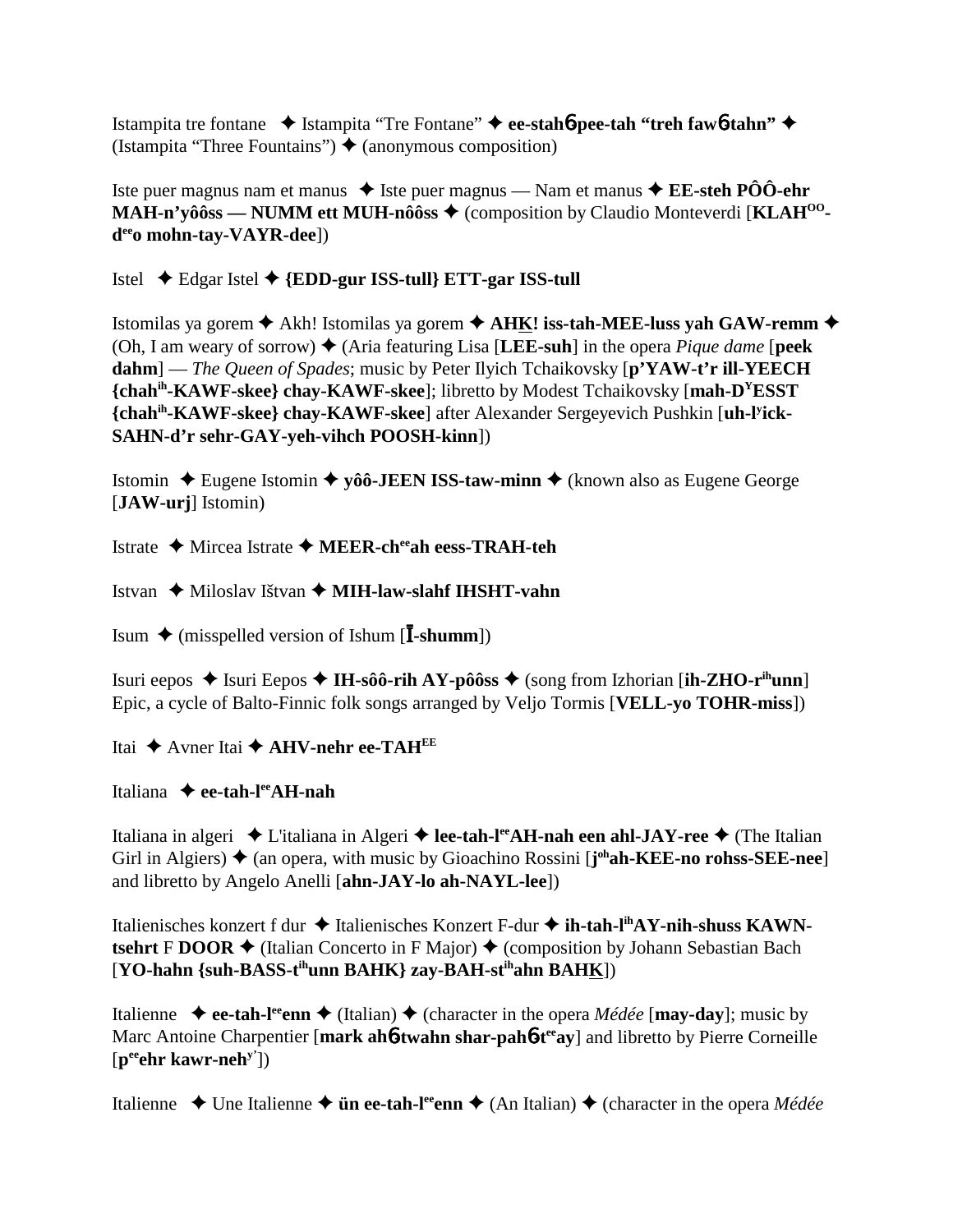[**may-day**]; music by Marc Antoine Charpentier [**mark ah**6**-twahn shar-pah**6**-teeay**] and libretto by Pierre Corneille [**peeehr kawr-nehy'**])

Italiens a paris  $\triangle$  Les Italiens a Paris  $\triangle$  **leh-zee-tah-l<sup>ee</sup>ahó ah pah-ree**  $\triangle$  (The Italians in Paris)

Ite missa est  $\triangleleft$  **IH-teh MEESS-suh esst**  $\triangleleft$  (chant setting in a mass by an anonymous 13th or 14th-century composer)

Ito Ryûta Ito **l'yoooo-tah ee-taw**

Its a long way to tipperary  $\blacklozenge$  It's a Long Way to Tipperary [**tipp-puh-REH-ree**]

Iturbi José Iturbi **ho-SAY ee-TOOR-bee**

Iturriberry ◆ Juan José Iturriberry ◆ h<sup>oo</sup>AHN ho-SAY ee-toor-ree-BEHR-ree

Ivan at anastasias bier **→** Ivan at Anastasia's Bier ◆ ee-VAHN (at) ah-nah-STAH-z<sup>ee</sup>ahz beer (excerpt from the film *Ivan the Terrible*, with music by Sergei Prokofiev [**sehr-GAYEE prah-KAW-fiheff**]; arranged in the form of an oratorio by Abram Stasevich [**ah-BRAHM stah-SAYvihch**])

Ivanov Georgi Ivanov **gay-AWR-ghee ee-vah-NAWF**

Ivanov **→** Konstantin Ivanov **→ kahn-stahn-T<sup>Y</sup>EEN ee-vah-NAWF** 

Ivanov **→** Mikhail Ippolitov-Ivanov → mee-k<sup>ah</sup>EEL eep-pah-L<sup>Y</sup>EE-tuff-ee-vah-NAWF → (known also as Mikhail Mikhailovich [mee-KAH<sup>EE</sup>-luh-vihch] Ippolitov-Ivanov)  $\blacklozenge$  (the hyphenated last name is sometimes spelled with terminal *f*'s)

Ivanov **→** Mikhail Mikhailovich Ivanov → mee-k<sup>ah</sup>EEL mee-KAH<sup>IH</sup>-luh-vihch ee-vah-NAWF

Ivanov Nikolai Ivanov **ny ee-kah-LAHIH ee-vah-NAWF**  (known also as Nikolai Kuzmich [**kôôz-MIHCH**] Ivanov)

Ivanov boretzky ◆ Mikhail Vladimirovich Ivanov-Boretzky ◆ mee-k<sup>ah</sup>EEL vlah-D<sup>Y</sup>EE-mih**ruh-vihch ee-vah-NAWF-bah-RETTZ-kee**

Ivanov kramskoi Aleksandr Ivanov-Kramskoi **ah-ly ick-SAHN-d'r ee-vah-NAWF-krahm-SKAWIH**

Ivanov radkevitch ◆ Nikolai Ivanov-Radkevitch ◆ n<sup>y</sup>ee-kah-LAH<sup>IH</sup> ee-vah-NAWF-raht-**KAY-vihch**

Ivanovici **→** Ion Ivanovici **→ yee-AWN ee-vah-naw-VEE-chee**